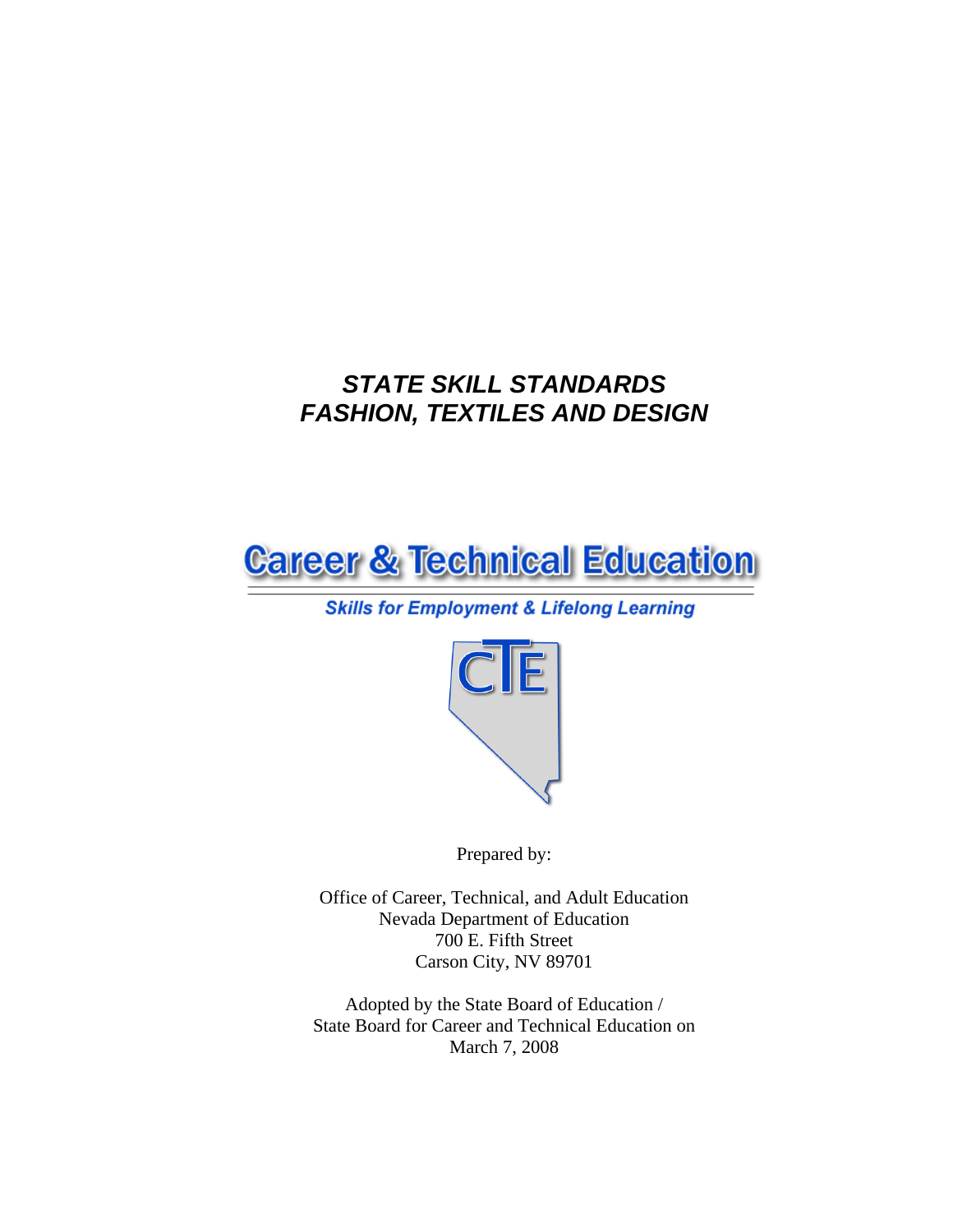# **NEVADA STATE BOARD OF EDUCATION/ STATE BOARD FOR CAREER AND TECHNICAL EDUCATION**

*VISION: "Each student will achieve Nevada's expectations for learning."* 

*MISSION: "The Nevada Department of Education provides leadership, resources, assistance and oversight, in partnership with school districts and others, to support student achievement and future success."* 

> Marcia L. Washington, President Anthony Ruggiero, Vice President Jan Biggerstaff, Clerk Dr. Cliff Ferry Sharon Frederick Dr. John Gwaltney Dr. Merv Iverson Barbara J. Myers Rev. Greg Nance Cindy Reid Madisen McGrath, Student Representative

Keith W. Rheault Superintendent of Public Instruction

Gloria P. Dopf, Deputy Superintendent Instructional, Research, and Evaluative Services

James R. Wells, Deputy Superintendent Administrative and Fiscal Services

Phyllis Dryden, Director Office of Career, Technical, and Adult Education

The State of Nevada is an equal opportunity employer and does not discriminate or deny services on the basis of race, color, national origin, sex, disabilities, and/or age.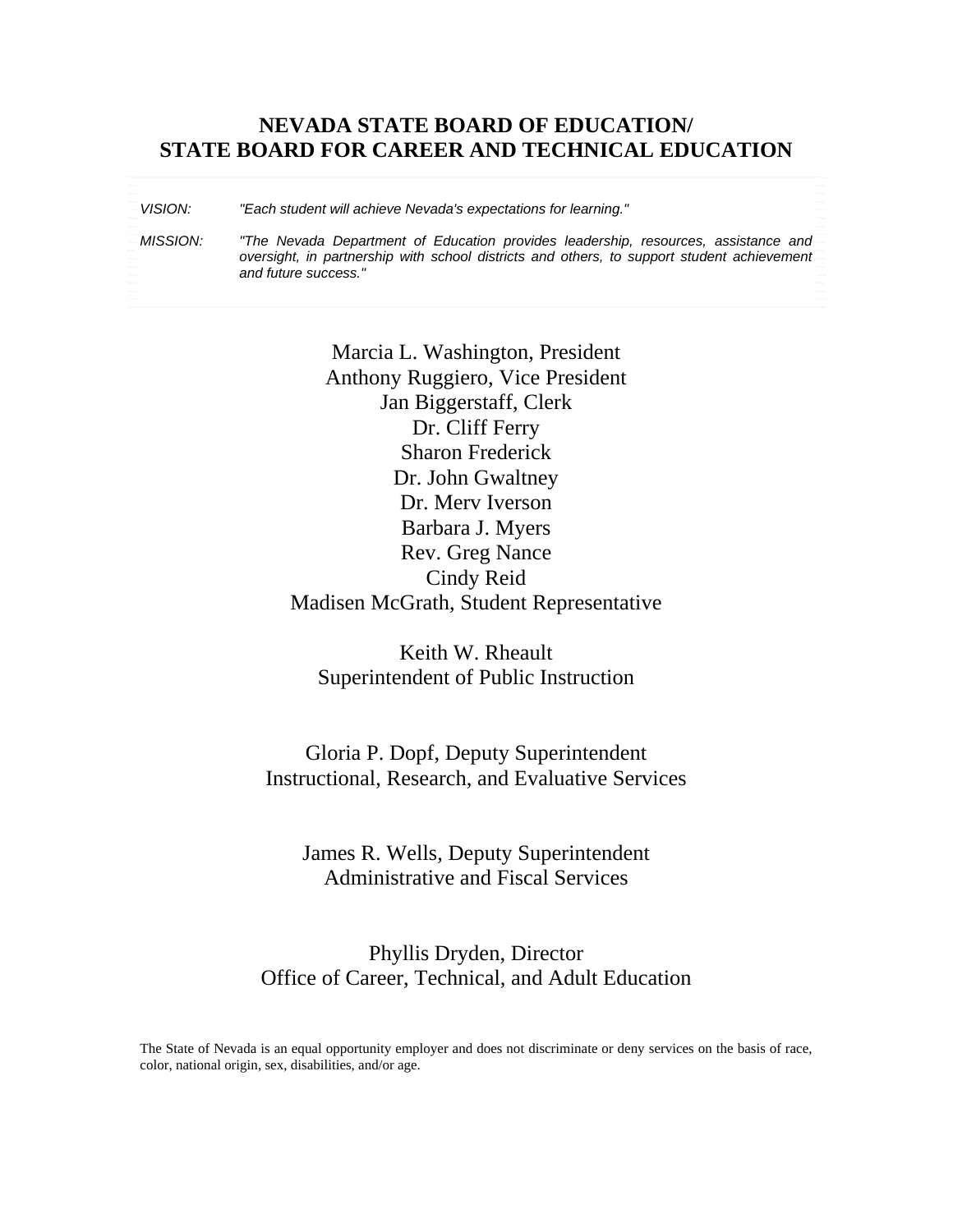#### **ACKNOWLEDGEMENTS**

The fashion, textiles and design standards writing project was drafted and reviewed by Nevada fashion, textiles and design instructors. The Nevada Department of Education wishes to acknowledge the contributions of those who worked on these standards.

Fashion, Textiles and Design Instructors:

- Rene Crepaldi Campbell, Team Facilitator, Reed High School, Sparks
- Glenna Gaudy, Member, Foothill High School, Henderson
- Victoria Green-Jobe, Member, Rancho High School, North Las Vegas
- Susan Hatch, Member, Shadow Ridge High School, Las Vegas
- Julianne Moen, Member, Beatty High School, Beatty
- Shannon Sheldon, Member, Las Vegas High School, Las Vegas
- Loree Smith, Member, Mineral County High School, Hawthorne
- Karen Chessell, Consultant Family and Consumer Sciences, Nevada Department of Education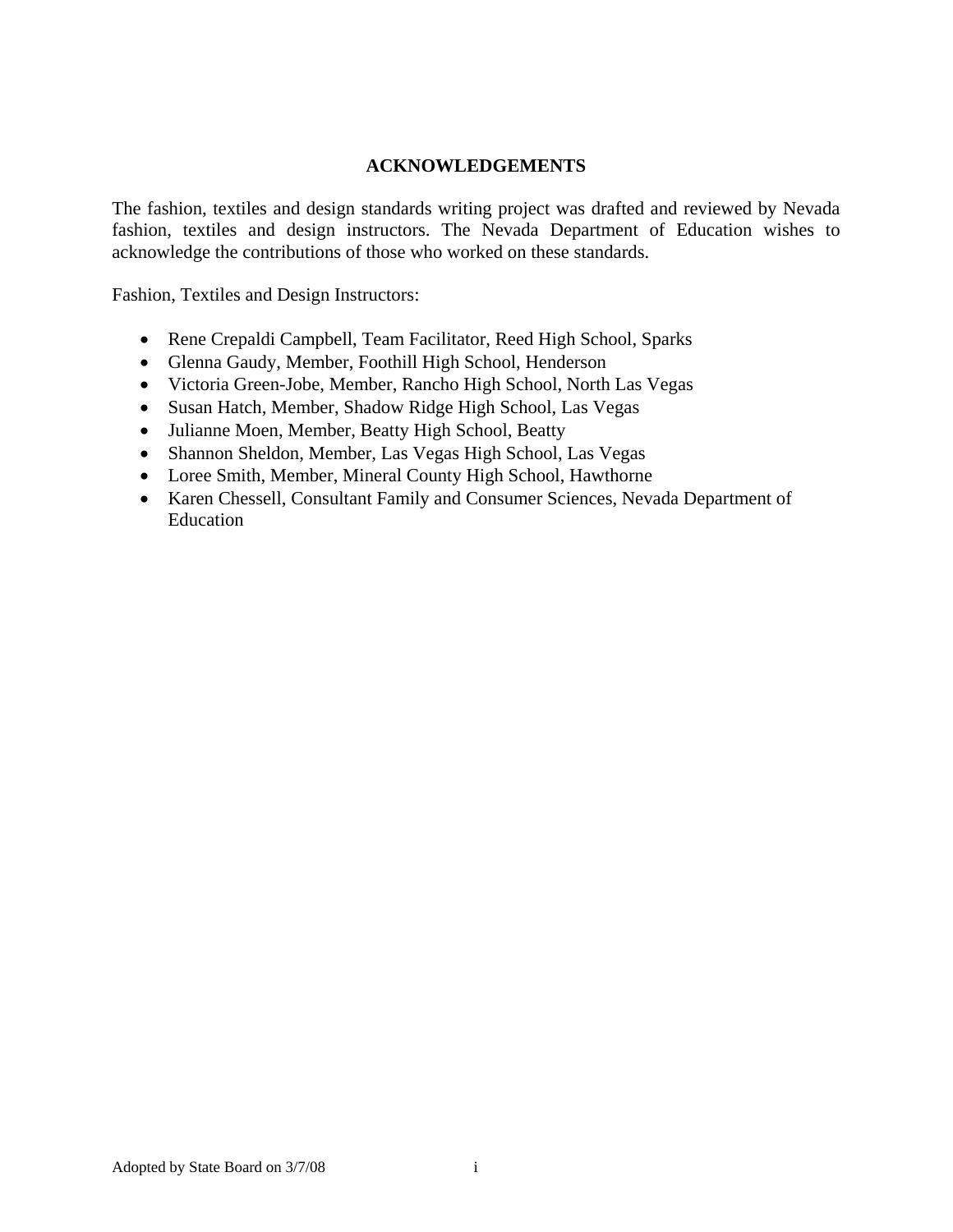#### **Vision**

Students meeting the Fashion, Textiles and Design Standards will develop skills that prepare them for family and community life and a profession in the fashion industry.

#### **Mission**

The mission of Fashion, Textiles and Design Education is to prepare students for family and community life and careers in the fashion industry by creating opportunities to develop the knowledge, skills, attitudes and behaviors needed to:

- $\checkmark$  Examine skills needed to effectively manage clothing decisions.
- $\checkmark$  Evaluate the use, care and production of fibers, fabrics and textiles.
- $\checkmark$  Integrate knowledge, skills and practices in clothing and textile construction.
- $\checkmark$  Develop skills needed in the field of fashion merchandising.
- $\checkmark$  Analyze career paths within the fashion, textiles and design fields.
- $\checkmark$  Achieve competence in workplace readiness, career development and lifelong learning.

The Fashion, Textiles and Design Standards were developed with state involvement from local education agencies. Career and Technical Education Directors at the secondary and postsecondary level were mailed nomination forms. Member and facilitator selection was based on the nominations received by the Office of Career, Technical, and Adult Education. Members of the Fashion, Textiles and Design Writing team represent rural and urban areas as well as diverse teaching assignments.

After the standards were written, community stakeholders were asked to provide feedback by reviewing the standards at various locations across the state. Based on information gathered during these sessions, standards were revised as necessary. Finally, the standards were presented and approved by the Nevada State Board for Career and Technical Education.

Due to the differences in facilities and equipment across the state, it is recommended that Fashion, Textiles and Design students have the opportunity to practice their skills in a fashion industry setting.

Adaptability and accessibility are important elements of the Nevada Fashion, Textiles and Design Standards. The standards apply to all students, regardless of age, gender, cultural or ethnic background, disabilities, aspirations, interests or motivations. The Fashion, Textiles and Design Standards format consists of three levels: the content standard; the performance standard; and performance indicators. The Fashion, Textiles and Design Standards include competency-based, conceptual and process perspectives.

The content standard provides a broad description to assist individuals in understanding the content of the area. This standard is designed to provide a general description and overall direction.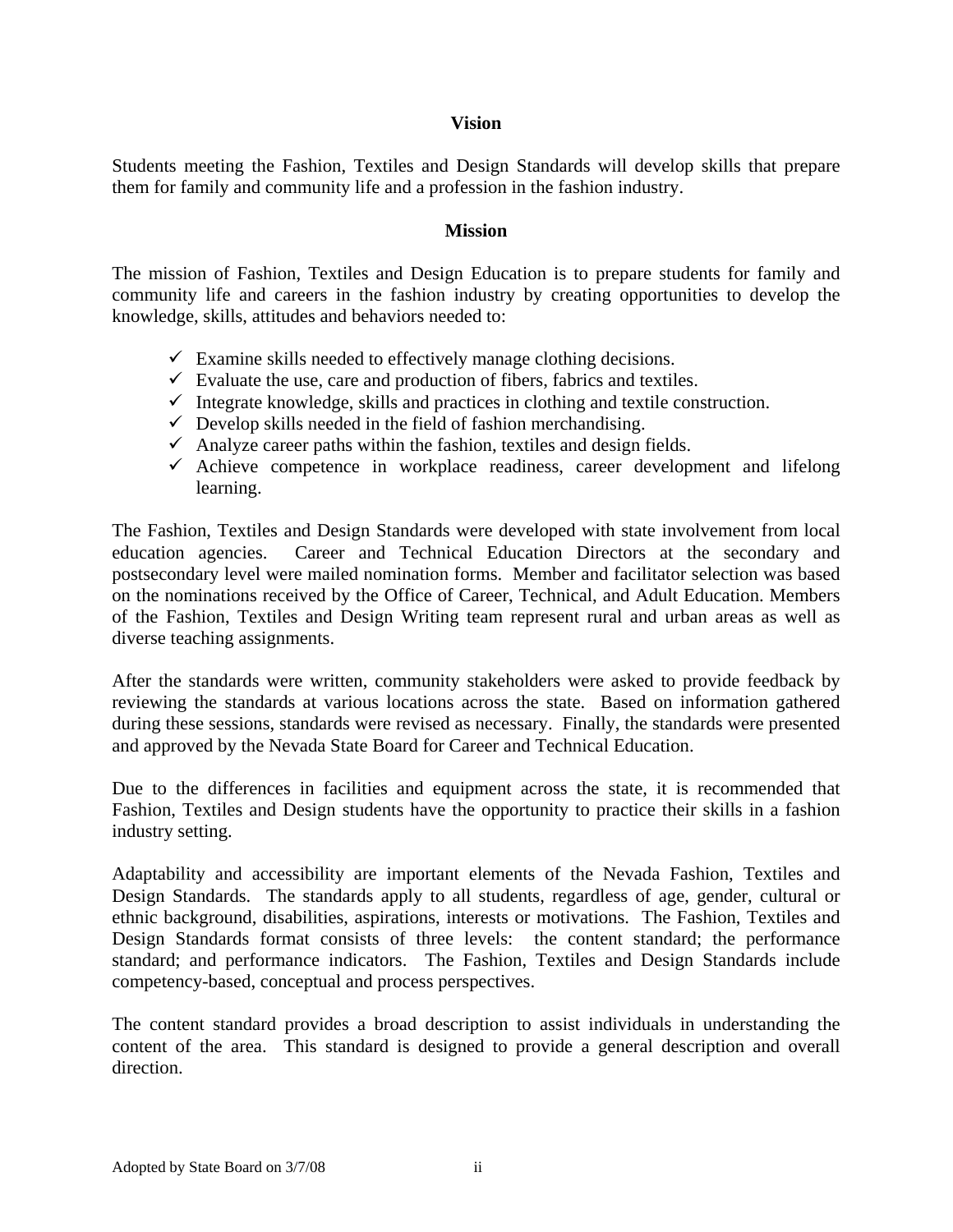The performance standard is directly related to the body of knowledge, skills and practices of fashion, textiles and design. The verbs for performance standards are written in action form.

The performance indicator further defines the knowledge, skills and practices of the performance standard and provides the basis for measurement criteria. They are composed of action verbs and the contents that should be acted upon.

This document is designed to integrate the Fashion, Textiles and Design Standards with employability and academic standards. Each set of Fashion, Textiles and Design Standards have been cross-walked with the Nevada Academic Standards for English Language Arts, Mathematics, and Science.

As districts revise, update and develop fashion, textiles and design programs and courses, the Fashion, Textiles and Design Standards will be used to design curriculum, course sequence and delivery systems to meet the requirements of the fashion industry. It is anticipated that fashion, textiles and design courses across the state will be aligned with the standards to provide a consistent rigorous curriculum in which students will gain knowledge and skills to be successful in the fashion industry.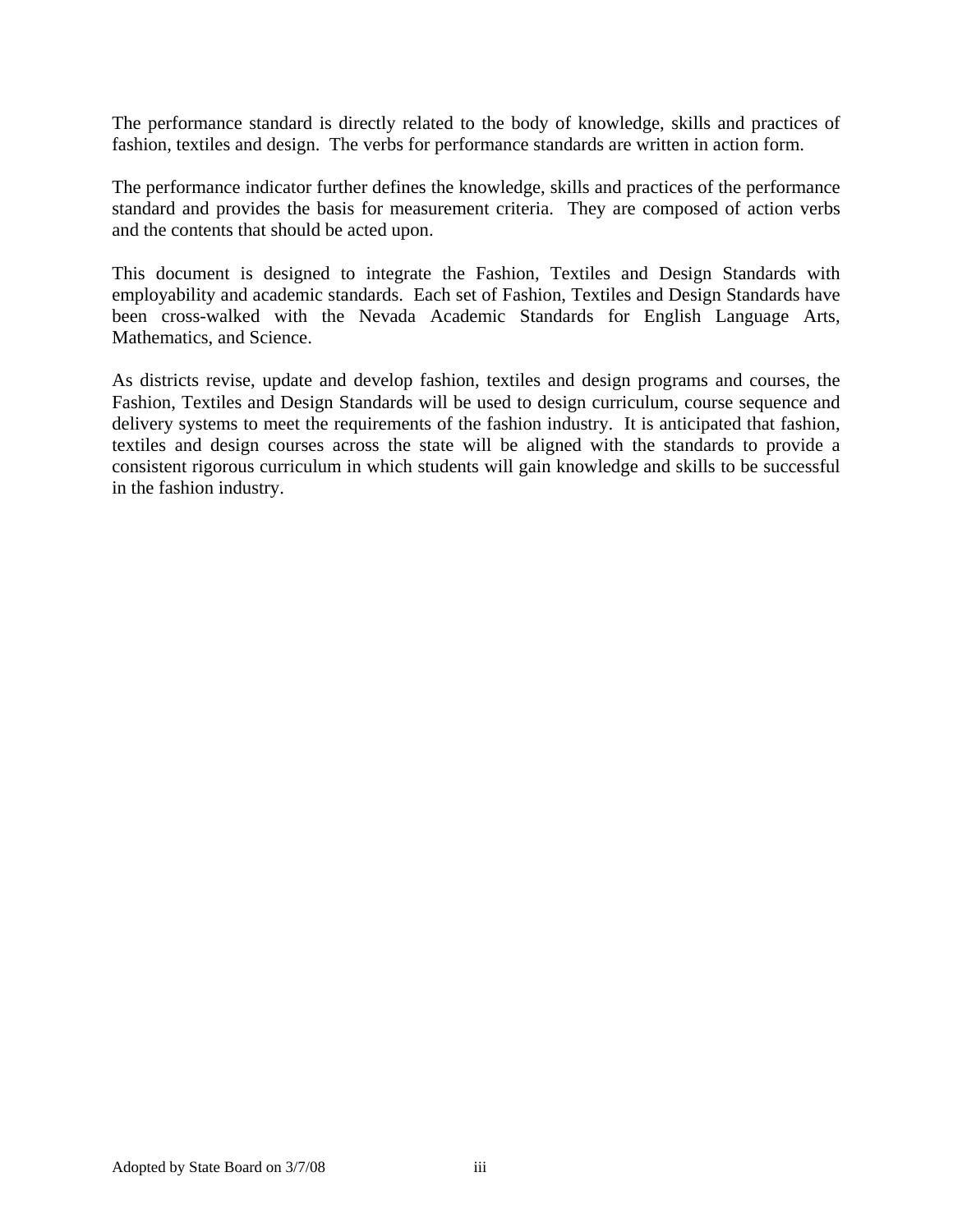# Table of Contents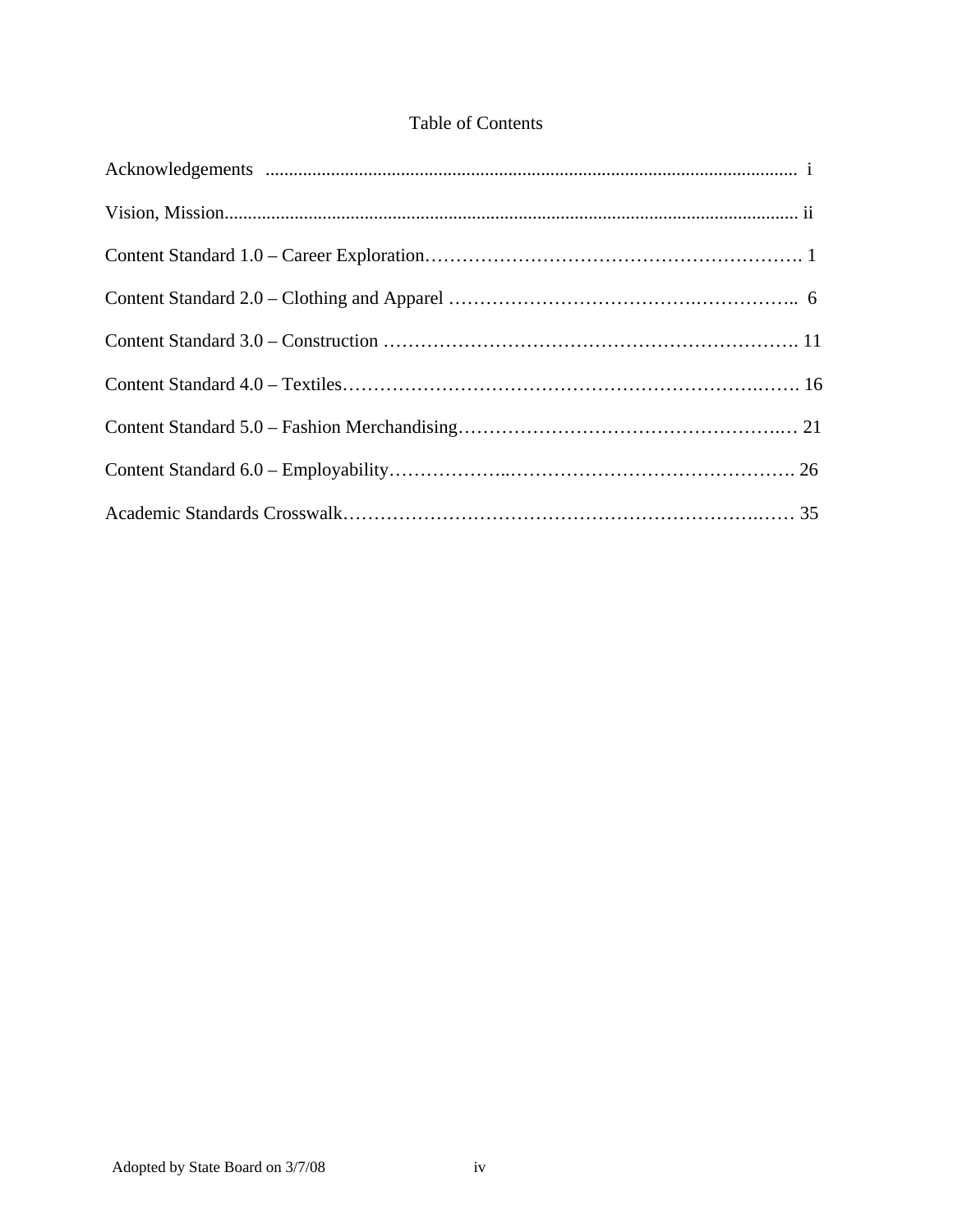**Content Standard 1.0: Career Exploration - Analyze career paths within the fashion, textile and design fields.** 

| <b>Performance Standard 1.1:</b>     | Describe the history, traditions and current trends in the<br>fashion, textile and/or design industries.                                                                                                                                                                                                                          |
|--------------------------------------|-----------------------------------------------------------------------------------------------------------------------------------------------------------------------------------------------------------------------------------------------------------------------------------------------------------------------------------|
| <b>EXCEEDS</b><br><b>STANDARD</b>    | Analyze future trends in the fashion, textile and/or design<br>$\bullet$<br>industries.<br>Participate in a career technical student organization by<br>$\bullet$<br>entering a competitive event.                                                                                                                                |
| <b>MEETS</b><br><b>STANDARD</b>      | 1.1.1<br>Research current trends in the fashion, textile and/or<br>design industries using current technology.<br>Describe historical trends in the fashion, textile and/or<br>1.1.2<br>design industries.<br>Examine historical fashion products, i.e., museums,<br>1.1.3<br>vintage clothing stores, personal collections, etc. |
| <b>APPROACHES</b><br><b>STANDARD</b> | Describe current trends in the fashion, textile and/or design<br>$\bullet$<br>industries.                                                                                                                                                                                                                                         |

Nevada Academic Standards Correlation: Language Arts: 3.12.7, 4.12.4, 5.12.7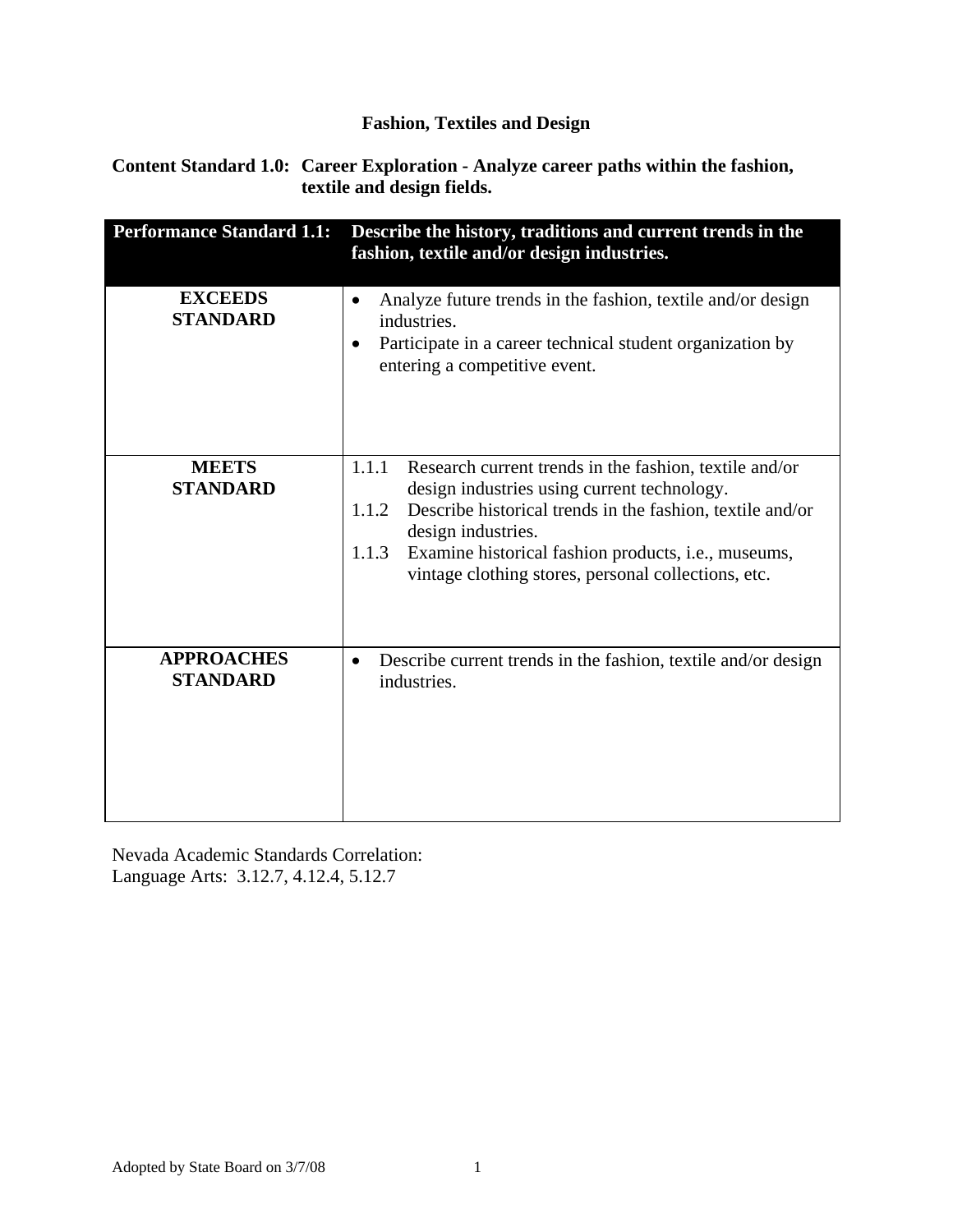**Content Standard 1.0: Career Exploration - Analyze career paths within the fashion, textile and design fields.** 

| <b>Performance Standard 1.2:</b>     | Analyze career paths and opportunities in the fashion,<br>textile and/or design industries.                                                                                                                                                                                                                                                                                                                                                                                                                                                                                                                                                                                                                                                   |
|--------------------------------------|-----------------------------------------------------------------------------------------------------------------------------------------------------------------------------------------------------------------------------------------------------------------------------------------------------------------------------------------------------------------------------------------------------------------------------------------------------------------------------------------------------------------------------------------------------------------------------------------------------------------------------------------------------------------------------------------------------------------------------------------------|
| <b>EXCEEDS</b><br><b>STANDARD</b>    | Analyze steps required to achieve professional goals.<br>٠<br>Develop a professional portfolio.<br>$\bullet$<br>Participate in a career technical student organization by<br>٠<br>entering a competitive event.                                                                                                                                                                                                                                                                                                                                                                                                                                                                                                                               |
| <b>MEETS</b><br><b>STANDARD</b>      | Explore career opportunities in the fashion, textile<br>1.2.1<br>and/or design industries, utilizing technology.<br>Develop job descriptions for the fashion, textile and/or<br>1.2.2<br>design industries.<br>1.2.3<br>Analyze the future employment outlook in the fashion,<br>textile and/or design industries.<br>Develop personal professional goals.<br>1.2.4<br>Perform different jobs/tasks in the fashion, textile and/or<br>1.2.5<br>design industries.<br>Determine preparation requirements for various levels<br>1.2.6<br>of employment in a variety of fashion, textile and/or<br>design industries.<br>Determine how interests, abilities, personal priorities,<br>1.2.7<br>and family responsibilities affect career choices. |
| <b>APPROACHES</b><br><b>STANDARD</b> | Identify jobs in the fashion, textile and/or design industries.<br>$\bullet$<br>Compare rewards and demands for various levels of<br>٠<br>employment in a variety of careers.                                                                                                                                                                                                                                                                                                                                                                                                                                                                                                                                                                 |

Nevada Academic Standards Correlation: Language Arts: 2.12.1, 3.12.7, 4.12.7, 5.12.3, 5.12.7, 8.12.2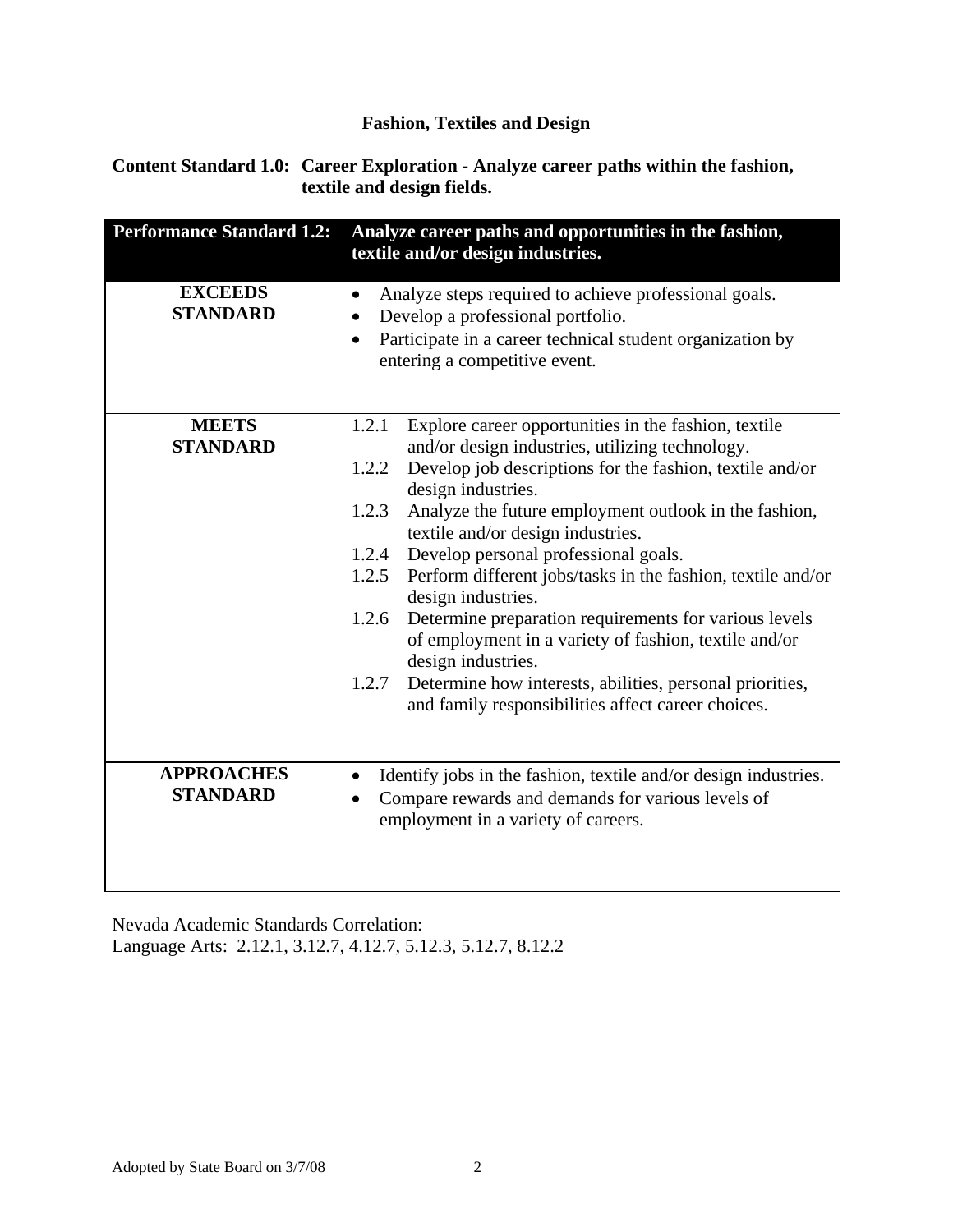**Content Standard 1.0: Career Exploration - Analyze career paths within the fashion, textile and design fields.** 

| <b>Performance Standard 1.3:</b>     | Explore opportunities for entrepreneurial endeavors in the<br>fashion, textile and/or design industries.                                                                                                                                                                                                                                                                                                                                                                                                               |
|--------------------------------------|------------------------------------------------------------------------------------------------------------------------------------------------------------------------------------------------------------------------------------------------------------------------------------------------------------------------------------------------------------------------------------------------------------------------------------------------------------------------------------------------------------------------|
| <b>EXCEEDS</b><br><b>STANDARD</b>    | Assess characteristics needed to be a successful<br>$\bullet$<br>entrepreneur.<br>Formulate contingency plans for solving business-related<br>$\bullet$<br>problems.<br>Develop a business plan.<br>$\bullet$<br>Participate in a career technical student organization by<br>entering a competitive event.<br>Participate in a school-based business.<br>$\bullet$                                                                                                                                                    |
| <b>MEETS</b><br><b>STANDARD</b>      | 1.3.1<br>Describe entrepreneurial opportunities in the fashion,<br>textile and/or design industries.<br>Explain the characteristics of a successful entrepreneur.<br>1.3.2<br>1.3.3<br>Identify the advantages and disadvantages of owning a<br>business.<br>1.3.4<br>Identify the components of a business plan.<br>1.3.5<br>Utilize the Internet to research the legal requirements<br>and resources needed for starting a business.<br>1.3.6<br>Apply the problem-solving process to resolve a business<br>problem. |
| <b>APPROACHES</b><br><b>STANDARD</b> | Identify the characteristics of a successful entrepreneur.<br>$\bullet$<br>Describe the relationship between an employer and<br>$\bullet$<br>employee.<br>Describe the problem-solving process.<br>$\bullet$<br>Investigate entrepreneurial opportunities in the fashion,<br>$\bullet$<br>textile and/or design industries.                                                                                                                                                                                            |

Nevada Academic Standards Correlation: Language Arts: 2.12.1, 2.12.2, 2.12.3, 5.12.7, 6.12.9, 8.12.4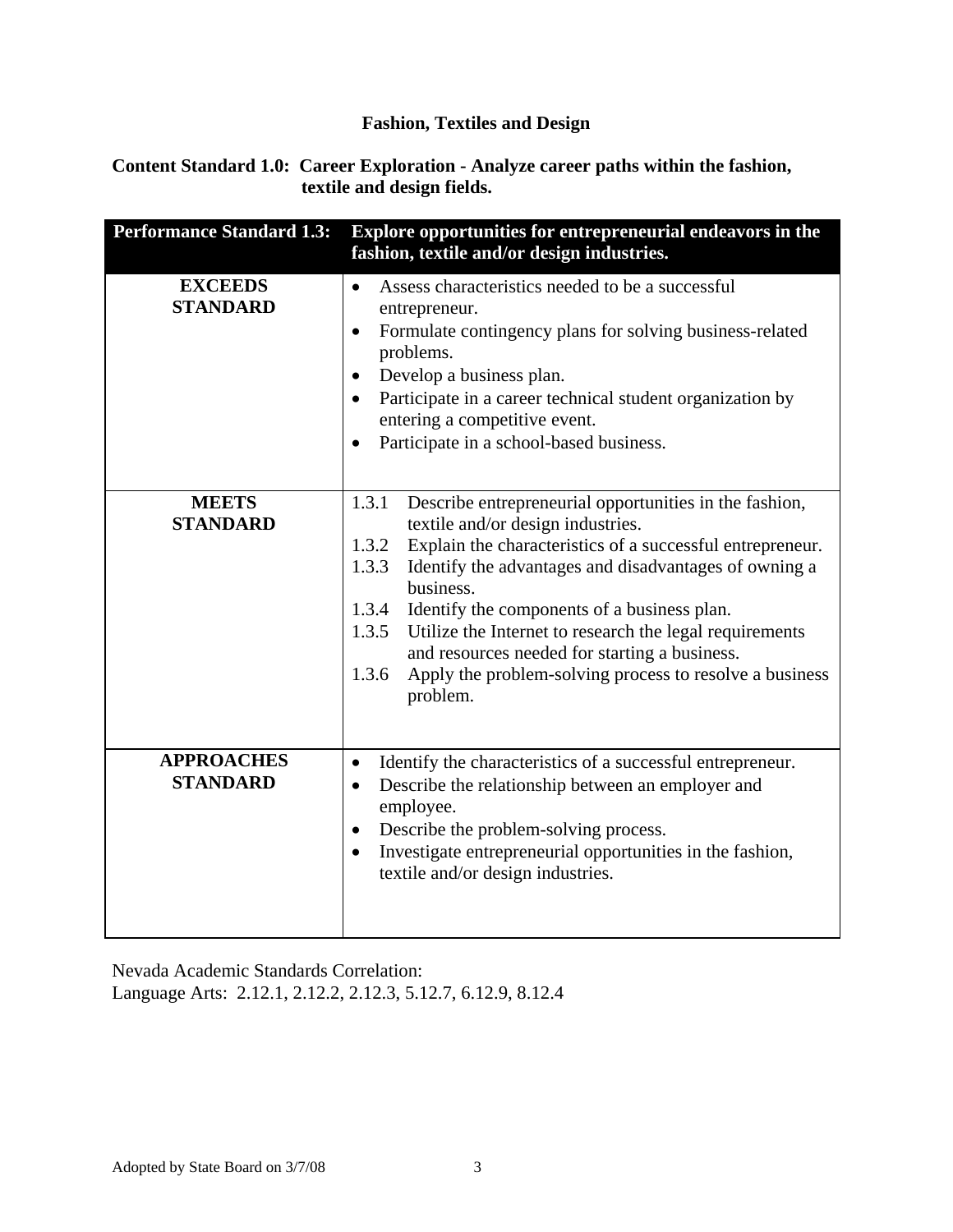**Content Standard 1.0 Career Exploration - Analyze career paths within the fashion, textile and design fields.** 

| <b>Performance Standard 1.4:</b>     | Examine educational opportunities for careers in the<br>fashion, textile and/or design industries.                                                                                                                                                                                                                                                                                                                                          |
|--------------------------------------|---------------------------------------------------------------------------------------------------------------------------------------------------------------------------------------------------------------------------------------------------------------------------------------------------------------------------------------------------------------------------------------------------------------------------------------------|
| <b>EXCEEDS</b><br><b>STANDARD</b>    | Utilize the Internet to research postsecondary educational<br>$\bullet$<br>opportunities in the fashion, textile and/or design industries.<br>Visit a technical/trade school, community college or<br>$\bullet$<br>university to explore educational opportunities in the<br>fashion, textile and/or design industries.<br>Participate in a career technical student organization by<br>$\bullet$<br>entering a competitive event.          |
| <b>MEETS</b><br><b>STANDARD</b>      | 1.4.1<br>Utilize the Internet to research and evaluate<br>postsecondary educational programs that enhance career<br>advancement, promote lifelong learning and that lead to<br>high-skill, high-wage, high-demand jobs.<br>Participate in college fairs, campus visits or consult a<br>1.4.2<br>college recruiter.<br>1.4.3<br>Complete the postsecondary education application<br>process.<br>Complete the financial aid process.<br>1.4.4 |
| <b>APPROACHES</b><br><b>STANDARD</b> | Describe the need for postsecondary education and training.<br>$\bullet$<br>List the benefits of postsecondary education and training.<br>$\bullet$<br>Identify types of postsecondary programs, i.e.,<br>$\bullet$<br>technical/trade schools, community colleges, universities,<br>etc.<br>Identify types of financial aid, i.e., grants, loans,<br>$\bullet$<br>scholarships, etc.                                                       |

Nevada Academic Standards Correlation: Language Arts: 5.12.7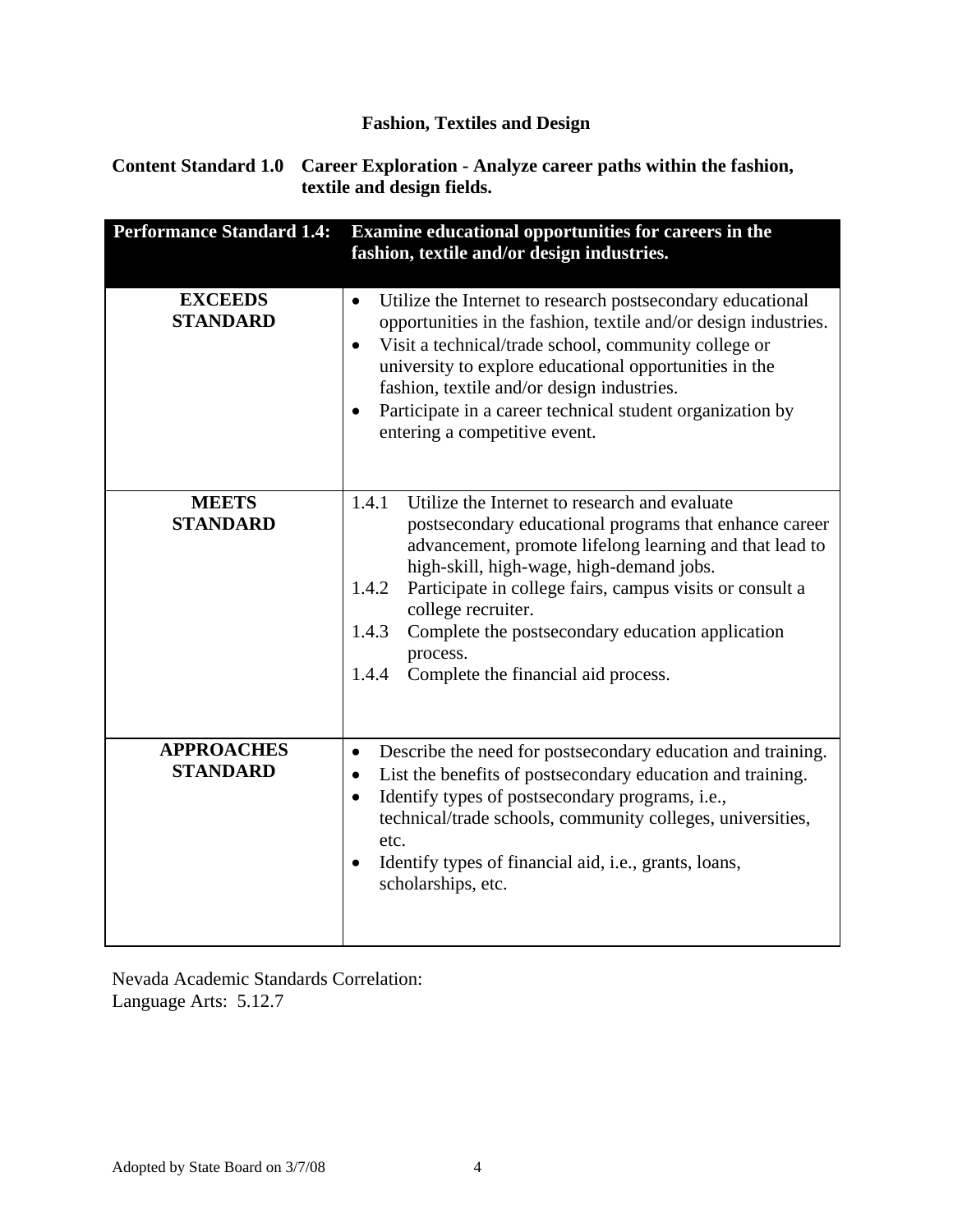**Content Standard 1.0: Career Exploration - Analyze career paths within the fashion, textile and design fields.** 

| <b>Performance Standard 1.5:</b>     | Examine the impact of local, state, national and global<br>economies on fashion, textiles and design occupations.                                                                                                                                                                                                                    |
|--------------------------------------|--------------------------------------------------------------------------------------------------------------------------------------------------------------------------------------------------------------------------------------------------------------------------------------------------------------------------------------|
| <b>EXCEEDS</b><br><b>STANDARD</b>    | Anticipate future impact of local, state, national and global<br>$\bullet$<br>economies on fashion, textiles and design occupations.                                                                                                                                                                                                 |
| <b>MEETS</b><br><b>STANDARD</b>      | 1.5.1<br>Differentiate between local, state, national and global<br>economies.<br>Utilize the Internet to research a period of economic<br>1.5.2<br>growth or downsizing and the impact on fashion,<br>textiles and design occupations.<br>Examine the effects of economics on fashion, textiles<br>1.5.3<br>and design occupations. |
| <b>APPROACHES</b><br><b>STANDARD</b> | Define local, state, national and global economies.<br>$\bullet$<br>Describe a period of economic growth or downsizing and<br>$\bullet$<br>the impact on fashion, textiles and design occupations.                                                                                                                                   |

Nevada Academic Standards Correlation: Language Arts: 1.12.3, 2.12.1, 3.12.7, 5.12.7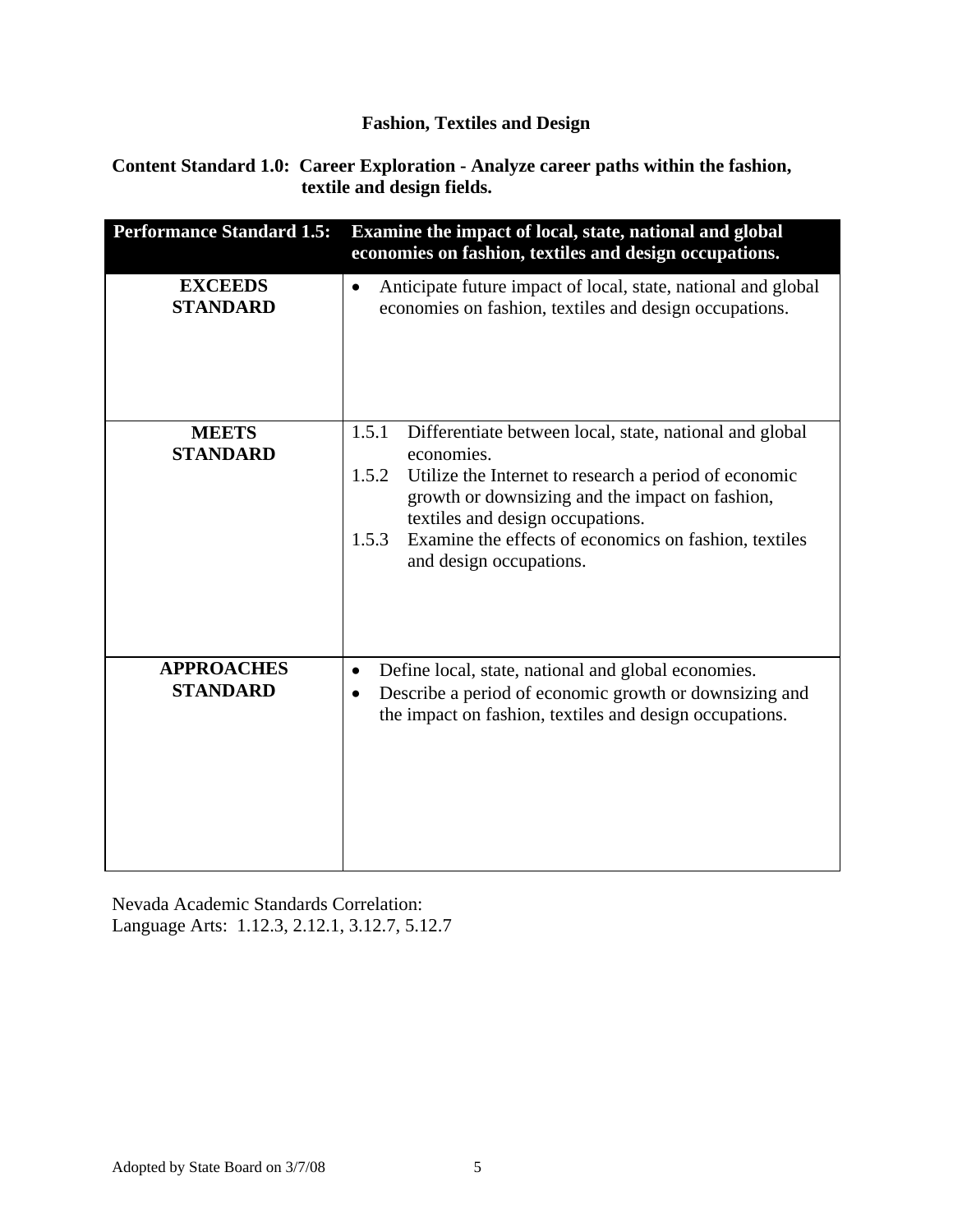#### **Content Standard 2.0: Clothing and Apparel - The student will examine skills needed to effectively manage clothing decisions.**

| <b>Performance Standard 2.1:</b>     | Analyze how clothing satisfies physical, social and<br>psychological needs.                                                                                                                                                                   |
|--------------------------------------|-----------------------------------------------------------------------------------------------------------------------------------------------------------------------------------------------------------------------------------------------|
| <b>EXCEEDS</b><br><b>STANDARD</b>    | Develop a wardrobe plan based on a physical, social or<br>psychological need.<br>Participate in a career technical student organization by<br>$\bullet$<br>entering a competitive event.                                                      |
| <b>MEETS</b><br><b>STANDARD</b>      | Describe personal clothing needs and wants.<br>2.1.1<br>Differentiate between physical, social and psychological<br>2.1.2<br>needs.<br>2.1.3<br>Describe cultural, political, social and economic factors<br>that influence clothing choices. |
| <b>APPROACHES</b><br><b>STANDARD</b> | Identify the difference between needs and wants.<br>٠<br>Recognize that culture, politics, society and economics<br>$\bullet$<br>influence clothing choices.                                                                                  |

Nevada Academic Standards Correlation: Language Arts: 1.12.3, 8.12.2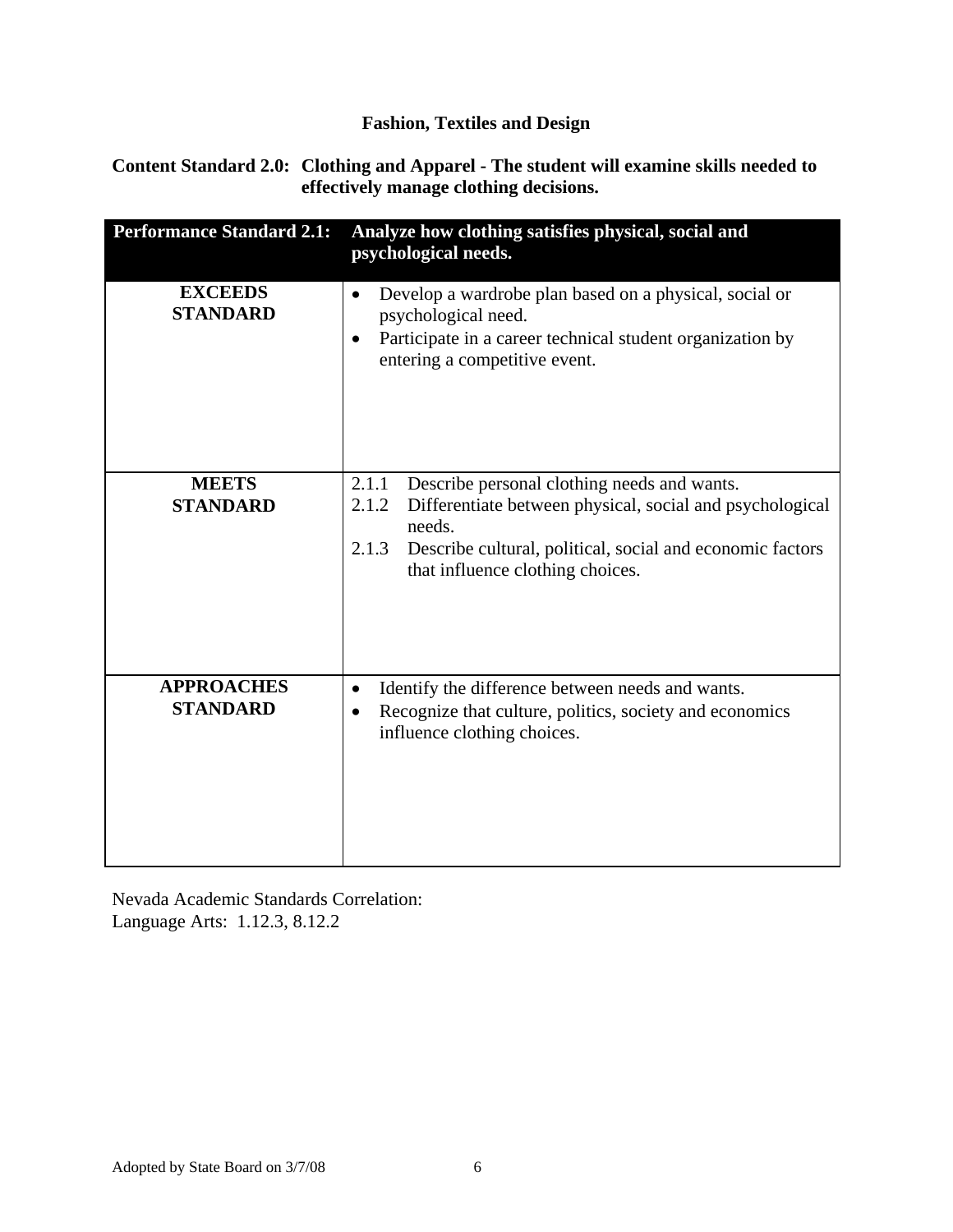#### **Content Standard 2.0: Clothing and Apparel - The student will examine skills needed to effectively manage clothing decisions.**

| <b>Performance Standard 2.2:</b>     | Describe how history influences clothing decisions.                                                                                                                                                                                                                        |
|--------------------------------------|----------------------------------------------------------------------------------------------------------------------------------------------------------------------------------------------------------------------------------------------------------------------------|
|                                      |                                                                                                                                                                                                                                                                            |
| <b>EXCEEDS</b><br><b>STANDARD</b>    | Critique fashion products as they relate to classics and fads.<br>$\bullet$<br>Identify the impact of influential designers throughout<br>$\bullet$<br>history.<br>Participate in a career technical student organization by<br>$\bullet$<br>entering a competitive event. |
| <b>MEETS</b><br><b>STANDARD</b>      | Describe the stages in the fashion cycle.<br>2.2.1<br>2.2.2<br>Differentiate between a classic and a fad.<br>2.2.3<br>Describe the evolution of fashion through history.<br>2.2.4<br>List influential designers throughout history.                                        |
| <b>APPROACHES</b><br><b>STANDARD</b> | Define the fashion cycle.<br>$\bullet$<br>Define a classic and a fad.<br>Recognize the role of the designer.                                                                                                                                                               |

Nevada Academic Standards Correlation: Language Arts: 1.12.3, 8.12.2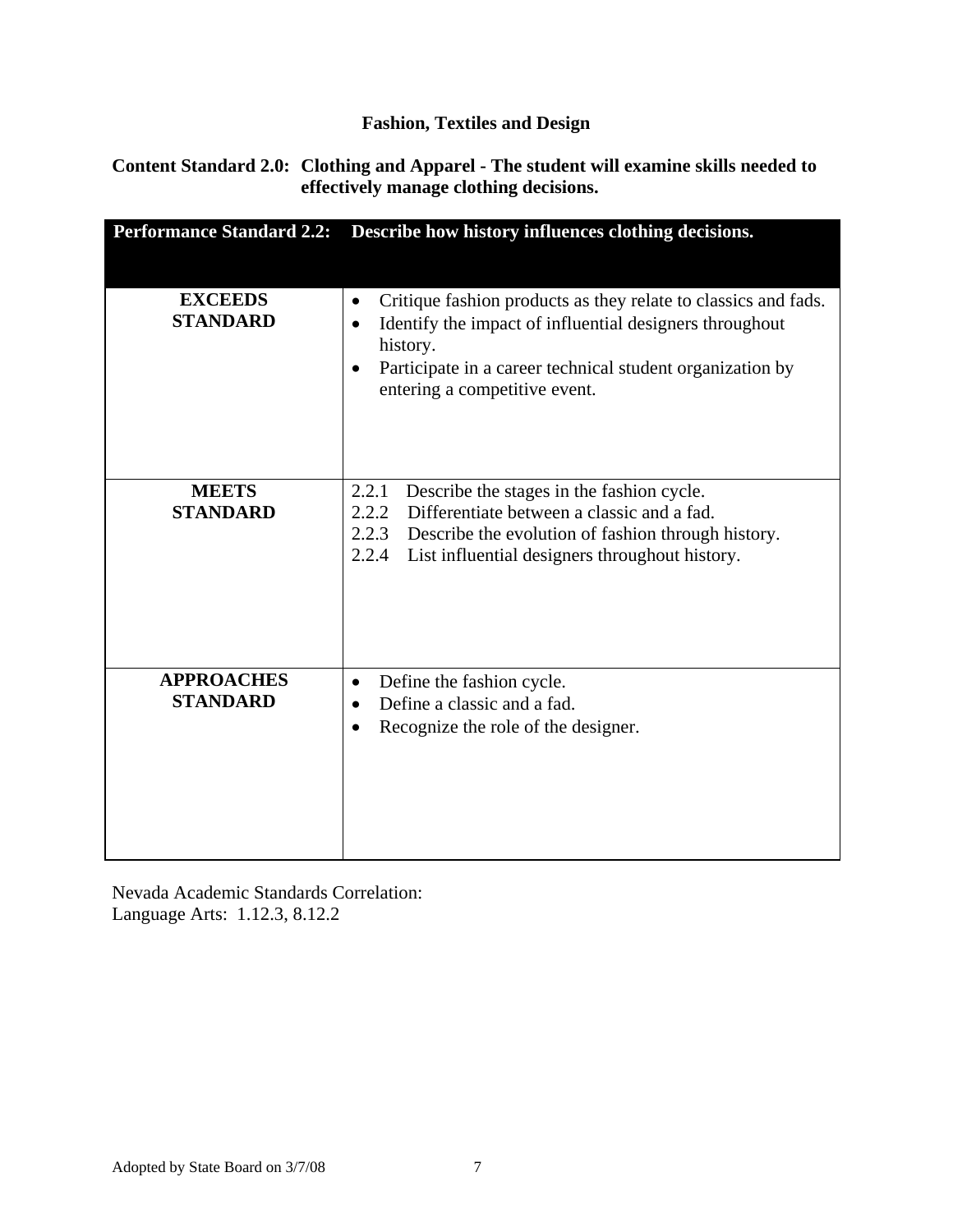#### **Content Standard 2.0: Clothing and Apparel - The student will examine skills needed to effectively manage clothing decisions.**

| <b>Performance Standard 2.3:</b>     | Analyze factors that influence consumer choices in<br>purchasing.                                                                                                                                                                                                                                                                                                                                                                                                                                                                                                                                                                                    |
|--------------------------------------|------------------------------------------------------------------------------------------------------------------------------------------------------------------------------------------------------------------------------------------------------------------------------------------------------------------------------------------------------------------------------------------------------------------------------------------------------------------------------------------------------------------------------------------------------------------------------------------------------------------------------------------------------|
| <b>EXCEEDS</b><br><b>STANDARD</b>    | Recommend appropriate apparel for various occasions and<br>$\bullet$<br>activities within a given budget.                                                                                                                                                                                                                                                                                                                                                                                                                                                                                                                                            |
| <b>MEETS</b><br><b>STANDARD</b>      | 2.3.1<br>Demonstrate the ability to effectively comparison shop.<br>2.3.2<br>Utilize the Internet to research options regarding<br>clothing selection.<br>2.3.3<br>Develop an apparel budget.<br>2.3.4<br>Compare and contrast various clothing sources, i.e.,<br>ready-to-wear, custom-made, recycled, etc.<br>Utilize current software programs to assist in making<br>2.3.5<br>wardrobe decisions.<br>Select apparel according to physical characteristics, i.e.,<br>2.3.6<br>body type, hair color, skin tone, etc.<br>Select appropriate apparel for various occasions and<br>2.3.7<br>activities, i.e., professional, social, and casual, etc. |
| <b>APPROACHES</b><br><b>STANDARD</b> | Identify the importance of comparison-shopping.<br>$\bullet$<br>Explain the importance of developing an apparel budget.<br>$\bullet$<br>Recognize various clothing sources, i.e., ready-to-wear,<br>$\bullet$<br>custom-made, recycled, etc.<br>Identify physical characteristics that affect apparel choices.<br>$\bullet$<br>Recognize the importance of selecting apparel according to<br>$\bullet$<br>physical characteristics, occasions and activities.                                                                                                                                                                                        |

Nevada Academic Standards Correlation: Language Arts: 1.12.3, 2.12.1, 4.12.7, 5.12.7, 6.12.6 Math: 1.12.8, 3.12.4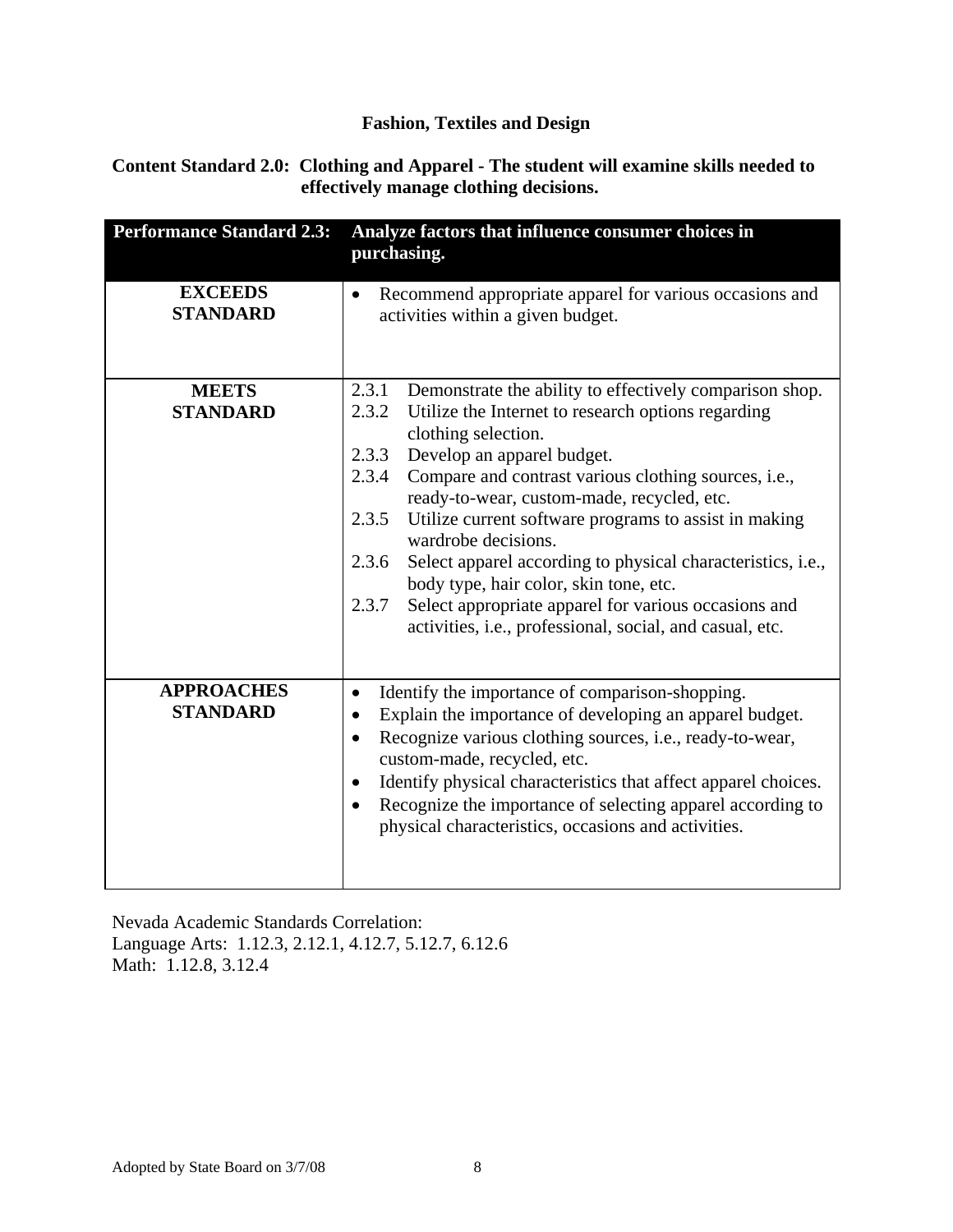#### **Content Standard 2.0: Clothing and Apparel - The student will examine skills needed to effectively manage clothing decisions.**

| <b>Performance Standard 2.4:</b>     | Develop a wardrobe plan.                                                                                                                                                                                                                             |
|--------------------------------------|------------------------------------------------------------------------------------------------------------------------------------------------------------------------------------------------------------------------------------------------------|
| <b>EXCEEDS</b><br><b>STANDARD</b>    | Apply the principles of wardrobe planning to develop<br>$\bullet$<br>wardrobe plans for others.<br>Evaluate clothing for safety, quality and function.<br>Participate in a career technical student organization by<br>entering a competitive event. |
| <b>MEETS</b><br><b>STANDARD</b>      | 2.4.1<br>Apply the principles of wardrobe planning to develop a<br>personal wardrobe plan.<br>Utilize a personal budget for wardrobe planning.<br>2.4.2<br>Demonstrate skills needed to recycle and repair apparel.<br>2.4.3                         |
| <b>APPROACHES</b><br><b>STANDARD</b> | Describe the benefits of a well-planned and organized<br>٠<br>wardrobe.<br>Complete a personal wardrobe evaluation.<br>٠                                                                                                                             |

Nevada Academic Standards Correlation: Language Arts: 4.12.7, 5.12.7 Math: 1.12.8, 3.12.4 Science: E12C4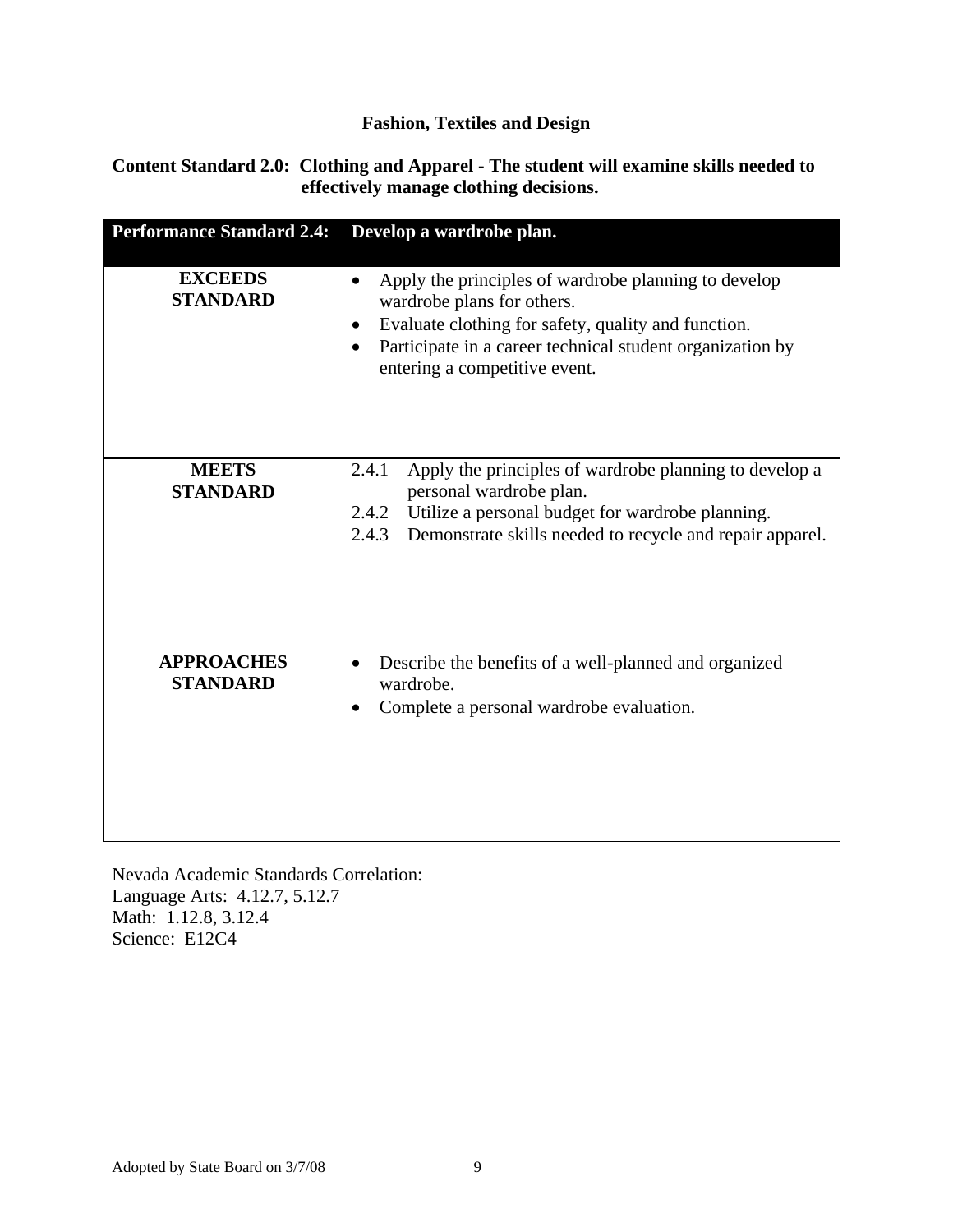#### **Content Standard 2.0: Clothing and Apparel - The student will examine skills needed to effectively manage clothing decisions.**

| <b>Performance Standard 2.5</b>      | Analyze consumer rights and responsibilities.                                                                                                                                                                                                                                                                       |
|--------------------------------------|---------------------------------------------------------------------------------------------------------------------------------------------------------------------------------------------------------------------------------------------------------------------------------------------------------------------|
| <b>EXCEEDS</b><br><b>STANDARD</b>    | Locate information related to consumer products and rights.<br>٠<br>Describe state and federal policies and laws that provide<br>consumer protection.<br>Identify effects of legislation on consumer rights.<br>٠<br>Recommend procedures used to seek information related to<br>٠<br>consumer products and rights. |
| <b>MEETS</b><br><b>STANDARD</b>      | Identify consumer responsibilities when making<br>2.5.1<br>purchases.<br>2.5.2<br>Demonstrate the ability to effectively communicate<br>consumer concerns.<br>2.5.3<br>Describe the effectiveness of various advertising tactics<br>and techniques.                                                                 |
| <b>APPROACHES</b><br><b>STANDARD</b> | Identify consumer rights and responsibilities.<br>$\bullet$<br>Locate consumer protection agencies.                                                                                                                                                                                                                 |

Nevada Academic Standards Correlation: Language Arts: 4.12.7, 5.12.7, 8.12.2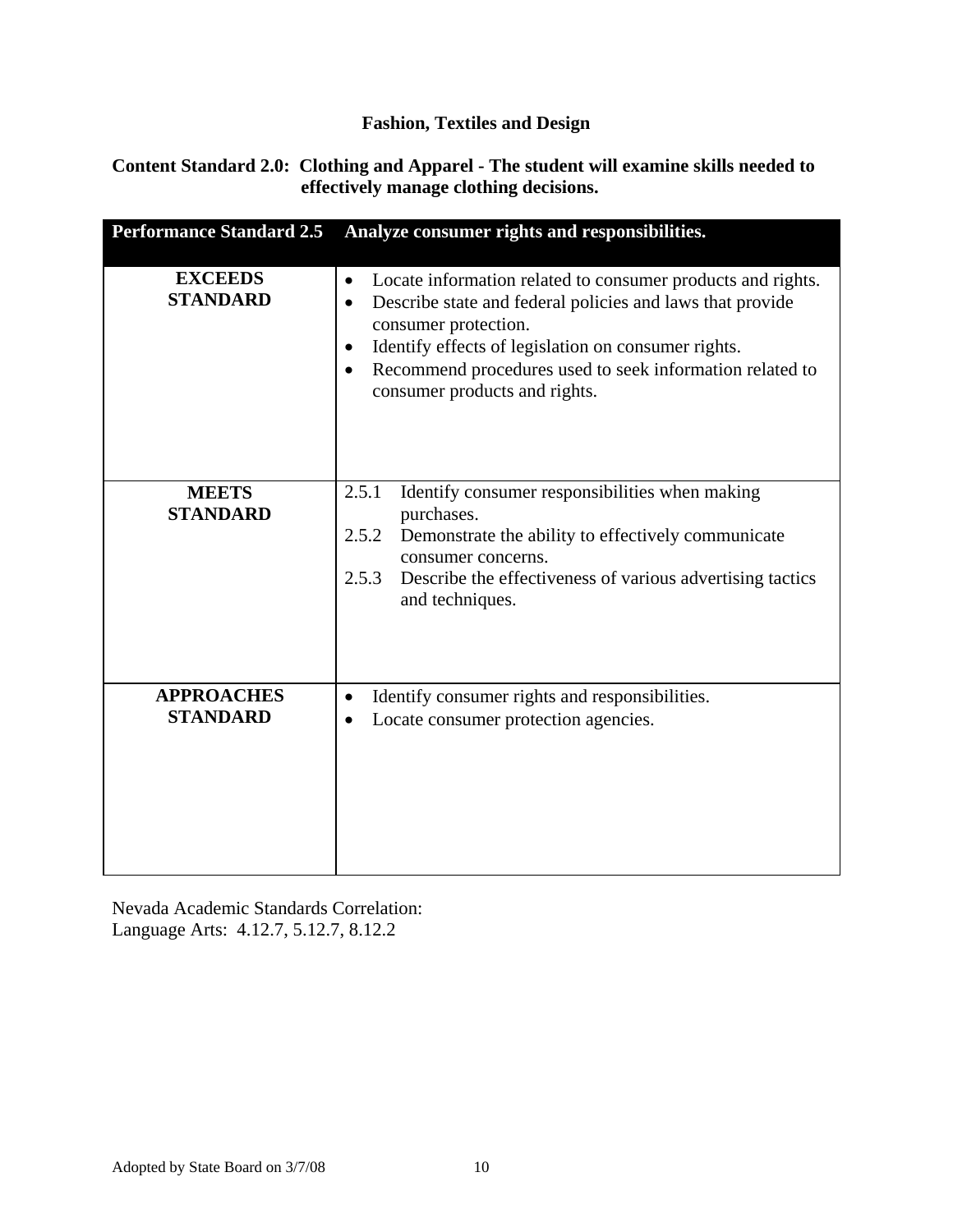#### **Content Standard 3.0: Construction - The student will integrate knowledge, skills and practices in clothing and textile construction to complete a fashion product.**

| <b>Performance Standard 3.1:</b>     | Demonstrate proper use and care of sewing equipment.                                                                                                                                                                                                                                                                                                                                                                                                                                                                                                          |
|--------------------------------------|---------------------------------------------------------------------------------------------------------------------------------------------------------------------------------------------------------------------------------------------------------------------------------------------------------------------------------------------------------------------------------------------------------------------------------------------------------------------------------------------------------------------------------------------------------------|
| <b>EXCEEDS</b><br><b>STANDARD</b>    | Demonstrate the ability to troubleshoot and repair<br>$\bullet$<br>computerized and standard sewing equipment.<br>Demonstrate the ability to operate an industrial sewing<br>$\bullet$<br>machine.<br>Participate in a career technical student organization by<br>$\bullet$<br>entering a competitive event.                                                                                                                                                                                                                                                 |
| <b>MEETS</b><br><b>STANDARD</b>      | 3.1.1<br>Demonstrate independent use and care of a<br>computerized sewing machine.<br>Demonstrate independent use and care of cutting,<br>3.1.2<br>marking and measuring tools.<br>Demonstrate independent use and care of pressing<br>3.1.3<br>equipment, including commercial steamers, pants<br>pressers, etc.<br>Demonstrate independent use and care of a serger and/or<br>3.1.4<br>overlock machine.<br>3.1.5<br>Demonstrate independent use of other specialized<br>sewing equipment, i.e., embroidery machines, blind<br>hemmer, rotary cutters, etc. |
| <b>APPROACHES</b><br><b>STANDARD</b> | Demonstrate guided use and care of a standard sewing<br>$\bullet$<br>machine.<br>Demonstrate guided use and care of cutting, marking and<br>$\bullet$<br>measuring tools.<br>Demonstrate guided use and care of pressing equipment.<br>$\bullet$<br>Demonstrate guided use and care of a serger.<br>$\bullet$<br>Demonstrate guided use of other specialized sewing<br>$\bullet$<br>equipment, i.e., embroidery machine, blind hemmer, etc.                                                                                                                   |

Nevada Academic Standards Correlation: Language Arts: 4.12.7 Math: 1.12.8 Science: N12A4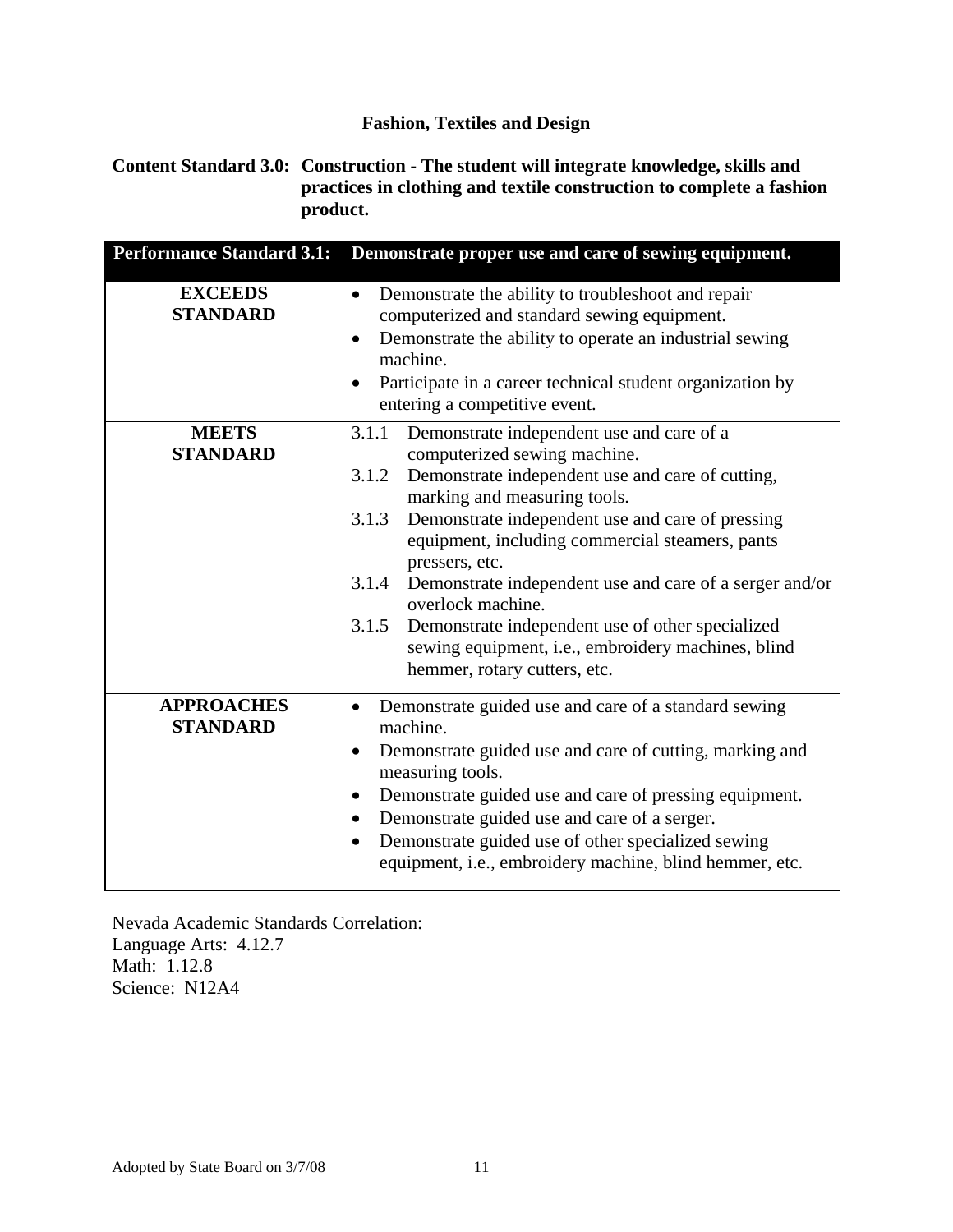**Content Standard 3.0: Construction – The student will integrate knowledge, skills and practices in clothing and textile construction to complete a fashion product.** 

| <b>Performance Standard 3.2:</b>     | Demonstrate skills required for pattern and fabric selection<br>and preparation.                                                                                                                                                                                                                                                                                                                                                                                                                                                                                                                                   |
|--------------------------------------|--------------------------------------------------------------------------------------------------------------------------------------------------------------------------------------------------------------------------------------------------------------------------------------------------------------------------------------------------------------------------------------------------------------------------------------------------------------------------------------------------------------------------------------------------------------------------------------------------------------------|
| <b>EXCEEDS</b><br><b>STANDARD</b>    | Design a commercial pattern envelope.<br>$\bullet$<br>Instruct others on pattern and fabric selection and<br>$\bullet$<br>preparation.<br>Participate in a career technical student organization by<br>entering a competitive event.                                                                                                                                                                                                                                                                                                                                                                               |
| <b>MEETS</b><br><b>STANDARD</b>      | 3.2.1<br>Select pattern for body type and size.<br>3.2.2<br>Interpret information found on commercial patterns.<br>3.2.3<br>Determine yardage requirements for a variety of fashion<br>products.<br>3.2.4<br>Select and purchase appropriate fabric and notions.<br>Pre-wash, layout, pin and cut pattern based on fabric<br>3.2.5<br>characteristics.<br>3.2.6 Demonstrate ability to transfer pattern markings.<br>3.2.7<br>Demonstrate ability to alter pattern for fit.<br>3.2.8 Demonstrate the ability to draft a pattern.<br>3.2.9<br>Utilize current software for pattern selection and pattern<br>making. |
| <b>APPROACHES</b><br><b>STANDARD</b> | Select pattern for body type and size with guidance.<br>$\bullet$<br>Interpret information found on commercial patterns with<br>$\bullet$<br>guidance.<br>Select and purchase appropriate fabric and notions with<br>$\bullet$<br>guidance.<br>Pre-wash, layout, pin and cut pattern based on fabric<br>$\bullet$<br>characteristics with guidance.<br>Demonstrate ability to transfer pattern markings with<br>$\bullet$<br>guidance.<br>Demonstrate ability to alter pattern for fit with guidance.                                                                                                              |

Nevada Academic Standards Correlation: Language Arts: 2.12.1, 4.12.7 Math: 1.12.8, 3.12.3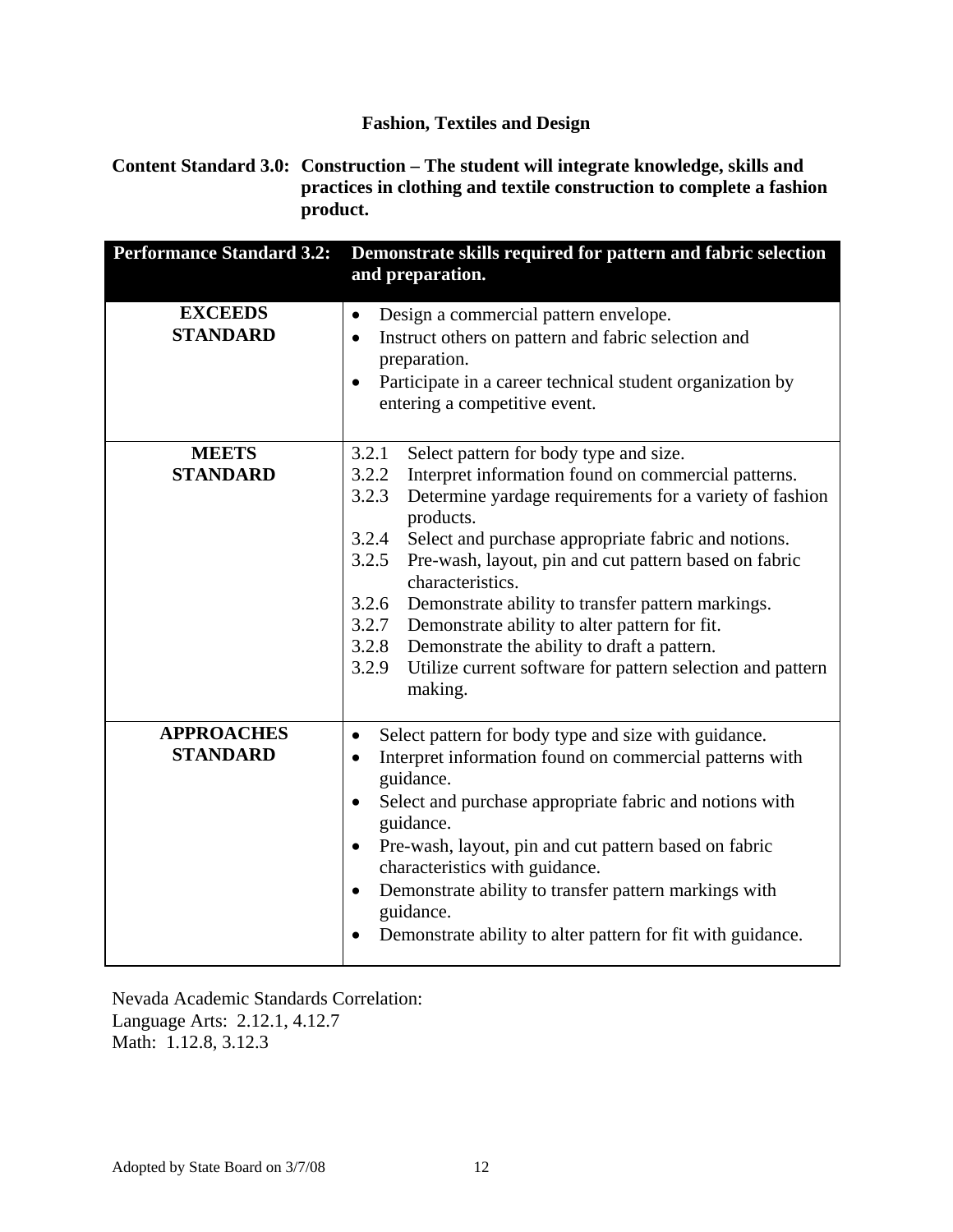#### **Content Standard 3.0: Construction - The student will integrate knowledge, skills and practices in clothing and textile construction to complete a fashion product.**

| <b>Performance Standard 3.3:</b>     | Demonstrate appropriate construction techniques.                                                                                                                                                                                                                                                                                                                                                                                                                                                                                                    |
|--------------------------------------|-----------------------------------------------------------------------------------------------------------------------------------------------------------------------------------------------------------------------------------------------------------------------------------------------------------------------------------------------------------------------------------------------------------------------------------------------------------------------------------------------------------------------------------------------------|
| <b>EXCEEDS</b><br><b>STANDARD</b>    | Construct a tailored garment.<br>$\bullet$<br>Alter a ready-to-wear garment.<br>$\bullet$<br>Demonstrate advanced design techniques such as draping<br>$\bullet$<br>and flat pattern design.<br>Research the impact of technology on construction<br>$\bullet$<br>techniques.<br>Construct a garment/product for a variety of end uses, i.e.,<br>$\bullet$<br>special-needs clothing, children's clothing, costumes, home<br>décor, etc.<br>Participate in a career technical student organization by<br>$\bullet$<br>entering a competitive event. |
| <b>MEETS</b><br><b>STANDARD</b>      | 3.3.1<br>Construct a variety of seams and seam finishes.<br>3.3.2<br>Demonstrate various machine and hand stitching<br>techniques.<br>Demonstrate appropriate pressing techniques.<br>3.3.3<br>3.3.4 Demonstrate the application of various closures.<br>3.3.5<br>Construct a variety of garment features, i.e., collars,<br>cuffs, sleeves, casing, pockets, waistbands, etc.<br>3.3.6 Construct darts, pleats, tucks and gathers.<br>3.3.7<br>Utilize software tutorials to assist in clothing<br>construction.                                   |
| <b>APPROACHES</b><br><b>STANDARD</b> | Construct basic seams and seam finishes.<br>$\bullet$<br>Demonstrate machine and hand-stitching techniques with<br>$\bullet$<br>guidance.<br>Explain the importance of pressing techniques.<br>$\bullet$<br>Identify various closures and garment features.                                                                                                                                                                                                                                                                                         |

Nevada Academic Standards Correlation: Language Arts: 4.12.7 Math: 1.12.8, 3.12.3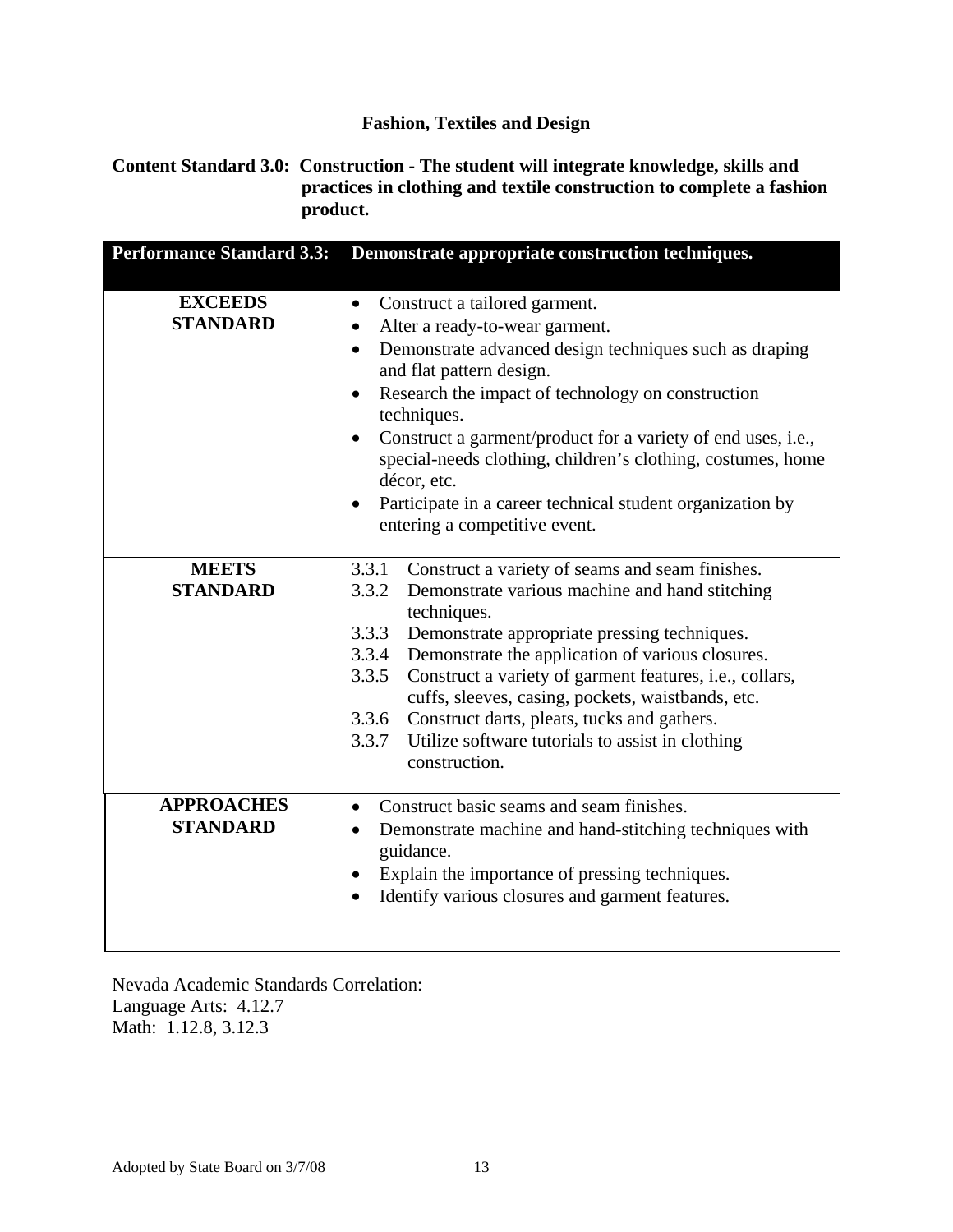#### **Content Standard 3.0: Construction - The student will integrate knowledge, skills and practices in clothing and textile construction to complete a fashion product.**

| <b>Performance Standard 3.4:</b>     | Utilize elements and principles of design.                                                                                                                                                                                                                                                                                                                                                                                                                                                         |
|--------------------------------------|----------------------------------------------------------------------------------------------------------------------------------------------------------------------------------------------------------------------------------------------------------------------------------------------------------------------------------------------------------------------------------------------------------------------------------------------------------------------------------------------------|
| <b>EXCEEDS</b><br><b>STANDARD</b>    | Create a fashion product using the elements and principles<br>of design.<br>Participate in a career technical student organization by<br>$\bullet$<br>entering a competitive event.<br>Use the elements and principles of design to embellish a<br>$\bullet$<br>fashion product with hand embroidery, beading, fabric<br>painting, etc.                                                                                                                                                            |
| <b>MEETS</b><br><b>STANDARD</b>      | Utilize elements and principles of design in designing,<br>3.4.1<br>constructing and/or altering a fashion product.<br>Utilize the elements and principles of design to<br>3.4.2<br>embellish a piece of fabric, i.e., hand embroidery,<br>beading, fabric painting, etc.<br>Examine ways in which color, fabric, texture and pattern<br>3.4.3<br>can affect appearance.<br>Utilize computer software to create a fashion product<br>3.4.4<br>incorporating the elements and principles of design. |
| <b>APPROACHES</b><br><b>STANDARD</b> | Describe the elements and principles of design.<br>$\bullet$<br>Recognize that color, fabric, texture and pattern can affect<br>appearance.                                                                                                                                                                                                                                                                                                                                                        |

Nevada Academic Standards Correlation: Language Arts: 2.12.1, 4.12.7 Math: 3.12.3 Science: N12A4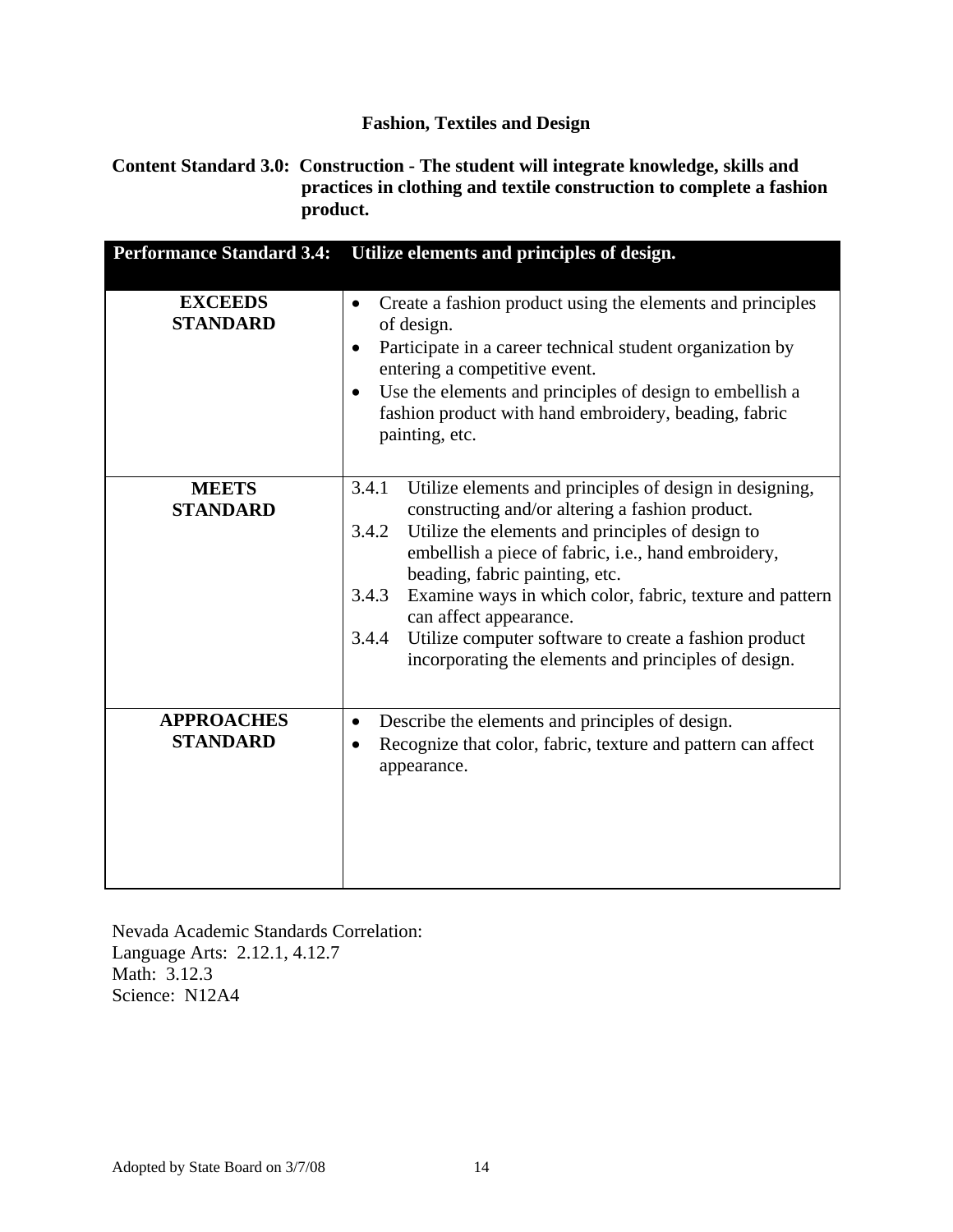**Content Standard 3.0: Construction - The student will integrate knowledge, skills and practices in clothing and textile construction to complete a fashion product.**

| <b>Performance Standard 3.5:</b>     | <b>Explore current technology and trends that facilitate</b><br>production of textile products.                                                                                                                                                                                                                                                                                                                       |
|--------------------------------------|-----------------------------------------------------------------------------------------------------------------------------------------------------------------------------------------------------------------------------------------------------------------------------------------------------------------------------------------------------------------------------------------------------------------------|
| <b>EXCEEDS</b><br><b>STANDARD</b>    | Investigate the use of technologically advanced sewing<br>٠<br>tools and equipment in industry.<br>Develop and implement a business plan for technologically<br>$\bullet$<br>advanced sewing tools and equipment.<br>Instruct others in the use of technologically advanced<br>$\bullet$<br>sewing tools and equipment.<br>Participate in a career technical student organization by<br>entering a competitive event. |
| <b>MEETS</b><br><b>STANDARD</b>      | 3.5.1<br>Demonstrate the use of technologically advanced<br>sewing tools and equipment, i.e., sewing computers,<br>embroidery machines, sergers, pressing equipment,<br>computer software, etc.<br>Construct a fashion product using technologically<br>3.5.2<br>advanced sewing tools and equipment.                                                                                                                 |
| <b>APPROACHES</b><br><b>STANDARD</b> | Describe technological advances in sewing tools and<br>$\bullet$<br>equipment.                                                                                                                                                                                                                                                                                                                                        |

Nevada Academic Standards Correlation: Language Arts: 2.12.1, 2.12.3, 4.12.7 Science: N12A4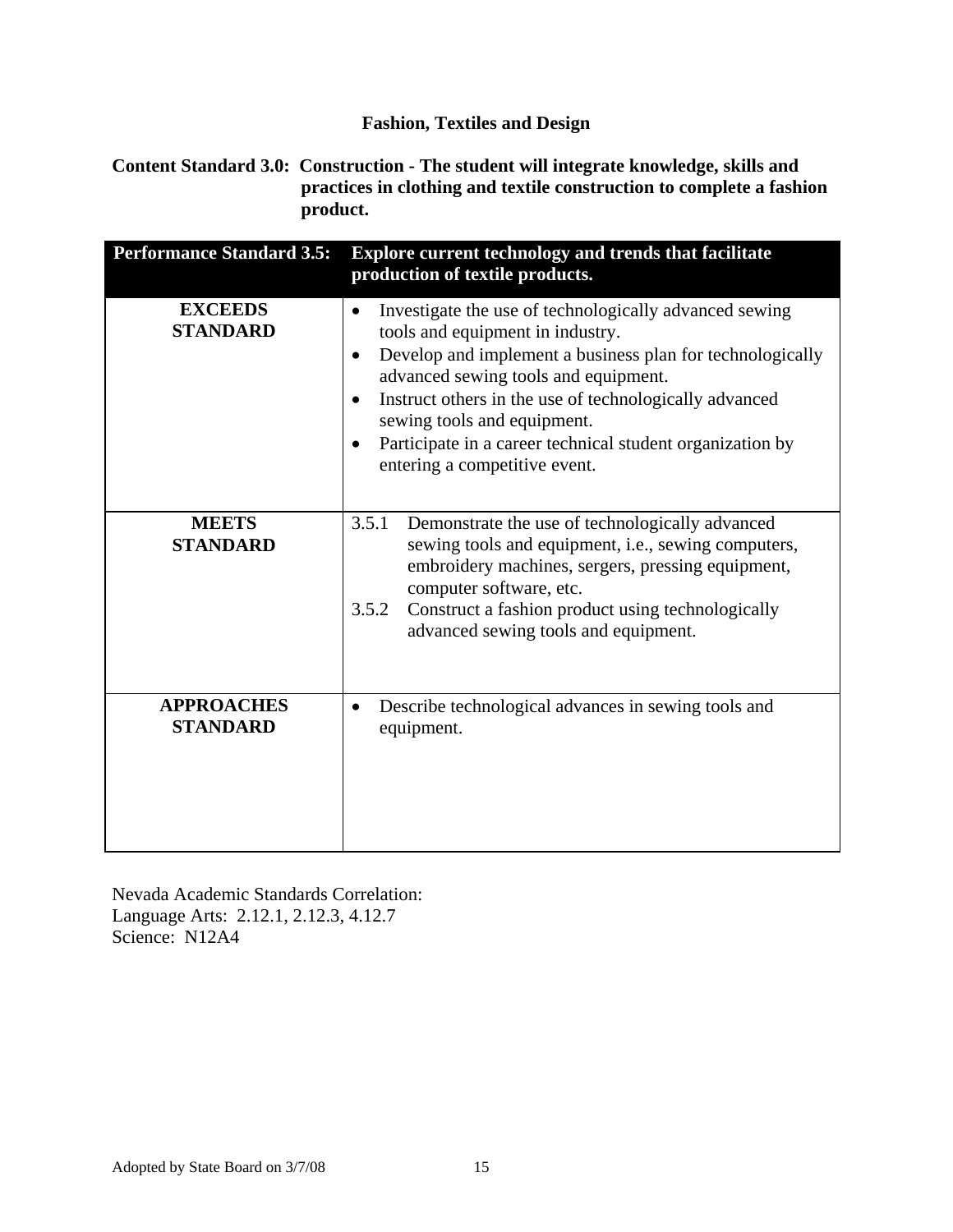**Content Standard 4.0: Textiles - The student will evaluate the use, care and production of fibers, yarns and fabrics.** 

| <b>Performance Standard 4.1:</b>     | Identify and describe the performance characteristics of<br>fibers, yarns and fabrics.                                                                                                                                                                                                                                                                                                                                                              |
|--------------------------------------|-----------------------------------------------------------------------------------------------------------------------------------------------------------------------------------------------------------------------------------------------------------------------------------------------------------------------------------------------------------------------------------------------------------------------------------------------------|
| <b>EXCEEDS</b><br><b>STANDARD</b>    | Research developments that enhance performance of fibers,<br>yarns and fabrics.                                                                                                                                                                                                                                                                                                                                                                     |
| <b>MEETS</b><br><b>STANDARD</b>      | Classify fibers, yarns and fabrics.<br>4.1.1<br>Utilize a microscope to examine the physical properties<br>4.1.2<br>of fibers, yarns and fabrics.<br>Compare and contrast performance characteristics of<br>4.1.3<br>fibers, yarns and fabrics.<br>Demonstrate performance characteristics of fibers, yarns<br>4.1.4<br>and fabrics.<br>4.1.5<br>Utilize computer software to research performance<br>characteristics of fibers, yarns and fabrics. |
| <b>APPROACHES</b><br><b>STANDARD</b> | List types of fibers, yarns and fabrics.<br>Identify performance characteristics of fibers, yarns and<br>fabrics.                                                                                                                                                                                                                                                                                                                                   |

Nevada Academic Standards Correlation: Language Arts: 2.12.1, 5.12.7, 8.12.2 Science: N12A1, N12A2, N12A4, N12B4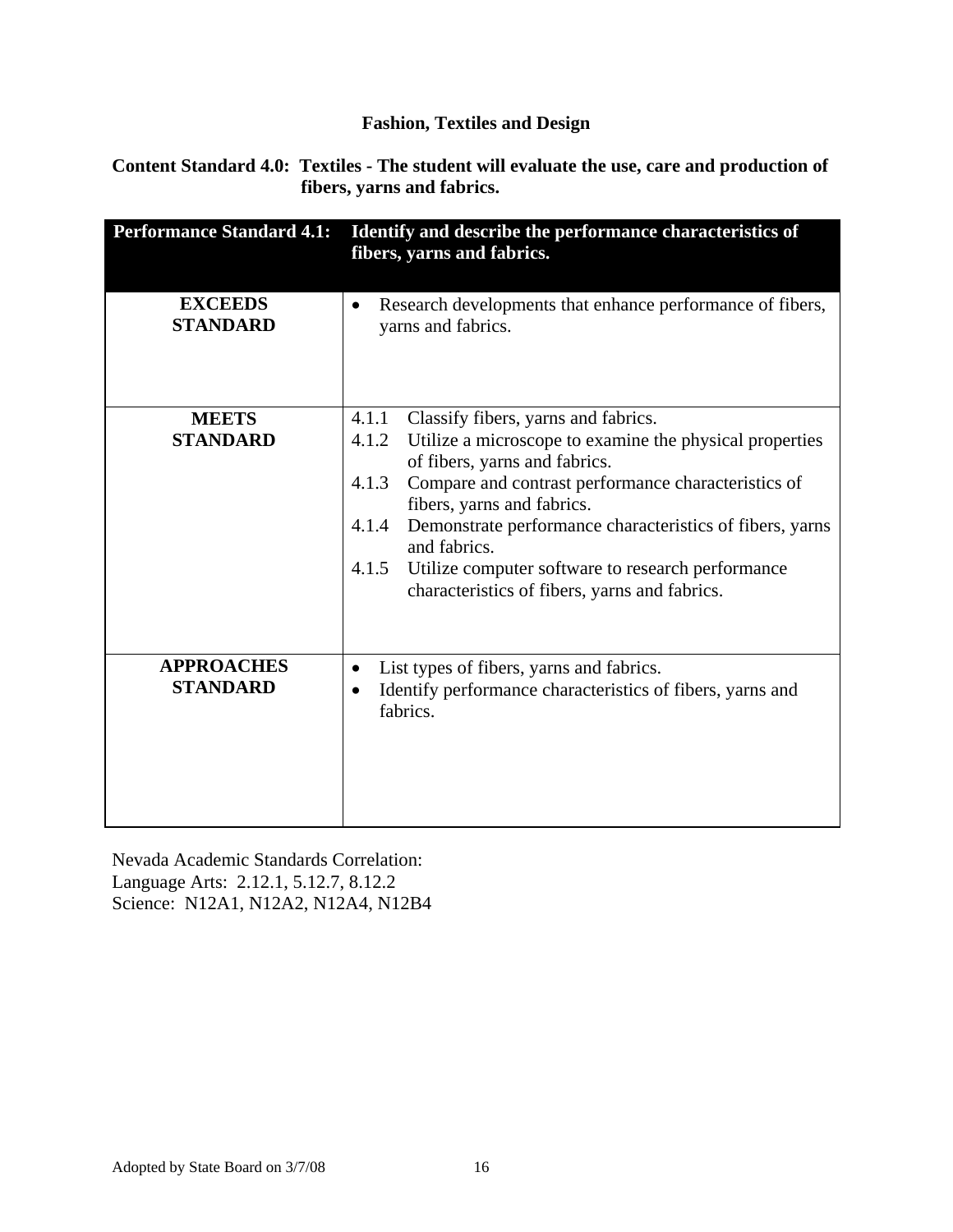#### **Content Standard 4.0: Textiles - The student will evaluate the use, care and production of fibers, fabrics and textiles.**

| <b>Performance Standard 4.2:</b>     | Examine processes for creating fibers, yarns and fabrics.                                                                                                                                                                                                                                                                                                               |
|--------------------------------------|-------------------------------------------------------------------------------------------------------------------------------------------------------------------------------------------------------------------------------------------------------------------------------------------------------------------------------------------------------------------------|
| <b>EXCEEDS</b><br><b>STANDARD</b>    | Utilize a custom fabric to create a fashion product.<br>$\bullet$<br>Investigate the professional design and manufacture of<br>٠<br>fibers, yarns and fabrics.                                                                                                                                                                                                          |
| <b>MEETS</b><br><b>STANDARD</b>      | 4.2.1<br>Compare and contrast natural and synthetic fibers.<br>4.2.2<br>Describe different manufacturing processes of fibers,<br>yarns and fabrics.<br>Create a woven fabric.<br>4.2.3<br>4.2.4<br>Create a non-woven fabric.<br>4.2.5 Create a knitted fabric.<br>4.2.6 Describe current trends and technology used in the<br>production of fibers, yarns and fabrics. |
| <b>APPROACHES</b><br><b>STANDARD</b> | Classify natural and synthetic fibers.<br>Identify different manufacturing processes of fibers, yarns<br>and fabrics.<br>Describe the differences between woven, non-woven and<br>$\bullet$<br>knitted fabrics.<br>Identify current trends and technology used in the<br>٠<br>production of fibers, yarns and fabrics.                                                  |

Nevada Academic Standards Correlation: Language Arts: 2.12.1, 4.12.7, 5.12.7, 8.12.2 Math: 1.12.8, 3.12.3 Science: N12A4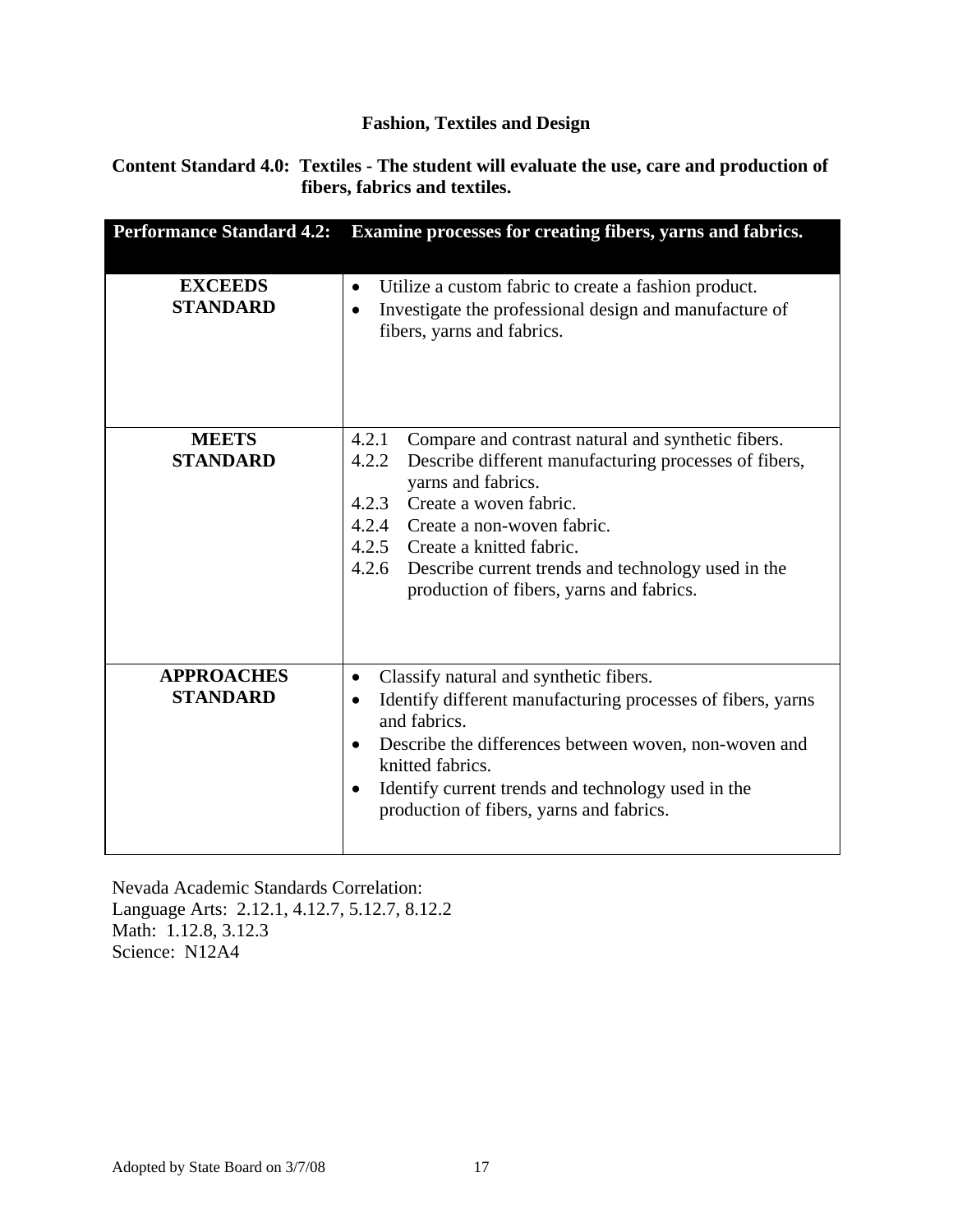### **Content Standard 4.0: Textiles - The student will evaluate the use, care and production of fibers, fabrics and textiles.**

| <b>Performance Standard 4.3:</b> | Select appropriate care for textile products.                                                           |
|----------------------------------|---------------------------------------------------------------------------------------------------------|
|                                  |                                                                                                         |
| <b>EXCEEDS</b>                   | Recommend appropriate procedures for care of textile                                                    |
| <b>STANDARD</b>                  | products.                                                                                               |
|                                  | Investigate commercial cleaning industries.<br>$\bullet$                                                |
|                                  |                                                                                                         |
|                                  |                                                                                                         |
| <b>MEETS</b>                     | 4.3.1<br>Comprehend and follow product care labels.                                                     |
| <b>STANDARD</b>                  | 4.3.2<br>Select appropriate fabric care products.                                                       |
|                                  | 4.3.3<br>Demonstrate appropriate fabric care procedures, i.e.,<br>stain removal, pressing, and storage. |
|                                  | Demonstrate use and care of washing machine and<br>4.3.4                                                |
|                                  | dryer.                                                                                                  |
|                                  | 4.3.5 Differentiate between wet and dry cleaning methods.                                               |
|                                  | 4.3.6<br>Differentiate between home and commercial cleaning                                             |
|                                  | methods.                                                                                                |
|                                  |                                                                                                         |
| <b>APPROACHES</b>                | Describe the importance of care labels.                                                                 |
| <b>STANDARD</b>                  | Identify basic care label symbols.<br>$\bullet$                                                         |
|                                  |                                                                                                         |
|                                  | Explore the importance of fabric care.                                                                  |
|                                  | Identify common stains and appropriate removal<br>techniques.                                           |
|                                  | Describe use and care of washing machine and dryer.                                                     |
|                                  |                                                                                                         |
|                                  |                                                                                                         |

Nevada Academic Standards Correlation: Language Arts: 1.12.4, 2.12.1, 2.12.3, 4.12.7, 5.12.7 Science: N12A4, N12B2, N12B3, N12B4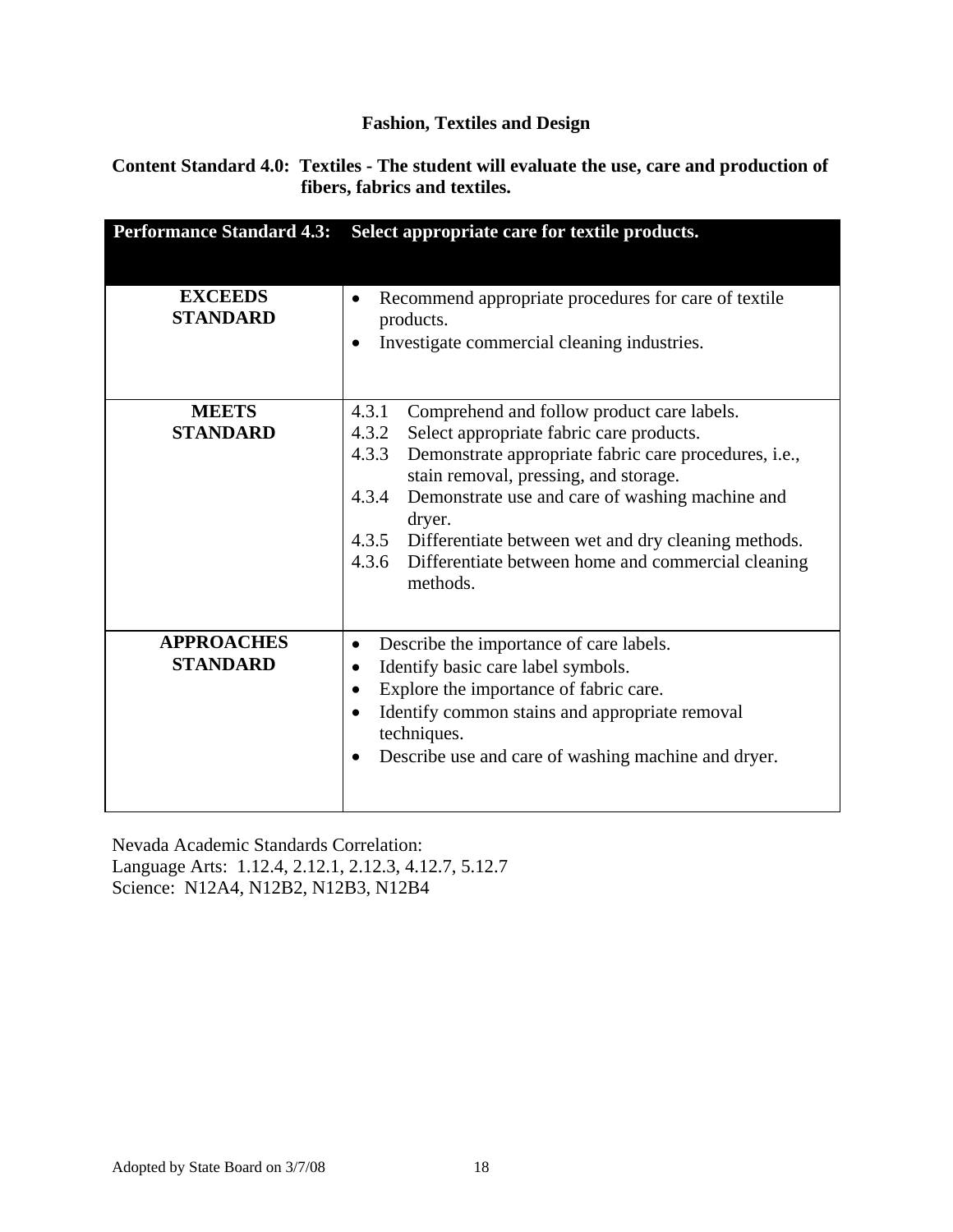**Content Standard 4.0: Textiles - The student will evaluate the use, care and production of fibers, fabrics and textiles.**

| <b>Performance Standard 4.4:</b>     | Develop an understanding of textile legislation, standards<br>and labeling.                                                                                                                                                                   |
|--------------------------------------|-----------------------------------------------------------------------------------------------------------------------------------------------------------------------------------------------------------------------------------------------|
| <b>EXCEEDS</b><br><b>STANDARD</b>    | Present research and conclusions regarding legislation.<br>$\bullet$                                                                                                                                                                          |
| <b>MEETS</b><br><b>STANDARD</b>      | 4.4.1<br>Utilize the Internet to research textile legislation,<br>standards and labeling.<br>Describe legislation affecting the textile industry.<br>4.4.2<br>Discuss the global market economy's effect on the<br>4.4.3<br>textile industry. |
| <b>APPROACHES</b><br><b>STANDARD</b> | Review legislation affecting the textile industry.<br>$\bullet$<br>Recognize that the global market economy affects the<br>٠<br>textile industry.                                                                                             |

Nevada Academic Standards Correlation: Language Arts: 1.12.3, 2.12.1, 2.12.2, 2.12.3, 5.12.7 Science: N12B1, N12B2, N12B3, E12C4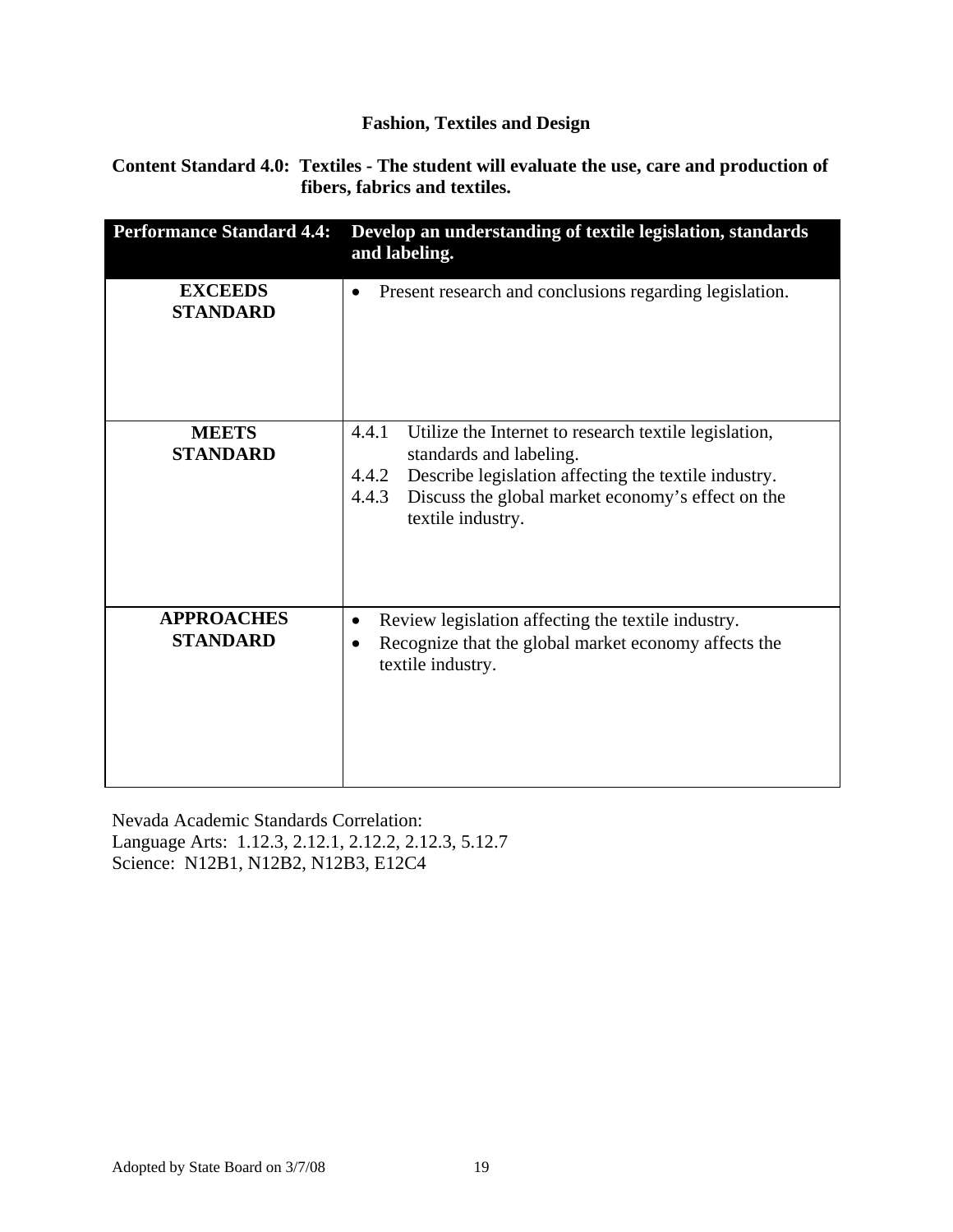**Content Standard 4.0: Textiles - The student will evaluate the use, care and production of fibers, fabrics and textiles.**

| <b>Performance Standard 4.5:</b>     | Analyze consumer rights and responsibilities within the<br>economic system.                                                                                                                                                                                                                                                                                                                                |
|--------------------------------------|------------------------------------------------------------------------------------------------------------------------------------------------------------------------------------------------------------------------------------------------------------------------------------------------------------------------------------------------------------------------------------------------------------|
| <b>EXCEEDS</b><br><b>STANDARD</b>    | Investigate how federal policies related to consumer<br>$\bullet$<br>protection become law.<br>Recommend procedures used to seek information related to<br>٠<br>consumer products and rights.<br>Critique communication skills related to consumer rights.<br>$\bullet$<br>Analyze behaviors that conserve, reuse, and recycle<br>$\bullet$<br>resources to maintain the environment.                      |
| <b>MEETS</b><br><b>STANDARD</b>      | 4.5.1<br>Utilize the Internet to explore textile legislation,<br>standards and labeling.<br>Describe state and Federal policies and laws that govern<br>4.5.2<br>consumer protection.<br>Utilizing current technology, demonstrate the ability to<br>4.5.3<br>communicate consumer concerns.<br>4.5.4<br>Demonstrate behaviors that conserve, reuse, and recycle<br>resources to maintain the environment. |
| <b>APPROACHES</b><br><b>STANDARD</b> | Identify consumer rights and responsibilities.<br>$\bullet$<br>Identify consumer protection agencies.<br>$\bullet$<br>Describe how to find information related to consumer<br>$\bullet$<br>products and rights.                                                                                                                                                                                            |

Nevada Academic Standards Correlation: Language Arts: 1.12.3, 2.12.1, 5.12.7 Science: N12B1, N12B2, N12B3, E12C4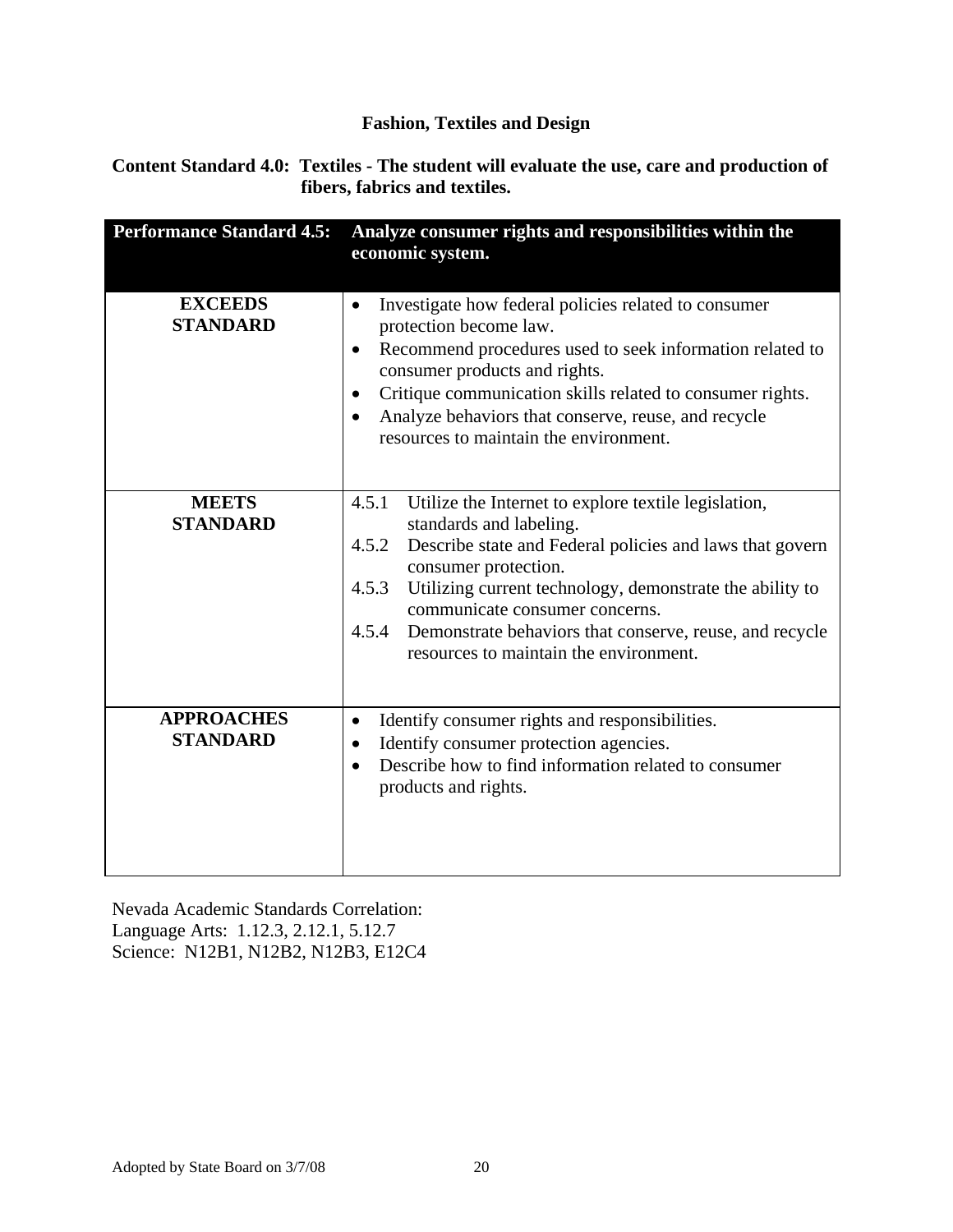#### **Content Standard 5.0: Fashion Merchandising - The student will develop knowledge and skills in the field of fashion merchandising.**

| <b>Performance Standard 5.1:</b>     | Acquire knowledge of clothing production, quality and<br>management.                                                                                                                                                                                                                                          |
|--------------------------------------|---------------------------------------------------------------------------------------------------------------------------------------------------------------------------------------------------------------------------------------------------------------------------------------------------------------|
| <b>EXCEEDS</b><br><b>STANDARD</b>    | Debate the ethics involved in the manufacturing and<br>$\bullet$<br>merchandising of fashion products.<br>Estimate costs involved in the manufacturing and<br>$\bullet$<br>merchandising of fashion products.<br>Participate in tours of clothing manufacturing and<br>$\bullet$<br>merchandising facilities. |
| <b>MEETS</b><br><b>STANDARD</b>      | Utilize a spreadsheet to determine costs of<br>5.1.1<br>manufacturing and merchandising fashion products.<br>Describe ethical considerations for the manufacturing<br>5.1.2<br>and merchandising of fashion products.<br>Describe the function and importance of quality control.<br>5.1.3                    |
| <b>APPROACHES</b><br><b>STANDARD</b> | Describe costs involved in the manufacturing and<br>$\bullet$<br>merchandising fashion products.<br>Review ethical considerations for manufacturing and<br>$\bullet$<br>merchandising fashion products.                                                                                                       |

Nevada Academic Standards Correlation: Language Arts: 1.12.3, 1.12.4, 2.12.3 Science: N12B3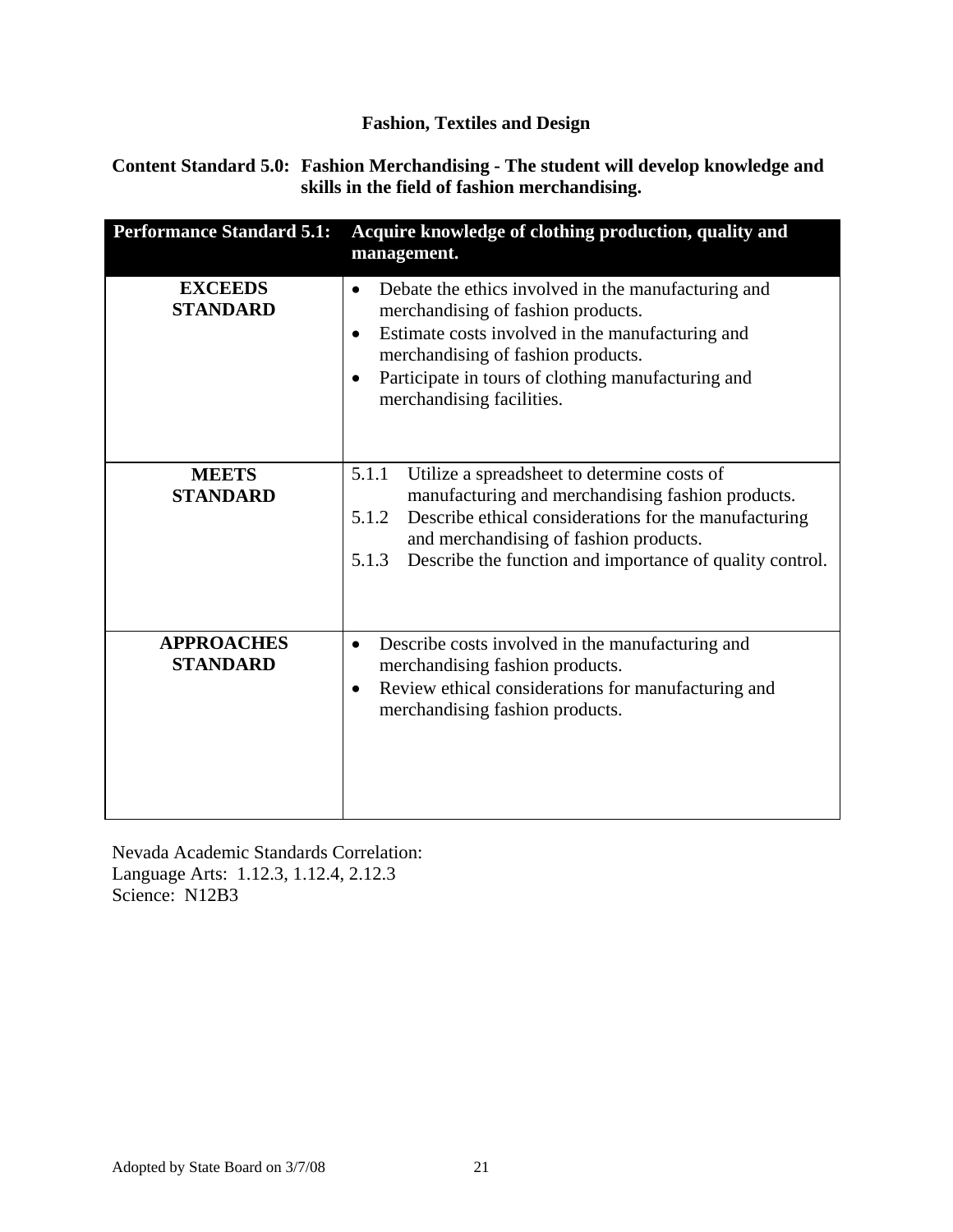### **Content Standard 5.0: Fashion Merchandising - The student will develop knowledge of skills in the field of fashion merchandising.**

| <b>Performance Standard 5.2:</b>     | Acquire an understanding of fashion marketing.                                                                                                                                                                                                                                                                                                                           |
|--------------------------------------|--------------------------------------------------------------------------------------------------------------------------------------------------------------------------------------------------------------------------------------------------------------------------------------------------------------------------------------------------------------------------|
| <b>EXCEEDS</b><br><b>STANDARD</b>    | Determine appropriate marketing strategies for various<br>$\bullet$<br>fashion products.<br>Demonstrate various methods of fashion promotion.<br>٠<br>Forecast trends in apparel marketing.<br>$\bullet$<br>Implement a marketing plan for a fashion product.<br>Participate in a career technical student organization by<br>$\bullet$<br>entering a competitive event. |
| <b>MEETS</b><br><b>STANDARD</b>      | 5.2.1<br>Utilize the Internet to research trends in apparel<br>marketing.<br>5.2.2<br>Compare and contrast various promotion strategies for<br>fashion products.<br>5.2.3<br>Utilizing computer software, develop a marketing plan<br>for a fashion product.<br>Develop an understanding of demographics as it relates<br>5.2.4<br>to a target market.                   |
| <b>APPROACHES</b><br><b>STANDARD</b> | Define marketing.<br>$\bullet$<br>Recognize trends in apparel marketing.<br>Review marketing strategies for fashion products.<br>$\bullet$<br>Describe various methods of fashion promotion.<br>$\bullet$                                                                                                                                                                |

Nevada Academic Standards Correlation: Language Arts: 1.12.3, 1.12.4, 2.12.1, 2.12.2, 2.12.3, 5.12.7, 8.12.2 Math: 5.12.1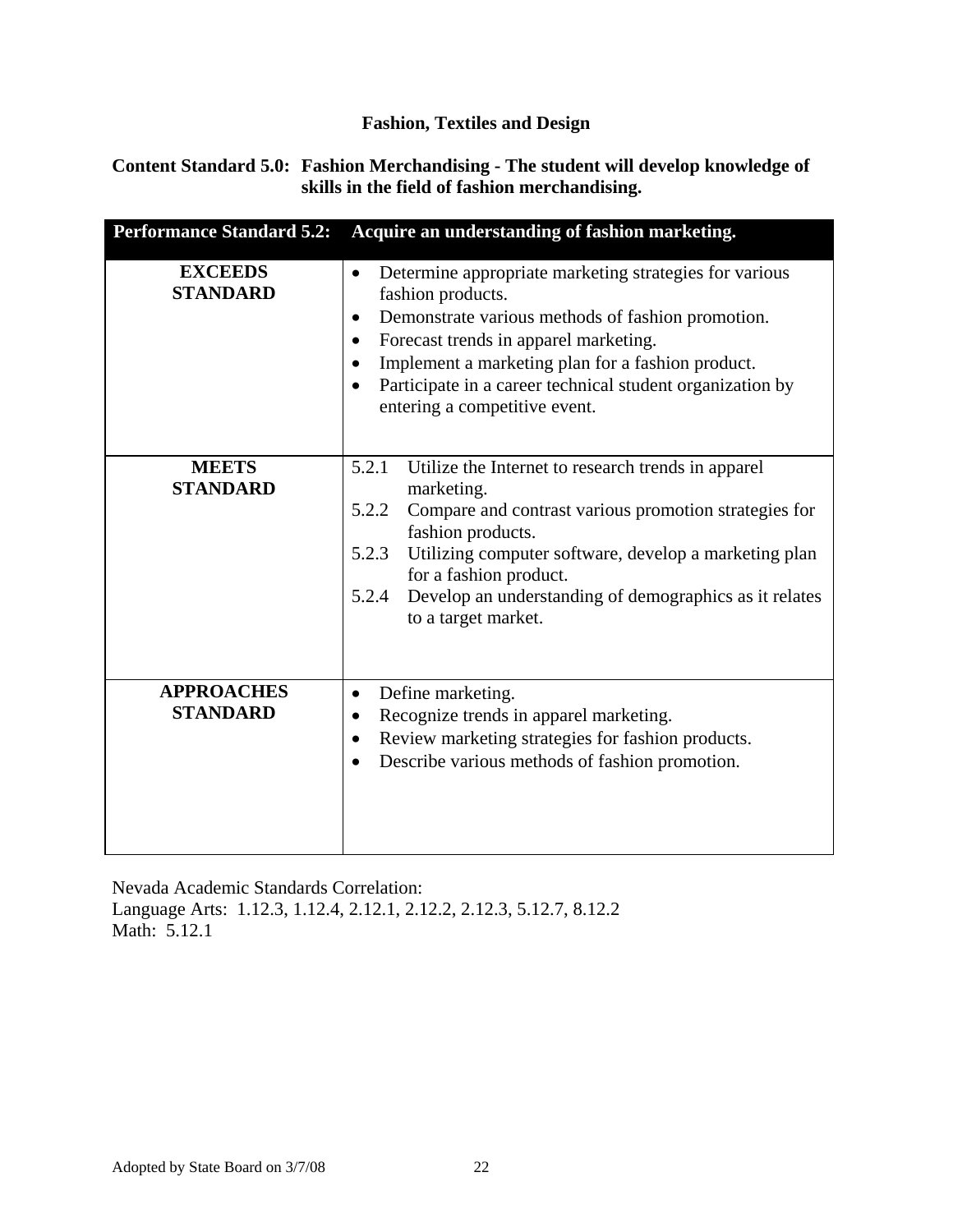### **Content Standard 5.0: Fashion Merchandising - The student will develop knowledge of skills in the field of fashion merchandising.**

| <b>Performance Standard 5.3:</b>     | Apply skills and knowledge required in the retail sales<br>industry.                                                                                                                                                                                                                              |
|--------------------------------------|---------------------------------------------------------------------------------------------------------------------------------------------------------------------------------------------------------------------------------------------------------------------------------------------------|
| <b>EXCEEDS</b><br><b>STANDARD</b>    | Evaluate the quality of customer service in a retail store.<br>٠<br>Investigate skills required for success in the retail industry.<br>$\bullet$<br>Anticipate customer concerns.<br>٠<br>Participate in a career technical student organization by<br>$\bullet$<br>entering a competitive event. |
| <b>MEETS</b>                         | 5.3.1<br>Investigate the day-to-day operations of a retail store.                                                                                                                                                                                                                                 |
| <b>STANDARD</b>                      | 5.3.2<br>Demonstrate the ability to provide quality customer<br>service.                                                                                                                                                                                                                          |
|                                      | 5.3.3<br>Demonstrate the ability to address customer concerns.                                                                                                                                                                                                                                    |
|                                      | 5.3.4<br>Describe various methods of maintaining inventory<br>control.                                                                                                                                                                                                                            |
|                                      | 5.3.5<br>Demonstrate the use of technology in the retail<br>environment.                                                                                                                                                                                                                          |
|                                      | Participate in a simulated work project, work-based<br>5.3.6<br>project, job shadow, internship, work experience, etc.,<br>program in the retail sales industry.                                                                                                                                  |
|                                      | 5.3.7<br>Participate in a job shadowing, internship, work<br>experience, etc., program related to merchandising and<br>buying.                                                                                                                                                                    |
|                                      |                                                                                                                                                                                                                                                                                                   |
| <b>APPROACHES</b><br><b>STANDARD</b> | Describe the elements of quality customer service.<br>$\bullet$<br>Identify methods of dealing with customer concerns.<br>٠<br>Define inventory control.<br>٠<br>Describe the use of technology in the retail environment.<br>$\bullet$                                                           |

Nevada Academic Standards Correlation: Language Arts: 2.12.1, 2.12.2, 2.12.3, 4.12.7, 5.12.7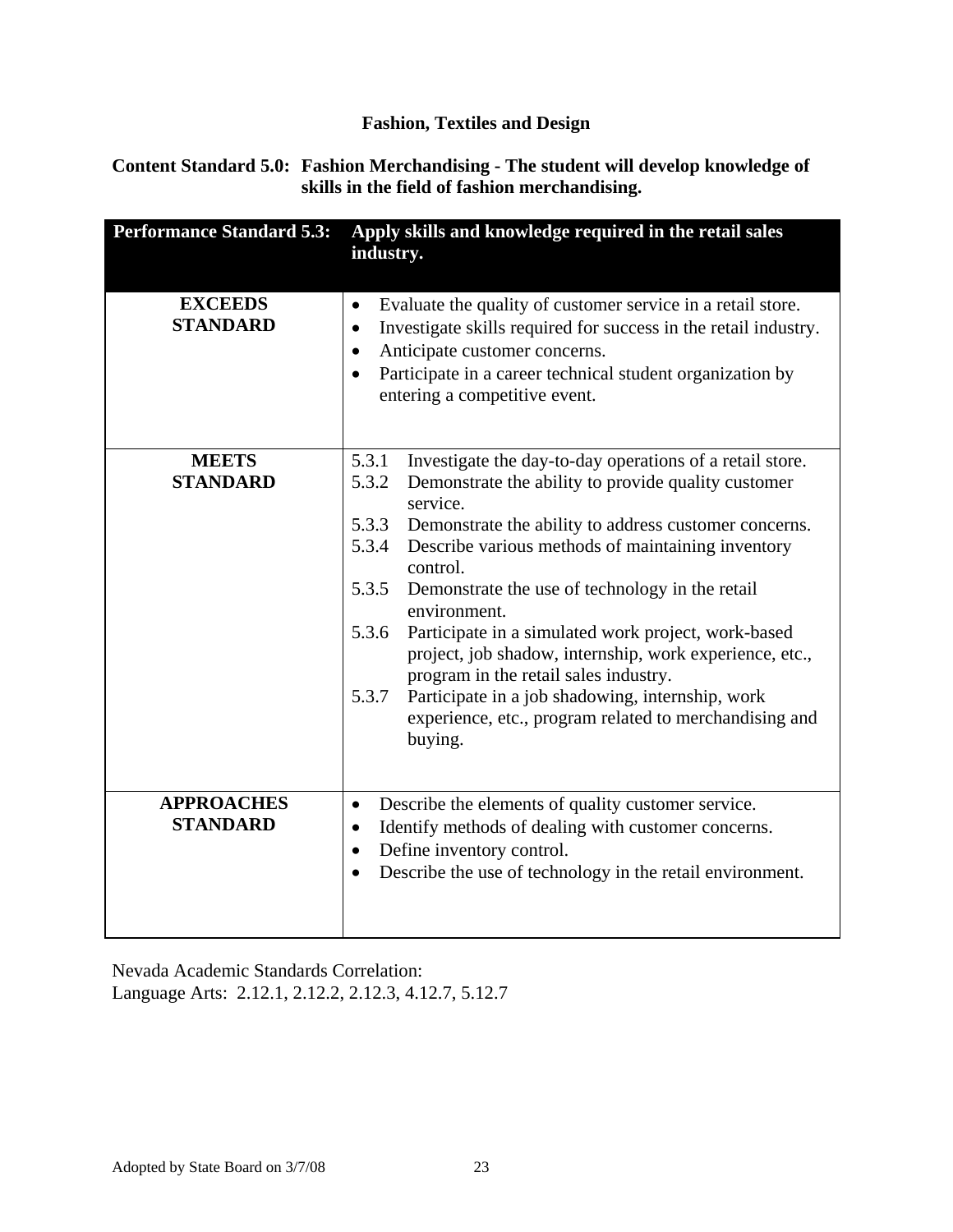#### **Content Standard 5.0: Fashion Merchandising - The student will develop knowledge and skills in the field of fashion merchandising.**

| <b>Performance Standard 5.4:</b>     | Acquire an understanding of the merchandise buying<br>process.                                                                                                                                                                                                                                                                                                                                                                                                                        |
|--------------------------------------|---------------------------------------------------------------------------------------------------------------------------------------------------------------------------------------------------------------------------------------------------------------------------------------------------------------------------------------------------------------------------------------------------------------------------------------------------------------------------------------|
| <b>EXCEEDS</b><br><b>STANDARD</b>    | Evaluate a sales report to determine the effectiveness of a<br>prior fashion season.                                                                                                                                                                                                                                                                                                                                                                                                  |
| <b>MEETS</b><br><b>STANDARD</b>      | 5.4.1<br>Compare and contrast retail and wholesale practices.<br>Describe the importance of the sales report in<br>5.4.2<br>determining the effectiveness of prior purchases and<br>planning future purchases.<br>5.4.3<br>Utilize a spreadsheet to plan purchases for a fashion<br>season.<br>5.4.4<br>Demonstrate the merchandise buying process.<br>Participate in a job shadowing, internship, work<br>5.4.5<br>experience, etc., program related to merchandising and<br>buying. |
| <b>APPROACHES</b><br><b>STANDARD</b> | Define retail and wholesale.<br>Define open-to-buy.<br>٠<br>Describe the job responsibilities of the buyer and the<br>$\bullet$<br>merchandise buying process.<br>Define sales report.<br>$\bullet$                                                                                                                                                                                                                                                                                   |

Nevada Academic Standards Correlation: Language Arts: 1.12.3, 1.12.4, 2.12.1, 2.12.2, 2.12.3, 5.12.7 Math: 1.12.8, 5.12.1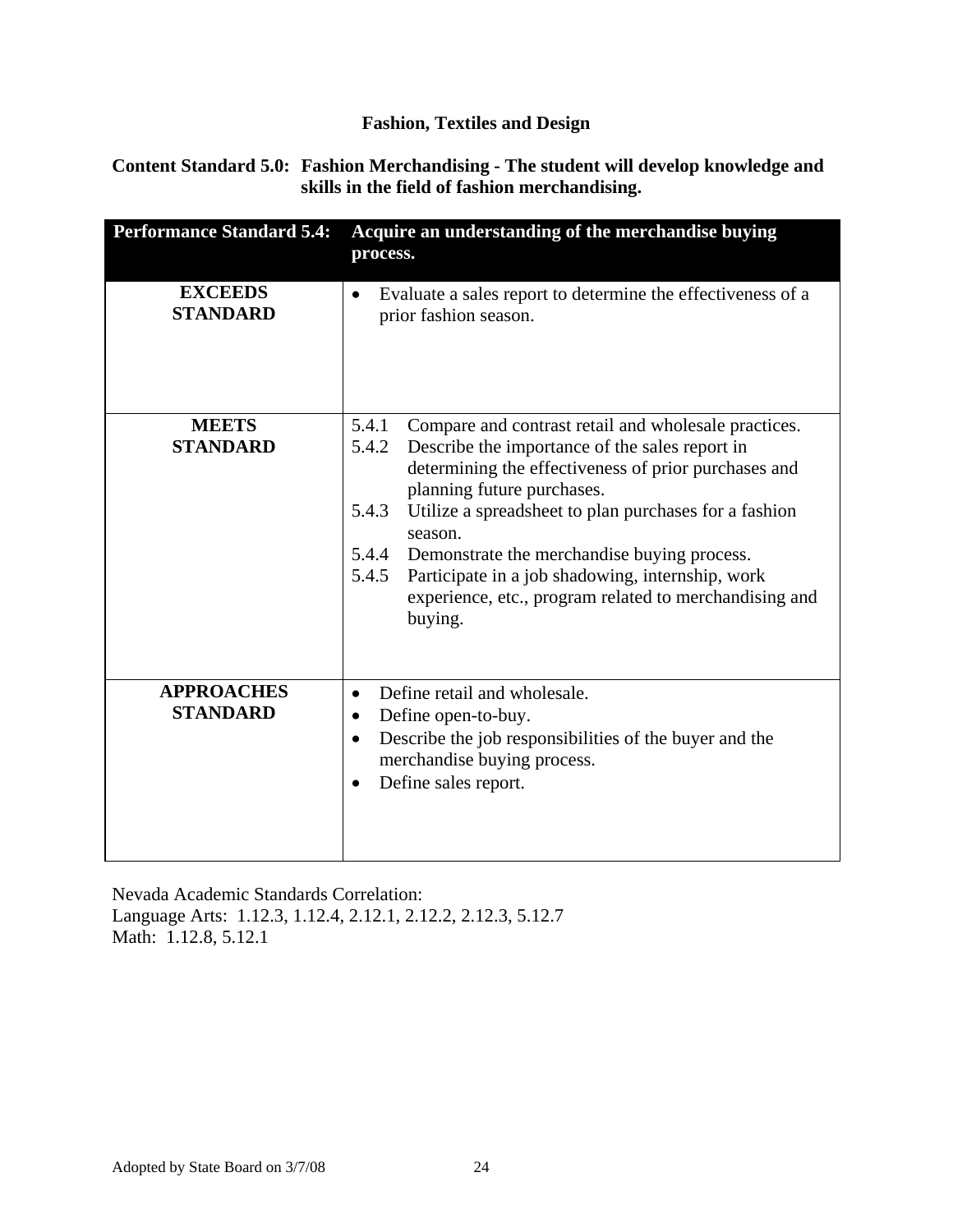#### **Content Standard 5.0: Fashion Merchandising - The student will develop knowledge and skills in the field of fashion merchandising.**

| <b>Performance Standard 5.5:</b>     | Explore current technology and trends that facilitate the<br>fashion merchandising process.                                                                                                                                                                                                                                                                                     |
|--------------------------------------|---------------------------------------------------------------------------------------------------------------------------------------------------------------------------------------------------------------------------------------------------------------------------------------------------------------------------------------------------------------------------------|
| <b>EXCEEDS</b><br><b>STANDARD</b>    | Investigate the use of technology in the merchandising<br>process.<br>Participate in a career technical student organization by<br>$\bullet$<br>entering a competitive event.                                                                                                                                                                                                   |
| <b>MEETS</b><br><b>STANDARD</b>      | Demonstrate the use of technology in the merchandising<br>5.5.1<br>process for inventory control, forecasting, purchasing,<br>pricing, shrinkage, store layout, etc.<br>5.5.2<br>Describe the importance of keeping current with<br>technology used in the merchandising process.<br>Forecast possible technological changes that impact the<br>5.5.3<br>merchandising process. |
| <b>APPROACHES</b><br><b>STANDARD</b> | Describe the use of technology in the merchandising<br>$\bullet$<br>process for inventory control, forecasting, purchasing,<br>pricing, shrinkage, store layout, etc.                                                                                                                                                                                                           |

Nevada Academic Standards Correlation: Language Arts: 4.12.7, 5.12.7, 6.12.9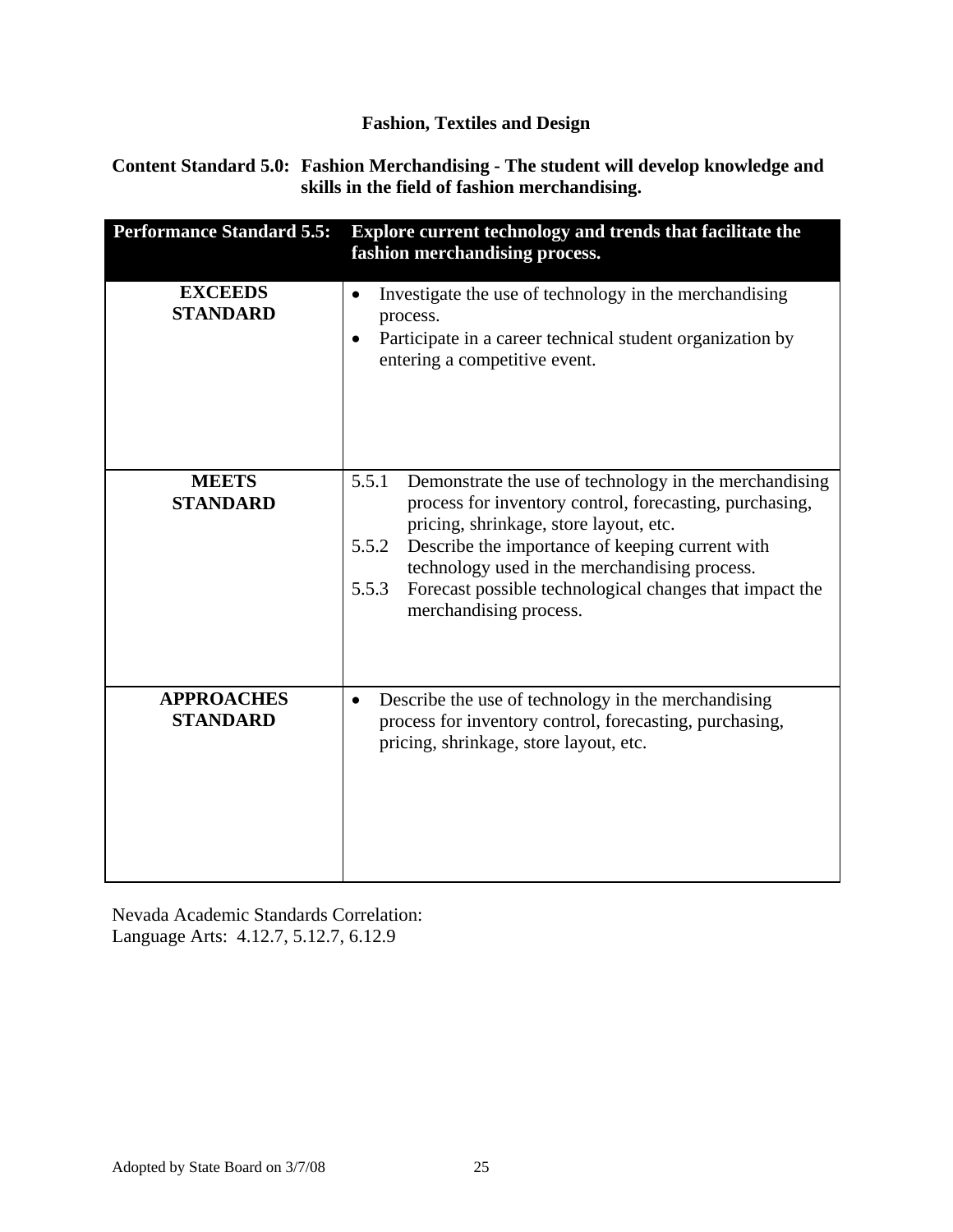#### **Content Standard 6.0: Employability - Students will achieve competence in workplace readiness, career development and lifelong learning.**

| <b>Performance Standard 6.1:</b>     | Demonstrate problem-solving skills.                                                                                                                                                                                                                                                                                                                                                                                                                                                           |
|--------------------------------------|-----------------------------------------------------------------------------------------------------------------------------------------------------------------------------------------------------------------------------------------------------------------------------------------------------------------------------------------------------------------------------------------------------------------------------------------------------------------------------------------------|
| <b>EXCEEDS</b><br><b>STANDARD</b>    | Justify actions for given situations.<br>$\bullet$<br>Counsel peers in the problem-solving process.<br>$\bullet$<br>Anticipate possible problems and create an action plan<br>$\bullet$<br>necessary to avoid future situations.<br>Analyze the advantages and disadvantages of alternative<br>$\bullet$<br>solutions.<br>Evaluate the benefits of solving a work or family-related<br>problem.<br>Participate in a career technical student organization by<br>entering a competitive event. |
| <b>MEETS</b><br><b>STANDARD</b>      | 6.1.1<br>Solve a work or family-related problem using the steps<br>in the problem-solving process.<br>6.1.2 Demonstrate brainstorming techniques.<br>Develop a solution to a work-related problem.<br>6.1.3<br>6.1.4<br>Evaluate solutions to a problem.<br>Analyze information to determine appropriate action for<br>6.1.5<br>specific situations.<br>Identify the benefits of solving a work or family-related<br>6.1.6<br>problem.                                                        |
| <b>APPROACHES</b><br><b>STANDARD</b> | Identify steps in the problem-solving process.<br>$\bullet$<br>Identify alternative solutions to a problem.<br>$\bullet$<br>Identify the basic components of an action plan.<br>$\bullet$                                                                                                                                                                                                                                                                                                     |

Nevada Academic Standards Correlation: Language Arts: 5.12.1, 5.12.7, 6.12.6, 8.7.4, 8.12.2, 8.12.3, 8.12.4 Math: 1.12.8, 3.12.3, 3.12.4, 3.12.5, 5.12.1 Science: N12A1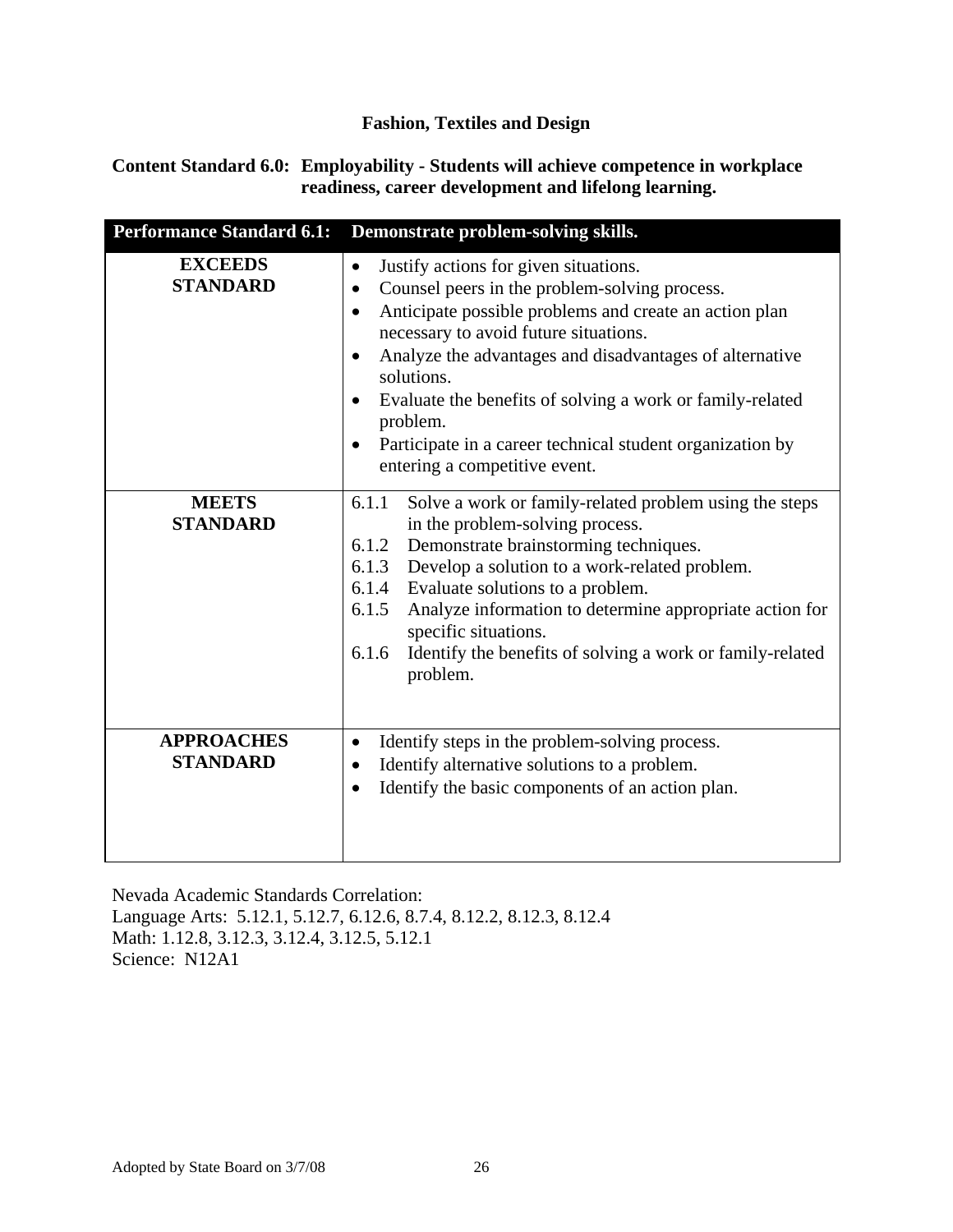#### **Content Standard 6.0: Employability - Students will achieve competence in workplace readiness, career development and lifelong learning.**

| <b>Performance Standard 6.2:</b>     | Demonstrate critical-thinking skills.                                                                                                                                                                                                                                                                                                                                                                                                                        |
|--------------------------------------|--------------------------------------------------------------------------------------------------------------------------------------------------------------------------------------------------------------------------------------------------------------------------------------------------------------------------------------------------------------------------------------------------------------------------------------------------------------|
| <b>EXCEEDS</b><br><b>STANDARD</b>    | Judge accuracy of information.<br>$\bullet$<br>Analyze how critical-thinking skills affect work<br>$\bullet$<br>performance.<br>Collect and analyze evidence objectively and thoroughly.<br>$\bullet$<br>Make careful inferences and create a tenable argument to<br>$\bullet$<br>support a position or viewpoint.<br>Participate in a career technical student organization by<br>entering a competitive event.                                             |
| <b>MEETS</b><br><b>STANDARD</b>      | 6.2.1<br>Identify and explain the essential elements of the<br>critical-thinking process.<br>Demonstrate critical-thinking skills necessary in the<br>6.2.2<br>workplace.<br>6.2.3<br>Explain how emotional thinking and logical thinking<br>affect decision-making in the workplace.<br>Explain the differences in reliability of observations and<br>6.2.4<br>facts.<br>6.2.5<br>Recognize patterns or relationships through observation<br>and discovery. |
| <b>APPROACHES</b><br><b>STANDARD</b> | Define critical thinking.<br>$\bullet$<br>Identify the essential steps of critical thinking.<br>$\bullet$<br>Define emotional and logical thinking.<br>$\bullet$                                                                                                                                                                                                                                                                                             |

Nevada Academic Standards Correlation: Language Arts: 5.12.7, 7.12.1, 7.12.2, 8.12.2, 8.12.3, 8.12.4 Science: N12A1, N12A3, N12A4, N12A5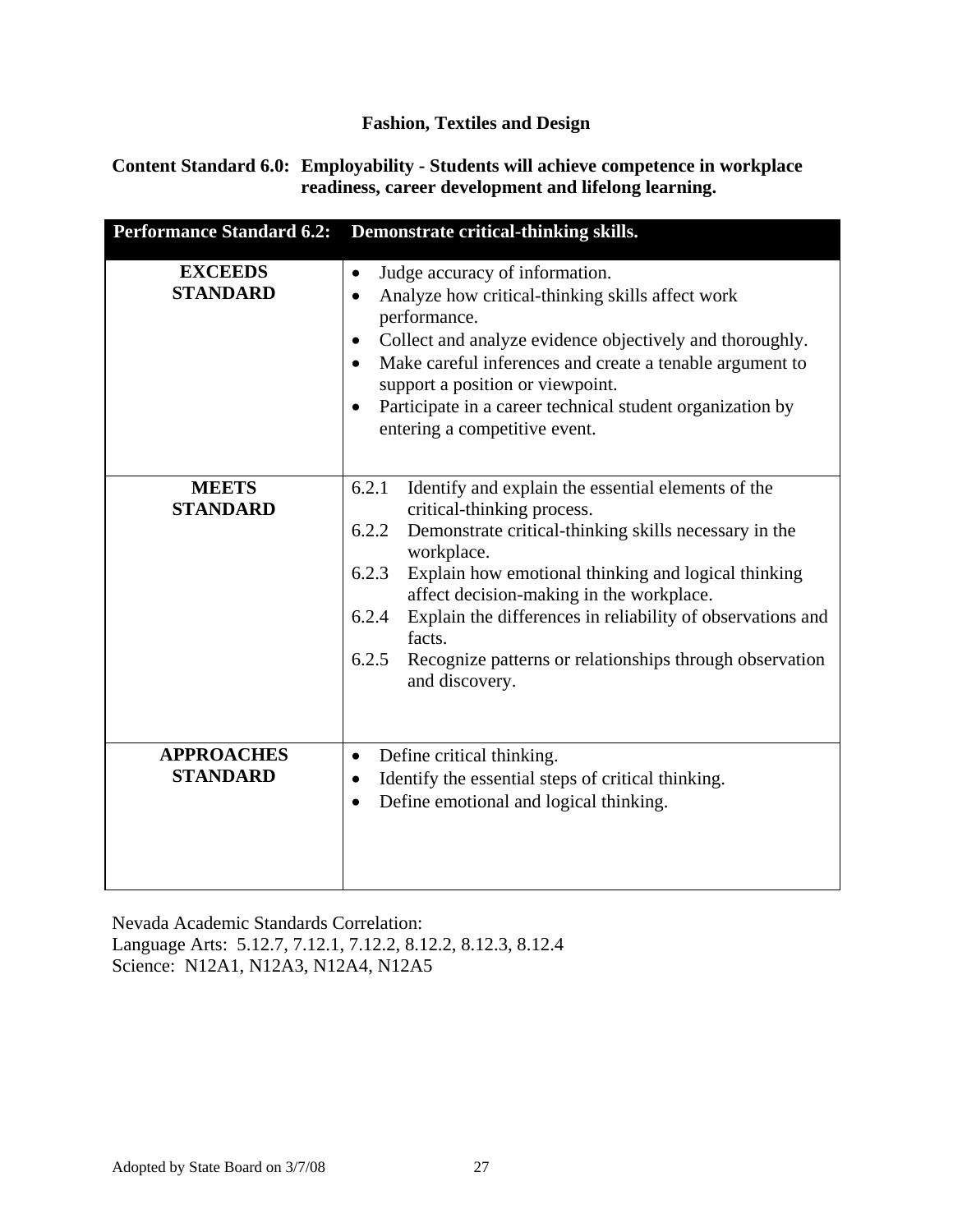#### **Content Standard 6.0: Employability - Students will achieve competence in workplace readiness, career development and lifelong learning.**

| <b>Performance Standard 6.3:</b>     | Demonstrate the ability to speak, write and listen<br>effectively.                                                                                                                                                                                                                                                                                                                                                                                                                                                                                                                                                                                                                                                                                                                                                                                                                                                                                                       |
|--------------------------------------|--------------------------------------------------------------------------------------------------------------------------------------------------------------------------------------------------------------------------------------------------------------------------------------------------------------------------------------------------------------------------------------------------------------------------------------------------------------------------------------------------------------------------------------------------------------------------------------------------------------------------------------------------------------------------------------------------------------------------------------------------------------------------------------------------------------------------------------------------------------------------------------------------------------------------------------------------------------------------|
| <b>EXCEEDS</b><br><b>STANDARD</b>    | Evaluate communication skills in the workplace.<br>$\bullet$<br>Integrate multiple forms of communication.<br>$\bullet$<br>Adjust communication according to audience.<br>$\bullet$<br>Participate in a career technical student organization by<br>$\bullet$<br>entering a competitive event.                                                                                                                                                                                                                                                                                                                                                                                                                                                                                                                                                                                                                                                                           |
| <b>MEETS</b><br><b>STANDARD</b>      | Demonstrate effective communication skills in the<br>6.3.1<br>workplace.<br>6.3.2<br>Effectively interpret and respond to verbal and<br>nonverbal messages.<br>6.3.3<br>Demonstrate proper telephone etiquette.<br>Utilize a word processing program to communicate<br>6.3.4<br>thoughts, ideas and information.<br>6.3.5<br>Select and utilize an appropriate medium for conveying<br>messages with dignity and respect.<br>6.3.6<br>Demonstrate sensitivity to cultural diversity in<br>communication.<br>6.3.7<br>Organize information into the appropriate format<br>according to standard practices, i.e., prewriting, drafting,<br>proofreading, editing/revising and preparing final copy.<br>6.3.8<br>Identify common communication barriers and methods<br>for improving communication.<br>Organize ideas and communicate orally.<br>6.3.9<br>6.3.10 Locate, understand and interpret written information in<br>documents, i.e., manuals, graphs and schedules. |
| <b>APPROACHES</b><br><b>STANDARD</b> | Identify effective listening skills.<br>$\bullet$<br>Explain the benefits of effective communication skills in the<br>$\bullet$<br>workplace.<br>Recognize the difference between respectful and<br>disrespectful communication.                                                                                                                                                                                                                                                                                                                                                                                                                                                                                                                                                                                                                                                                                                                                         |

Nevada Academic Standards Correlation:

Language Arts: 1.12.3, 2.12.1, 2.12.2, 2.12.3, 4.12.4, 4.12.7, 5.12.1, 5.12.2, 5.12.3, 5.12.4, 5.12.7, 6.12.6, 7.12.1, 7.12.2, 8.12.2, 8.12.3, 8.12.4 Math: 1.12.8, 3.12.3, 3.12.4, 3.12.5, 5.12.1 Science: N12A1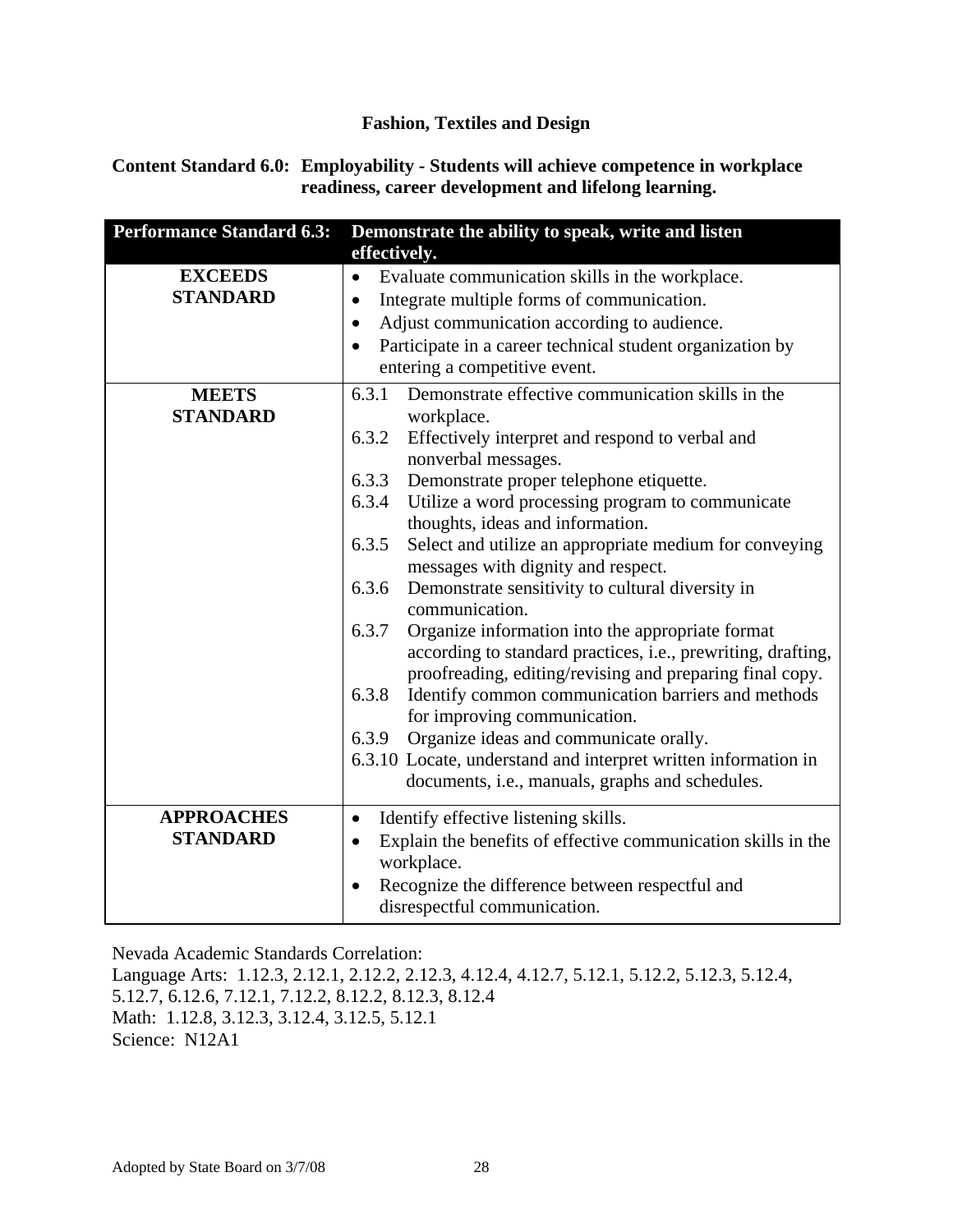#### **Content Standard 6.0: Employability - Students will achieve competence in workplace readiness, career development and lifelong learning.**

| <b>Performance Standard 6.4:</b>     | Demonstrate the ability to select, apply and maintain<br>appropriate technology.                                                                                                                                                                                                                                                                                                                                                                                                                                       |
|--------------------------------------|------------------------------------------------------------------------------------------------------------------------------------------------------------------------------------------------------------------------------------------------------------------------------------------------------------------------------------------------------------------------------------------------------------------------------------------------------------------------------------------------------------------------|
| <b>EXCEEDS</b><br><b>STANDARD</b>    | Analyze the use, benefits and cost of technological<br>$\bullet$<br>developments in the workplace, school and/or home.<br>Create a schedule and provide routine maintenance and<br>$\bullet$<br>repair of technological equipment.<br>Participate in a career technical student organization by<br>entering a competitive event.                                                                                                                                                                                       |
| <b>MEETS</b><br><b>STANDARD</b>      | 6.4.1<br>Demonstrate the ability to utilize a keyboard and other<br>input devices.<br>6.4.2<br>Demonstrate the ability to utilize various electronic<br>research methods.<br>6.4.3<br>Describe the benefits and costs of technological<br>developments in the workplace, school and/or home.<br>Demonstrate use of basic technology currently available<br>6.4.4<br>and its application in the workplace, school and/or<br>home.<br>6.4.5<br>Demonstrate routine maintenance and repair of<br>technological equipment. |
| <b>APPROACHES</b><br><b>STANDARD</b> | Describe the types of basic technology systems currently<br>$\bullet$<br>available for the workplace, school and/or home.<br>Identify the benefits of technology for the workplace,<br>$\bullet$<br>school and/or home.<br>Identify sources of electronic information.<br>$\bullet$<br>Recognize the need for routine maintenance and repair of<br>$\bullet$<br>technological equipment.                                                                                                                               |

Nevada Academic Standards Correlation: Language Arts: 5.12.7, 6.12.9 Math: 5.12.1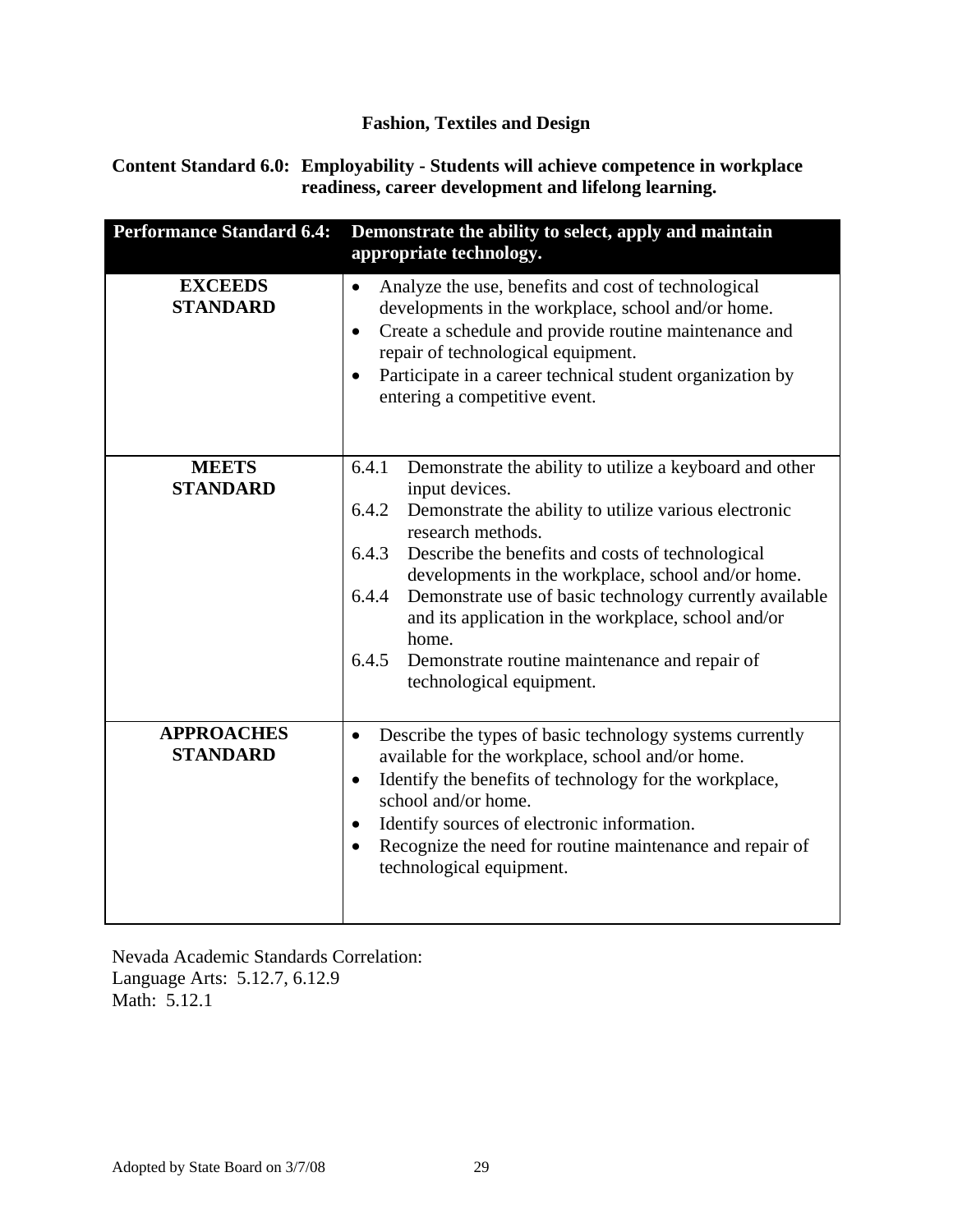#### **Content Standard 6.0: Employability - Students will achieve competence in workplace readiness, career development and lifelong learning.**

| <b>Performance Standard 6.5:</b>     | Demonstrate leadership and teamwork skills.                                                                                                                                                                                                                                                                                                                                                                                                                                                                                                                                                                                   |
|--------------------------------------|-------------------------------------------------------------------------------------------------------------------------------------------------------------------------------------------------------------------------------------------------------------------------------------------------------------------------------------------------------------------------------------------------------------------------------------------------------------------------------------------------------------------------------------------------------------------------------------------------------------------------------|
| <b>EXCEEDS</b><br><b>STANDARD</b>    | Match leadership strategies to group dynamics.<br>٠<br>Evaluate team effectiveness.<br>$\bullet$<br>Model leadership skills utilizing parliamentary procedures.<br>٠<br>Participate in a career technical student organization by<br>$\bullet$<br>entering a competitive event.                                                                                                                                                                                                                                                                                                                                               |
| <b>MEETS</b><br><b>STANDARD</b>      | Work cooperatively with others.<br>6.5.1<br>Explain traits necessary to effectively lead and influence<br>6.5.2<br>others.<br>6.5.3<br>Demonstrate appropriate attitudes and behaviors for<br>effective leadership.<br>6.5.4<br>Demonstrate respect for team members, team processes<br>and team goals.<br>Participate in a group decision and evaluate the results.<br>6.5.5<br>Demonstrate the qualities of an effective team member<br>6.5.6<br>and leader.<br>6.5.7<br>Analyze personal traits and qualities and how they affect<br>leadership and teamwork.<br>6.5.8<br>Describe the importance of a company dress code. |
| <b>APPROACHES</b><br><b>STANDARD</b> | Identify leadership qualities.<br>$\bullet$<br>Identify team roles.<br>Recognize the need for team goals.<br>$\bullet$                                                                                                                                                                                                                                                                                                                                                                                                                                                                                                        |

Nevada Academic Standards Correlation:

Language Arts: 2.12.1, 2.12.2, 2.12.3, 7.12.1, 7.12.2, 8.7.4, 8.12.2, 8.12.3, 8.12.4 Math: 1.12.8, 3.12.3, 3.12.4, 3.12.5, 5.12.1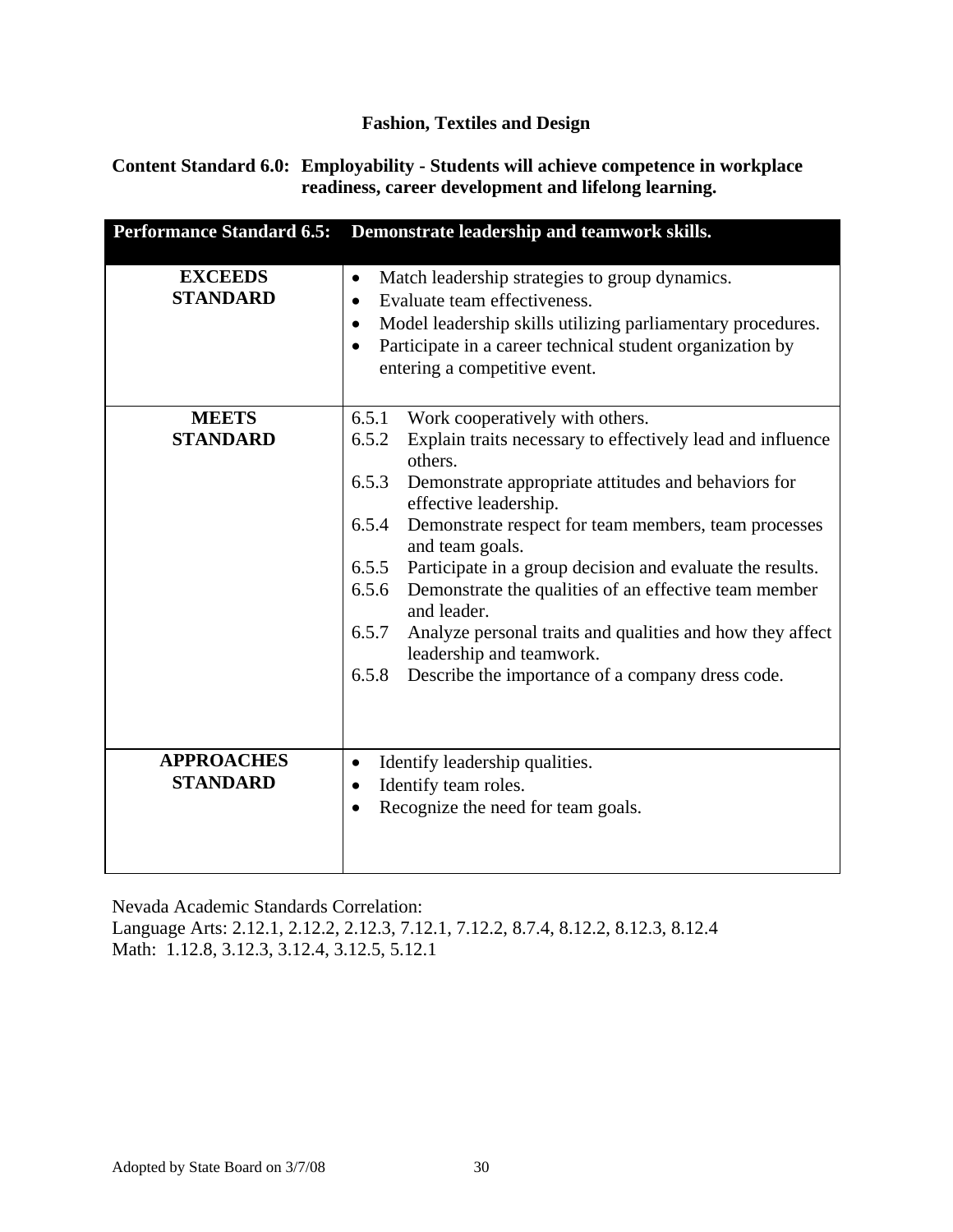#### **Content Standard 6.0: Employability - Students will achieve competence in workplace readiness, career development and lifelong learning.**

| <b>Performance Standard 6.6:</b>     | Demonstrate sound workplace ethics.                                                                                                                                                                                                                                                                                                                                                                                                                                                                                                                                                                                                                                            |
|--------------------------------------|--------------------------------------------------------------------------------------------------------------------------------------------------------------------------------------------------------------------------------------------------------------------------------------------------------------------------------------------------------------------------------------------------------------------------------------------------------------------------------------------------------------------------------------------------------------------------------------------------------------------------------------------------------------------------------|
| <b>EXCEEDS</b><br><b>STANDARD</b>    | Evaluate employee performance in the workplace.<br>$\bullet$<br>Evaluate ethical behavior in the workplace.<br>$\bullet$<br>Comply with the confidentiality requirements of workplace<br>$\bullet$<br>policies and procedures.<br>Research culturally diverse business practices and etiquette.<br>$\bullet$<br>Model appropriate business practices and etiquette in<br>$\bullet$<br>diverse situations.                                                                                                                                                                                                                                                                      |
| <b>MEETS</b><br><b>STANDARD</b>      | 6.6.1<br>Demonstrate regular attendance, promptness, and<br>willingness to follow instructions to complete an<br>assigned task.<br>6.6.2<br>Demonstrate personal work ethics in a work<br>environment.<br>6.6.3<br>Demonstrate appropriate personal and professional<br>attitudes and behaviors.<br>6.6.4<br>Maintain a safe, clean and organized work area.<br>Demonstrate awareness of legal responsibilities related<br>6.6.5<br>to individual performance, confidentiality,<br>discrimination, safety and customer satisfaction.<br>Demonstrate knowledge of various types of harassment.<br>6.6.6<br>Explain the importance of proper dress in the<br>6.6.7<br>workplace. |
| <b>APPROACHES</b><br><b>STANDARD</b> | Identify desirable personal and professional work habits and<br>$\bullet$<br>behaviors, i.e., punctuality, regular attendance, quality<br>performance, meeting or exceeding job expectations, self-<br>motivation and honesty.<br>Identify types of confidential information in the workplace.<br>$\bullet$<br>Discuss the differences associated with diversity, i.e., race,<br>$\bullet$<br>ethnicity, national origin, gender, education, marital status<br>and age.<br>Recognize respectful behavior for diverse business practices<br>and etiquette.<br>Describe the importance of workplace ethics.                                                                      |

Nevada Academic Standards Correlation: Language Arts: 2.12.1, 2.12.2, 8.12.2, 8.12.3, 8.12.4 Math: 1.12.8, 3.12.4, 3.12.5, 5.12.1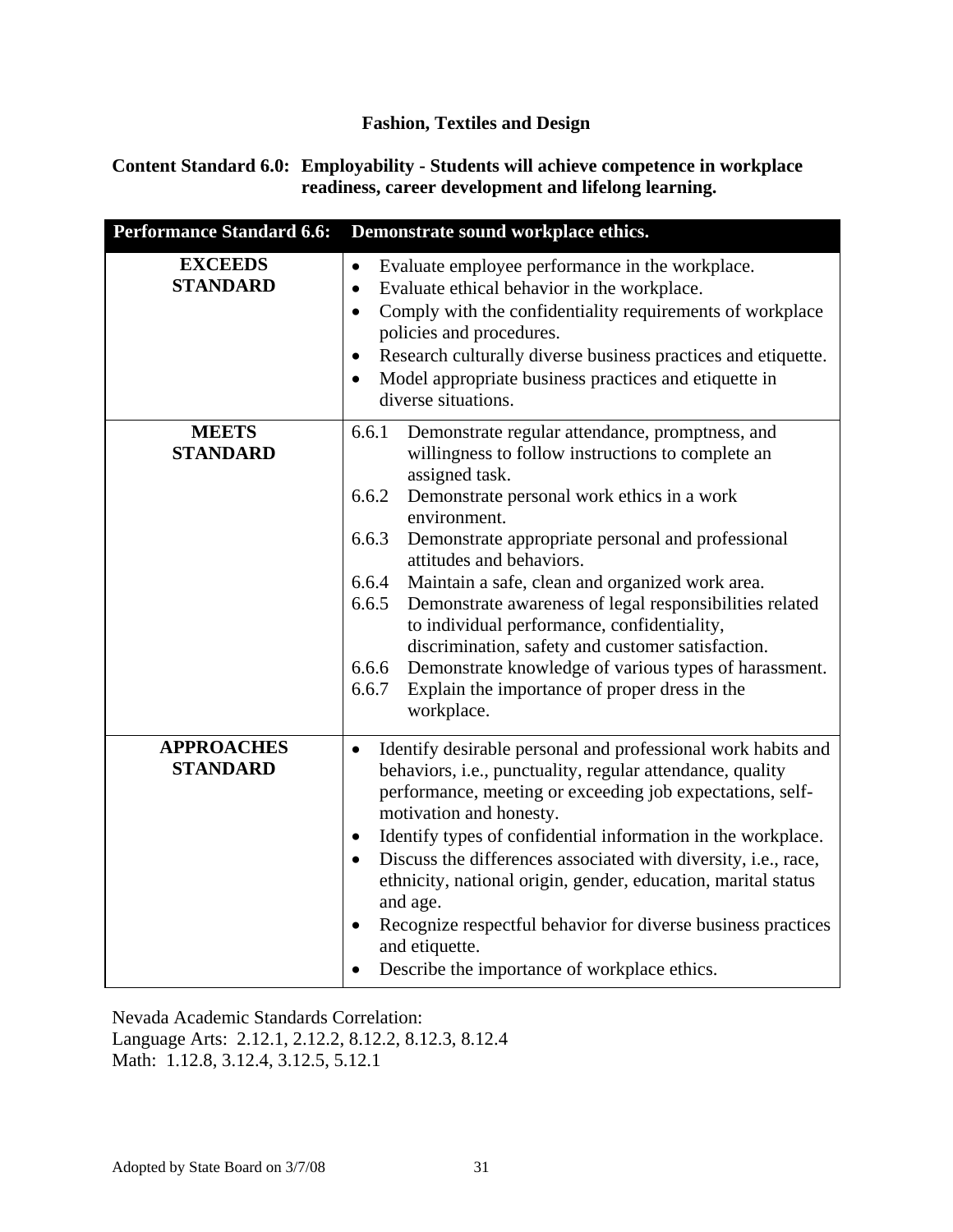#### **Content Standard 6.0: Employability - Students will achieve competence in workplace readiness, career development and lifelong learning.**

| <b>Performance Standard 6.7:</b>     | Demonstrate the ability to effectively manage resources in<br>the workplace.                                                                                                                                                                                                                                                                                                                                                                                                                                                                                          |
|--------------------------------------|-----------------------------------------------------------------------------------------------------------------------------------------------------------------------------------------------------------------------------------------------------------------------------------------------------------------------------------------------------------------------------------------------------------------------------------------------------------------------------------------------------------------------------------------------------------------------|
| <b>EXCEEDS</b><br><b>STANDARD</b>    | Develop a system for organizing resources.<br>$\bullet$<br>Model effective use of resources.<br>$\bullet$<br>Develop a plan for balancing work and family roles.                                                                                                                                                                                                                                                                                                                                                                                                      |
| <b>MEETS</b><br><b>STANDARD</b>      | 6.7.1<br>Identify skills and organize resources needed to<br>complete a job assignment.<br>6.7.2<br>Incorporate technology to efficiently complete a job<br>assignment.<br>6.7.3<br>Demonstrate management skills in the workplace with<br>regard to human resources, i.e., substance abuse,<br>tardiness, theft, absenteeism, etc.<br>Develop a time schedule and prioritized task list to<br>6.7.4<br>complete a job assignment.<br>Estimate costs and prepare a detailed work order.<br>6.7.5<br>Identify strategies for balancing work and family roles.<br>6.7.6 |
| <b>APPROACHES</b><br><b>STANDARD</b> | Identify human and nonhuman resources.<br>٠<br>Recognize the need for management skills in the workplace<br>$\bullet$<br>with regard to human resources, i.e., substance abuse,<br>tardiness, theft, absenteeism, etc.<br>Identify effective use of resources.<br>$\bullet$<br>Identify the basic components of effective time<br>$\bullet$<br>management.<br>Discuss the need for balancing work and family roles.<br>$\bullet$                                                                                                                                      |

Nevada Academic Standards Correlation: Language Arts: 5.12.4 Math: 3.12.5, 5.12.1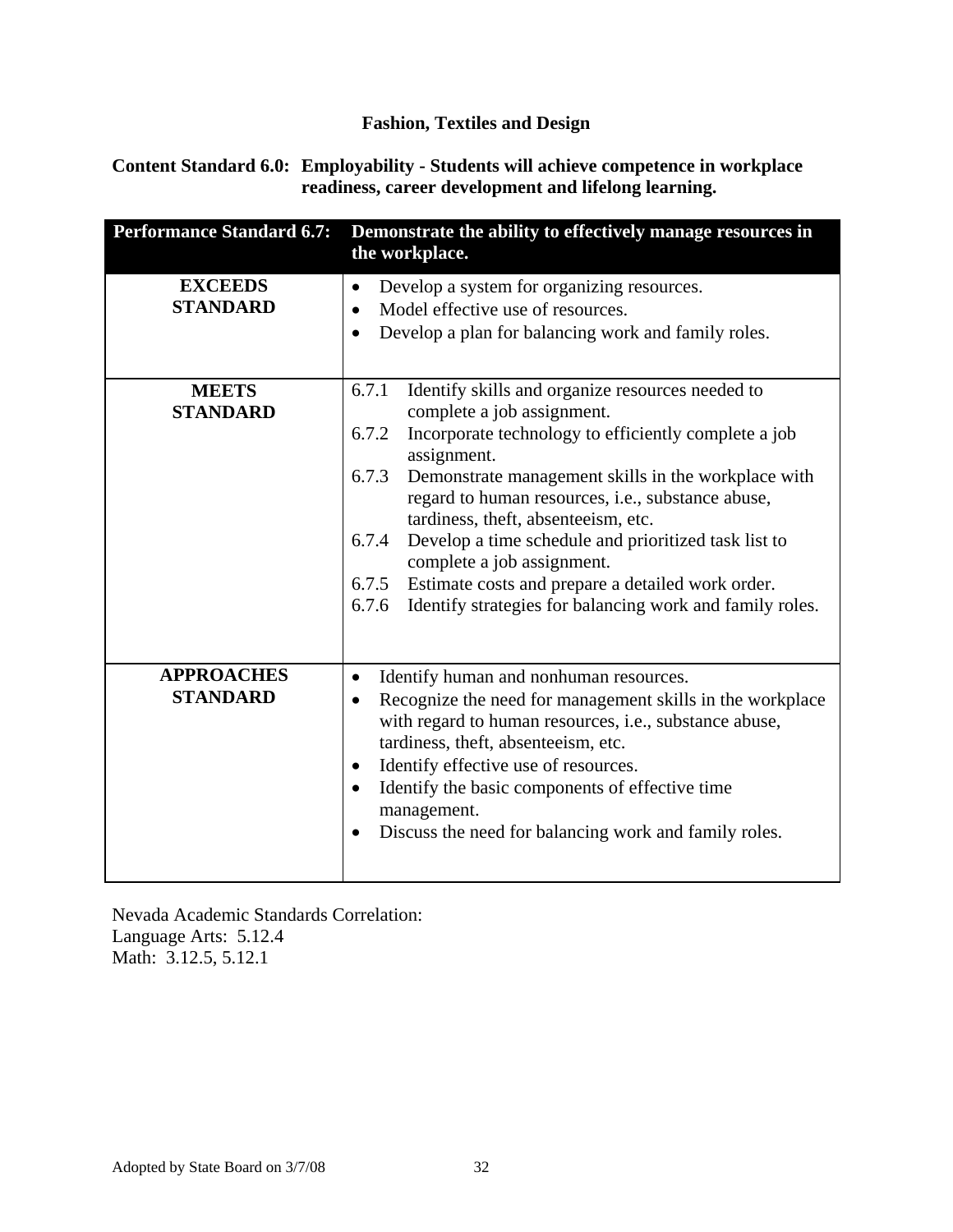#### **Content Standard 6.0: Employability - Students will achieve competence in workplace readiness, career development and lifelong learning.**

| <b>Performance Standard 6.8:</b>     | Demonstrate career planning and development skills.                                                                                                                                                                                                                                                                                                                                                                                                                                                                                                                                                                                                                                                                                                    |
|--------------------------------------|--------------------------------------------------------------------------------------------------------------------------------------------------------------------------------------------------------------------------------------------------------------------------------------------------------------------------------------------------------------------------------------------------------------------------------------------------------------------------------------------------------------------------------------------------------------------------------------------------------------------------------------------------------------------------------------------------------------------------------------------------------|
| <b>EXCEEDS</b><br><b>STANDARD</b>    | Utilize current technology to research future trends and<br>$\bullet$<br>occupations.<br>Evaluate career options.<br>$\bullet$<br>Predict how personal career choices influence family and<br>$\bullet$<br>personal life.<br>Select a personal career path.<br>$\bullet$<br>Justify individual career plan.<br>$\bullet$<br>Participate in a career technical student organization by<br>$\bullet$<br>entering a competitive event.                                                                                                                                                                                                                                                                                                                    |
| <b>MEETS</b><br><b>STANDARD</b>      | Complete a personal aptitude and interest inventory.<br>6.8.1<br>6.8.2 Establish short-term and long-term career goals.<br>6.8.3<br>Utilize a computer-based program to research careers in a<br>chosen field.<br>6.8.4<br>Utilize current technology to prepare a job application,<br>résumé, cover letter and follow-up correspondence.<br>6.8.5<br>Participate in an electronic job search, i.e., posting a<br>résumé online, completing an online application, etc.<br>Participate in a job interview.<br>6.8.6<br>6.8.7<br>Participate in a job-shadowing activity.<br>6.8.8<br>Participate in a community service project.<br>Construct a career portfolio.<br>6.8.9<br>6.8.10 Discuss how career choices influence family and<br>personal life. |
| <b>APPROACHES</b><br><b>STANDARD</b> | Determine interests, skills, personality characteristics and<br>$\bullet$<br>aptitudes.<br>Define short-term and long-term career goals.<br>$\bullet$<br>Identify career options.<br>$\bullet$<br>Discuss future workforce trends and occupations.<br>$\bullet$<br>Discuss the components of a career portfolio.<br>$\bullet$<br>Identify how career choices influence family and personal<br>life.                                                                                                                                                                                                                                                                                                                                                    |

Nevada Academic Standards Correlation:

Language Arts: 2.12.1, 2.12.2, 2.12.3, 4.12.4, 4.12.7, 5.12.4, 8.12.2, 8.12.3, 8.12.4 Math: 1.12.8, 3.12.3, 3.12.4, 3.12.5, 5.12.1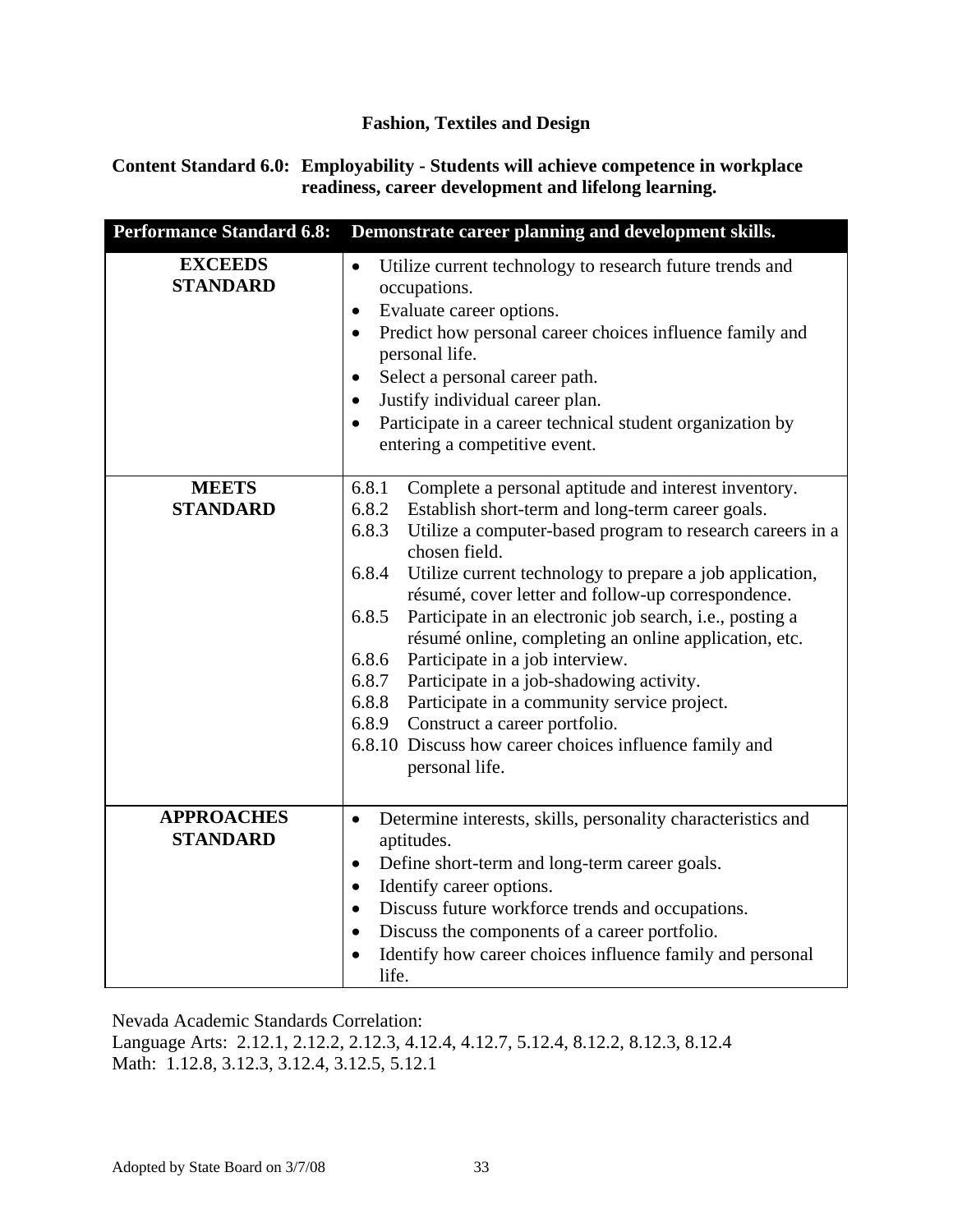#### **Content Standard 6.0: Employability - Students will achieve competence in workplace readiness, career development and lifelong learning.**

| <b>Performance Standard 6.9:</b>     | Demonstrate the skills necessary for job retention.                                                                                                                                                                                                                                                                                                                                                                                                                                                            |
|--------------------------------------|----------------------------------------------------------------------------------------------------------------------------------------------------------------------------------------------------------------------------------------------------------------------------------------------------------------------------------------------------------------------------------------------------------------------------------------------------------------------------------------------------------------|
| <b>EXCEEDS</b><br><b>STANDARD</b>    | Analyze a career portfolio.<br>٠<br>Review and revise individual career plan.<br>$\bullet$<br>Analyze education needed for job advancement.<br>٠<br>Participate in a career technical student organization by<br>$\bullet$<br>entering a competitive event.                                                                                                                                                                                                                                                    |
| <b>MEETS</b><br><b>STANDARD</b>      | Identify strategies for balancing work and family roles.<br>6.9.1<br>6.9.2<br>Develop long-term career-planning strategies.<br>6.9.3<br>Demonstrate an understanding for lifelong-learning in a<br>rapidly changing job market.<br>Participate in a work-based learning program.<br>6.9.4<br>6.9.5<br>Maintain a career portfolio.<br>Identify strategies to maintain employment.<br>6.9.6<br>6.9.7<br>Identify education needed for job advancement.<br>Demonstrate skills needed for job retention.<br>6.9.8 |
| <b>APPROACHES</b><br><b>STANDARD</b> | Recognize the need for career planning and maintaining a<br>٠<br>career portfolio.<br>Identify effective methods to secure and maintain<br>$\bullet$<br>employment.                                                                                                                                                                                                                                                                                                                                            |

Nevada Academic Standards Correlation:

Language Arts: 1.12.3, 2.12.1, 2.12.2, 5.12.1, 5.12.2, 5.12.3, 5.12.4, 5.12.7, 6.12.6, 7.12.1, 7.12.2, 8.7.4, 8.12.2, 8.12.3, 8.12.4

Math: 1.12.8, 3.12.3, 3.12.4, 3.12.5, 5.12.1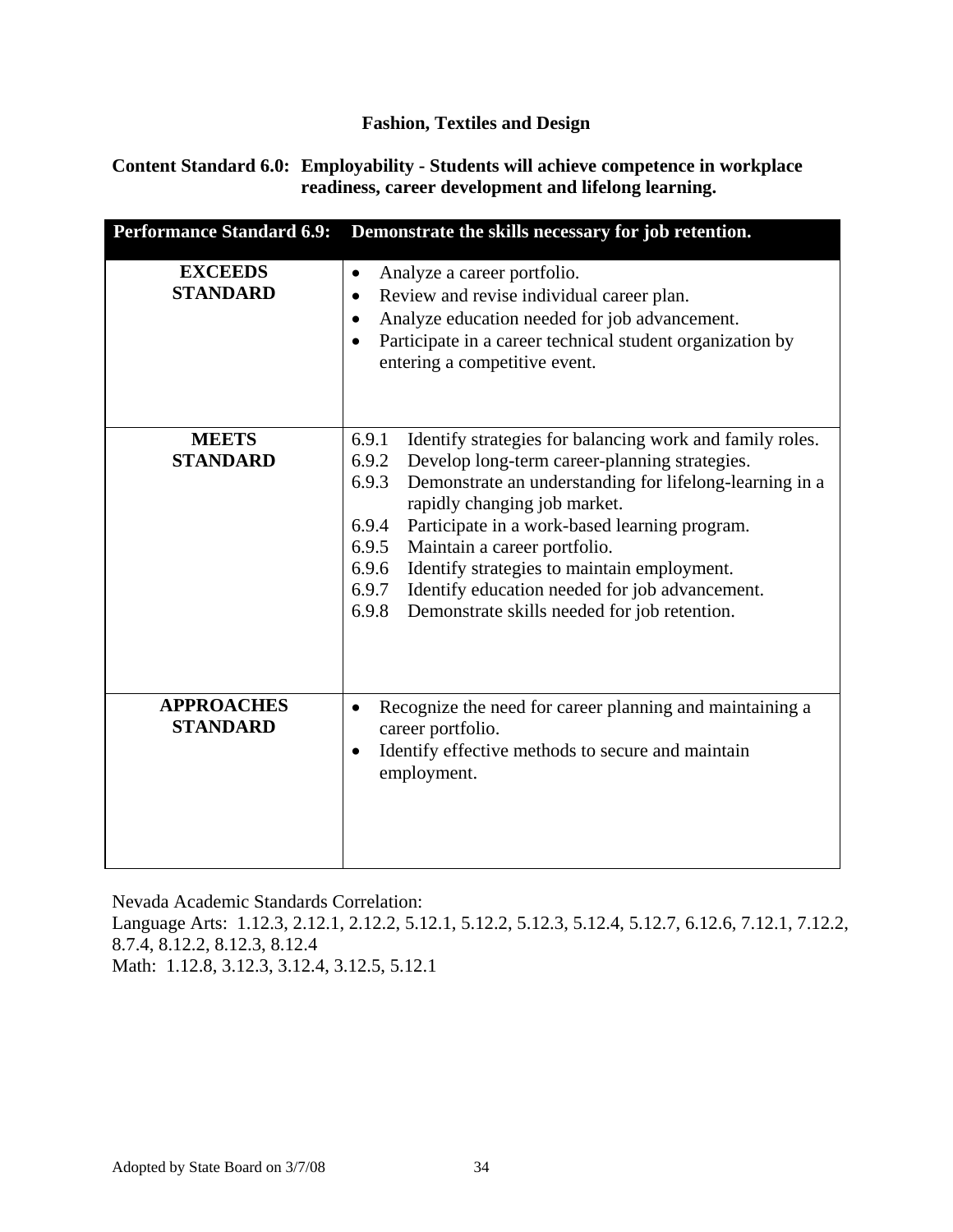#### **CROSSWALK OF FASHION, TEXTILES AND DESIGN STANDARDS AND ACADEMIC STANDARDS**

**Content Standard 1.0: Career Exploration- Analyze career paths within the fashion, textile and design fields.** 

| Performance<br><b>Indicators</b> | <b>Academic Standards</b>                                                                                                                       |
|----------------------------------|-------------------------------------------------------------------------------------------------------------------------------------------------|
| 1.1.1                            | <b>Language Arts</b>                                                                                                                            |
|                                  | 4.12.7 Read and follow directions to complete tasks or procedures. Evaluate directions to                                                       |
|                                  | complete tasks or procedures for: clarity; format; technical vocabulary; text features.                                                         |
|                                  | 5.12.7 Prepare a legible final draft to display or share. Select a publishing format                                                            |
|                                  | appropriate to audience and purpose.                                                                                                            |
|                                  |                                                                                                                                                 |
| 1.1.2, 1.2.3                     | <b>Language Arts</b>                                                                                                                            |
|                                  | 3.12.7 Analyze the influence of historical events and culture. Analyze the influence of                                                         |
|                                  | historical events and culture on author's works. Analyze the influence of an author's work<br>on historical events.                             |
|                                  | 5.12.7 Prepare a legible final draft to display or share. Select a publishing format                                                            |
|                                  |                                                                                                                                                 |
|                                  | appropriate to audience and purpose.                                                                                                            |
| 1.1.3, 1.2.5                     | <b>Language Arts</b>                                                                                                                            |
|                                  | 3.12.7 Analyze the influence of historical events and culture. Analyze the influence of                                                         |
|                                  | historical events and culture on author's works. Analyze the influence of an author's work                                                      |
|                                  | on historical events.                                                                                                                           |
|                                  | 4.12.7 Read and follow directions to complete tasks or procedures. Evaluate directions to                                                       |
|                                  | complete tasks or procedures for: clarity; format; technical vocabulary; text features.                                                         |
| 1.2.1                            | <b>Language Arts</b>                                                                                                                            |
|                                  | 2.12.1 Select before reading strategies appropriate to text and purpose to: preview text;                                                       |
|                                  | access prior knowledge; build background knowledge; set purpose for reading; make                                                               |
|                                  | predictions; determine reading rate; determine text type.                                                                                       |
|                                  | 5.12.7 Prepare a legible final draft to display or share. Select a publishing format                                                            |
|                                  | appropriate to audience and purpose.                                                                                                            |
| 1.2.2                            | <b>Language Arts</b>                                                                                                                            |
|                                  | 4.12.7 Read and follow directions to complete tasks or procedures. Evaluate directions to                                                       |
|                                  | complete tasks or procedures for: clarity; format; technical vocabulary; text features.                                                         |
|                                  | 5.12.3 Revise drafts for: voice; organization; focused ideas; audience; purpose; relevant                                                       |
|                                  | details; word choice; sentence fluency.                                                                                                         |
|                                  | 8.12.2 Use precise language to describe and elicit: feelings; experiences; observations;                                                        |
|                                  | ideas. Apply Standard English to communicate ideas.                                                                                             |
| 1.2.4, 1.4.3, 1.4.4              | <b>Language Arts</b>                                                                                                                            |
|                                  | 8.12.2 Use precise language to describe and elicit: feelings; experiences; observations;<br>ideas. Apply Standard English to communicate ideas. |
| 1.2.6                            |                                                                                                                                                 |
|                                  | <b>Left Blank</b>                                                                                                                               |
| 1.2.7, 1.3.4, 1.4.2              | <b>Language Arts</b>                                                                                                                            |
|                                  | 2.12.2 Select during reading strategies appropriate to text and purpose to: use self-                                                           |
|                                  | correcting strategies; make, confirm, and revise predictions; understand and use key                                                            |
|                                  | vocabulary; identify main idea and supporting details; make inferences; adjust reading                                                          |
|                                  | rate; apply knowledge of text type.                                                                                                             |
|                                  | 2.12.3 Select after reading strategies appropriate to text and purpose to: recall details;                                                      |
|                                  | restate main ideas; organize information; record information; synthesize text; evaluate                                                         |
|                                  | text; evaluate the effectiveness of reading strategies.                                                                                         |
| 1.3.1, 1.3.2                     | <b>Language Arts</b>                                                                                                                            |
|                                  | 5.12.7 Prepare a legible final draft to display or share. Select a publishing format                                                            |
|                                  | appropriate to audience and purpose.                                                                                                            |
| 1.3.3                            | <b>Language Arts</b>                                                                                                                            |
|                                  | 6.12.9 Write research papers by: choosing and narrowing a research topic; locating,                                                             |
|                                  | collecting, and analyzing information from primary and secondary sources; recording                                                             |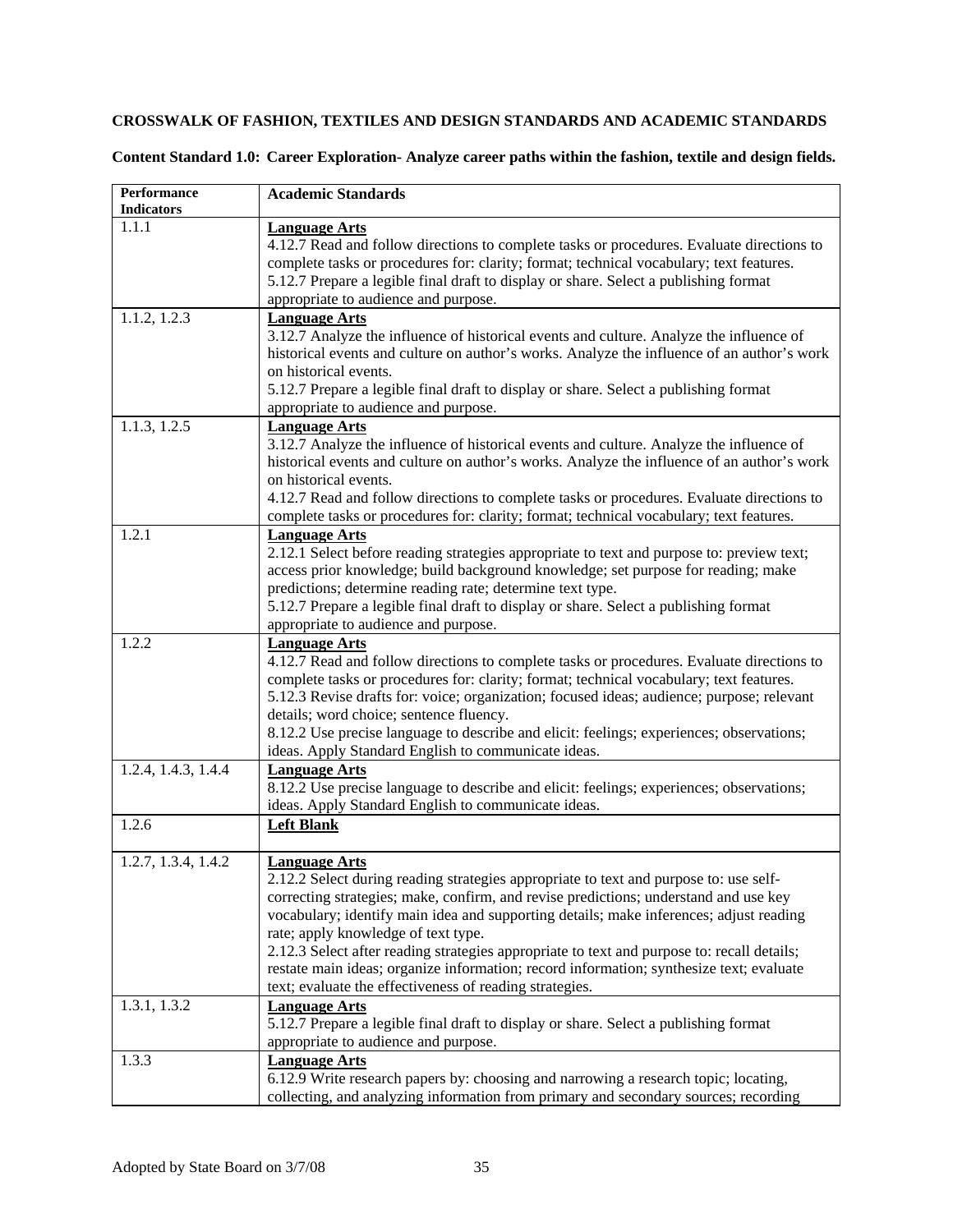|                      | information; paraphrasing and summarizing information; organizing collected                |
|----------------------|--------------------------------------------------------------------------------------------|
|                      | information; documenting and citing sources in a consistent format. Demonstrate an         |
|                      | understanding of the difference between original works and plagiarized works. Evaluate     |
|                      | credibility of resources.                                                                  |
| 1.3.5, 1.4.1, 1.5.2, | <b>Language Arts</b>                                                                       |
| 2.2.4                | 5.12.7 Prepare a legible final draft to display or share. Select a publishing format       |
|                      | appropriate to audience and purpose.                                                       |
| 1.3.6                | <b>Language Arts</b>                                                                       |
|                      | 2.12.1 Select before reading strategies appropriate to text and purpose to: preview text;  |
|                      | access prior knowledge; build background knowledge; set purpose for reading; make          |
|                      | predictions; determine reading rate; determine text type.                                  |
|                      | 8.12.4 Participate in conversations to solve problems by identifying, synthesizing, and    |
|                      | evaluating data. Respond to questions with specific evidence in support of an opinion.     |
|                      | Ask relevant questions to generate possible solutions to a problem. Take a leadership role |
|                      | in conversations and discussions. Distinguish between relevant and irrelevant information. |
|                      | Negotiate to arrive at consensus by proposing and examining possible options.              |
| 1.5.1                | <b>Language Arts</b>                                                                       |
|                      | 2.12.1 Select before reading strategies appropriate to text and purpose to: preview text;  |
|                      | access prior knowledge; build background knowledge; set purpose for reading; make          |
|                      | predictions; determine reading rate; determine text type.                                  |
| 1.5.3                | <b>Language Arts</b>                                                                       |
|                      | 1.12.3 Decode unknown words in text using structural analysis through: base words; root    |
|                      | words; suffixes; prefixes; syllables; compound words.                                      |
|                      | 3.12.7 Analyze the influence of historical events and culture. Analyze the influence of    |
|                      | historical events and culture on author's works. Analyze the influence of an author's work |
|                      | on historical events.                                                                      |

#### **Content Standard 2.0: Clothing and Apparel – The student will examine skills needed to effectively manage clothing decisions.**

| 2.1.1, 2.1.2, 2.1.3, | <b>Language Arts</b>                                                                      |
|----------------------|-------------------------------------------------------------------------------------------|
| 2.2.1, 2.2.2         | 1.12.3 Decode unknown words in text using structural analysis through: base words; root   |
|                      | words; suffixes; prefixes; syllables; compound words.                                     |
|                      | 8.12.2 Use precise language to describe and elicit: feelings; experiences; observations;  |
|                      | ideas. Apply Standard English to communicate ideas.                                       |
| 2.2.3                | <b>Language Arts</b>                                                                      |
|                      | 8.12.2 Use precise language to describe and elicit: feelings; experiences; observations;  |
|                      | ideas. Apply Standard English to communicate ideas.                                       |
| 2.3.1                | <b>Math</b>                                                                               |
|                      | 1.12.8 Identify and apply real number properties to solve problems.                       |
|                      | 3.12.4 Interpret and apply consumer data presented in charts, tables, and graphs to make  |
|                      | informed financial decisions related to practical applications.                           |
| 2.3.2                | <b>Language Arts</b>                                                                      |
|                      | 1.12.3 Decode unknown words in text using structural analysis through: base words; root   |
|                      | words; suffixes; prefixes; syllables; compound words.                                     |
|                      | 2.12.1 Select before reading strategies appropriate to text and purpose to: preview text; |
|                      | access prior knowledge; build background knowledge; set purpose for reading; make         |
|                      | predictions; determine reading rate; determine text type.                                 |
|                      | 4.12.7 Read and follow directions to complete tasks or procedures. Evaluate directions to |
|                      | complete tasks or procedures for: clarity; format; technical vocabulary; text features.   |
|                      | 5.12.7 Prepare a legible final draft to display or share. Select a publishing format      |
|                      | appropriate to audience and purpose.                                                      |
|                      | <b>Math</b>                                                                               |
|                      | 1.12.8 Identify and apply real number properties to solve problems.                       |
|                      | 3.12.4 Interpret and apply consumer data presented in charts, tables, and graphs to make  |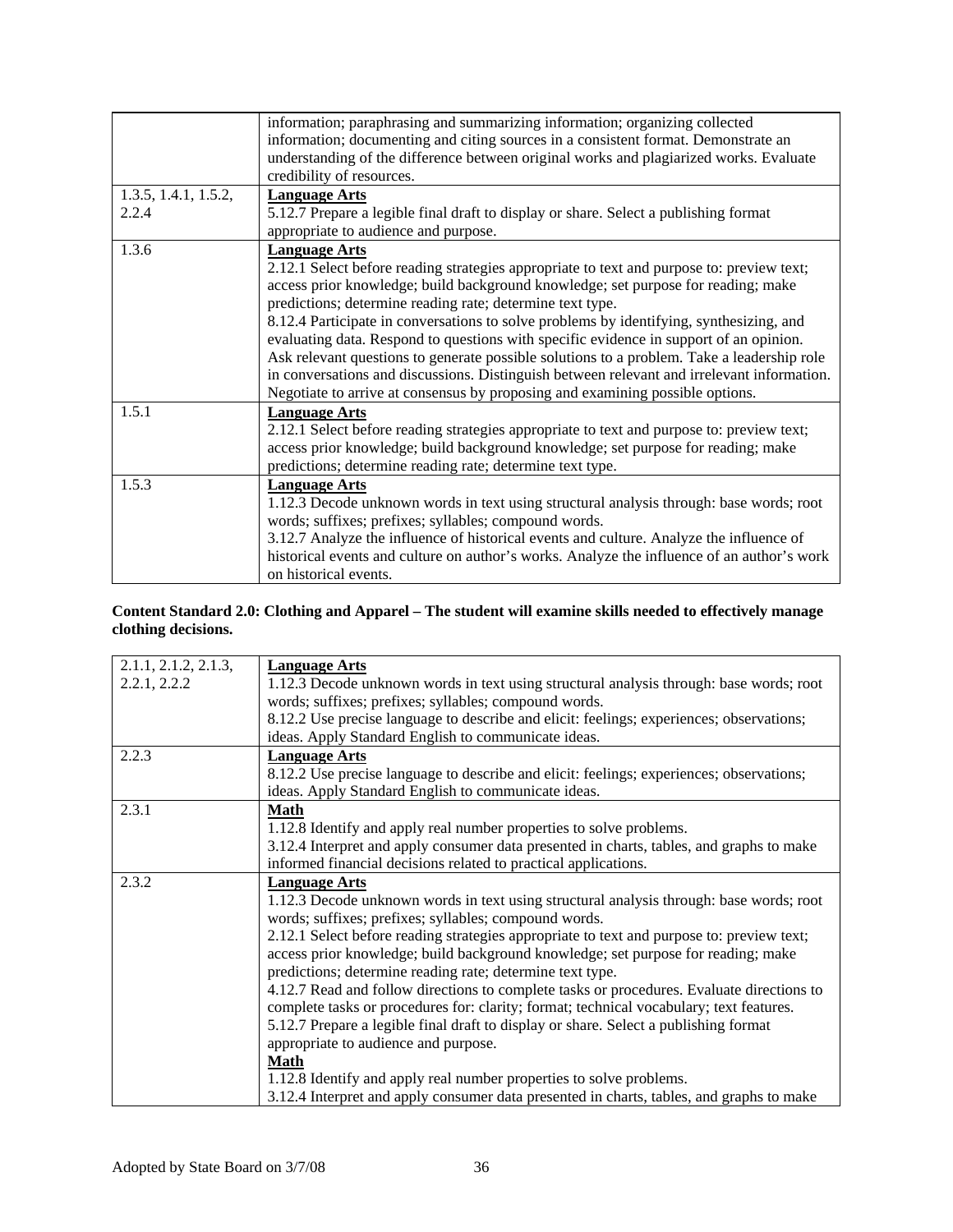|              | informed financial decisions related to practical applications.                             |
|--------------|---------------------------------------------------------------------------------------------|
| 2.3.3, 2.4.2 | <b>Math</b>                                                                                 |
|              | 1.12.8 Identify and apply real number properties to solve problems.                         |
|              | 3.12.4 Interpret and apply consumer data presented in charts, tables, and graphs to make    |
|              | informed financial decisions related to practical applications.                             |
| 2.3.4        | <b>Language Arts</b>                                                                        |
|              | 1.12.3 Decode unknown words in text using structural analysis through: base words; root     |
|              | words; suffixes; prefixes; syllables; compound words.                                       |
|              | 6.12.6 Write persuasive essays and compositions that include: a thesis statement;           |
|              | supporting evidence; relevant evidence; cause/effect structure; problem/solution structure; |
|              | rhetorical strategies.                                                                      |
| 2.3.5, 2.3.6 | <b>Language Arts</b>                                                                        |
|              | 4.12.7 Read and follow directions to complete tasks or procedures. Evaluate directions to   |
|              | complete tasks or procedures for: clarity; format; technical vocabulary; text features.     |
| 2.4.3        | <b>Language Arts</b>                                                                        |
|              | 4.12.7 Read and follow directions to complete tasks or procedures. Evaluate directions to   |
|              | complete tasks or procedures for: clarity; format; technical vocabulary; text features.     |
|              | 5.12.7 Prepare a legible final draft to display or share. Select a publishing format        |
|              | appropriate to audience and purpose.                                                        |
|              | <b>Science</b>                                                                              |
|              | E12C4 Students know processes of obtaining, using and recycling of renewable and non-       |
|              | renewable resources.                                                                        |
| 2.5.2        | <b>Language Arts</b>                                                                        |
|              | 8.12.2 Use precise language to describe and elicit: feelings; experiences; observations;    |
|              | ideas. Apply Standard English to communicate ideas.                                         |
| 2.5.3        | <b>Language Arts</b>                                                                        |
|              | 4.12.7 Read and follow directions to complete tasks or procedures. Evaluate directions to   |
|              | complete tasks or procedures for: clarity; format; technical vocabulary; text features.     |
|              | 5.12.7 Prepare a legible final draft to display or share. Select a publishing format        |
|              | appropriate to audience and purpose.                                                        |
|              | 8.12.2 Use precise language to describe and elicit: feelings; experiences; observations;    |
|              | ideas. Apply Standard English to communicate ideas.                                         |

**Content Standard 3.0: Construction – The student will integrate knowledge, skills and practices in clothing and textile construction to complete a fashion product.** 

| 3.1.1, 3.1.2, 3.1.3, | <b>Language Arts</b>                                                                      |
|----------------------|-------------------------------------------------------------------------------------------|
| 3.1.4, 3.1.5         | 4.12.7 Read and follow directions to complete tasks or procedures. Evaluate directions to |
|                      | complete tasks or procedures for: clarity; format; technical vocabulary; text features.   |
|                      | <b>Math</b>                                                                               |
|                      | 1.12.8 Identify and apply real number properties to solve problems.                       |
|                      | 3.12.3 Select and use appropriate measurement tools, techniques, and formulas to solve    |
|                      | problems in mathematical and practical situations.                                        |
|                      | <b>Science</b>                                                                            |
|                      | N12A4 Students know how to safely conduct an original scientific investigation using the  |
|                      | appropriate tools and technology.                                                         |
| 3.2.1                | Language Arts                                                                             |
|                      | 4.12.7 Read and follow directions to complete tasks or procedures. Evaluate directions to |
|                      | complete tasks or procedures for: clarity; format; technical vocabulary; text features.   |
|                      | <b>Math</b>                                                                               |
|                      | 1.12.8 Identify and apply real number properties to solve problems.                       |
|                      | 3.12.3 Select and use appropriate measurement tools, techniques, and formulas to solve    |
|                      | problems in mathematical and practical situations.                                        |
| 3.2.2, 3.2.3, 3.2.4, | <b>Language Arts</b>                                                                      |
| 3.2.5, 3.2.6         | 2.12.1 Select before reading strategies appropriate to text and purpose to: preview text; |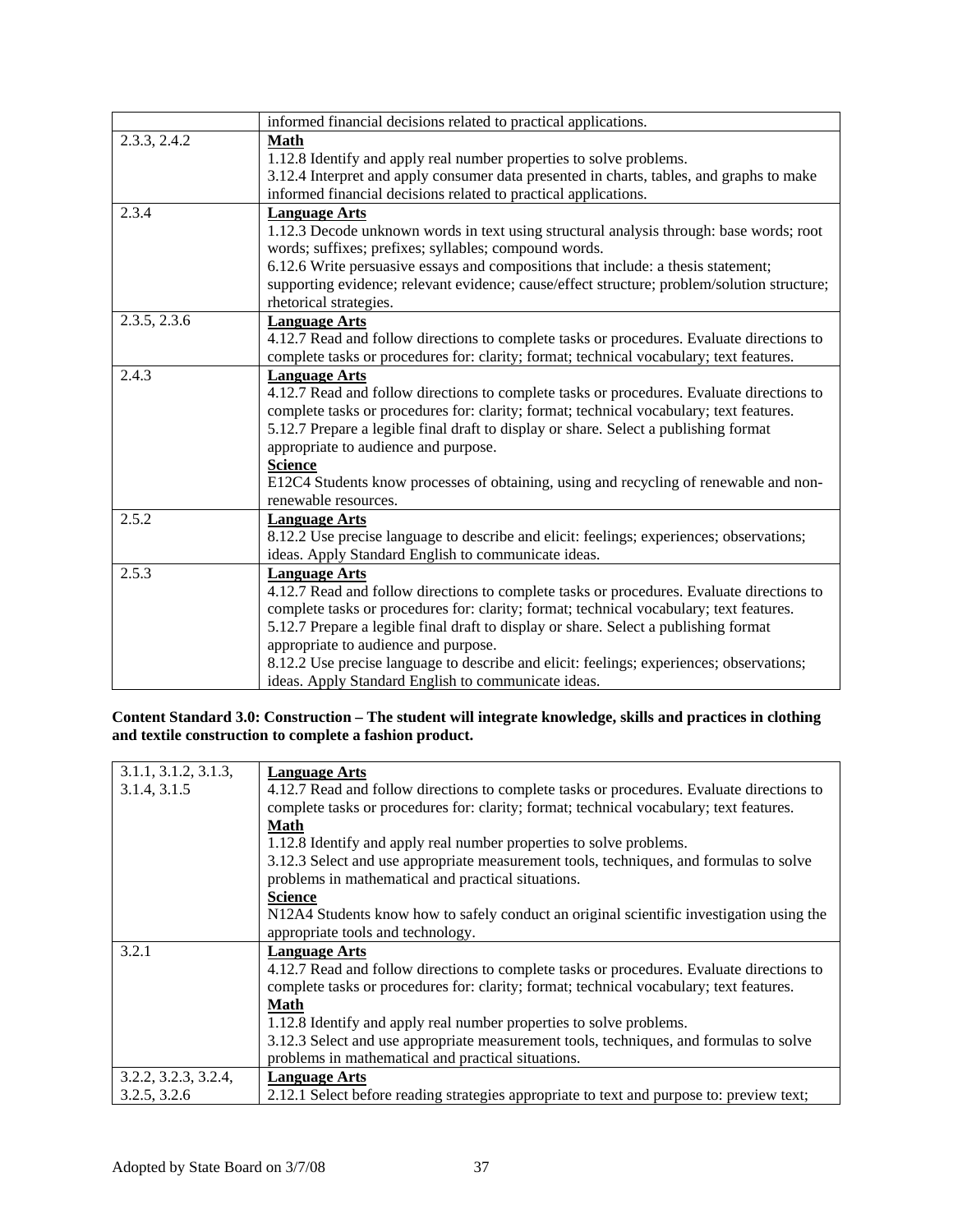|                     | access prior knowledge; build background knowledge; set purpose for reading; make<br>predictions; determine reading rate; determine text type.<br>4.12.7 Read and follow directions to complete tasks or procedures. Evaluate directions to<br>complete tasks or procedures for: clarity; format; technical vocabulary; text features.<br><b>Math</b><br>1.12.8 Identify and apply real number properties to solve problems.                                                                                                                                                                                                                                                                                                                                                                                                                                                                                                                                                                                           |
|---------------------|------------------------------------------------------------------------------------------------------------------------------------------------------------------------------------------------------------------------------------------------------------------------------------------------------------------------------------------------------------------------------------------------------------------------------------------------------------------------------------------------------------------------------------------------------------------------------------------------------------------------------------------------------------------------------------------------------------------------------------------------------------------------------------------------------------------------------------------------------------------------------------------------------------------------------------------------------------------------------------------------------------------------|
| 3.2.7, 3.2.8, 3.2.9 | <b>Language Arts</b><br>4.12.7 Read and follow directions to complete tasks or procedures. Evaluate directions to<br>complete tasks or procedures for: clarity; format; technical vocabulary; text features.<br><b>Math</b>                                                                                                                                                                                                                                                                                                                                                                                                                                                                                                                                                                                                                                                                                                                                                                                            |
|                     | 1.12.8 Identify and apply real number properties to solve problems.<br>3.12.3 Select and use appropriate measurement tools, techniques, and formulas to solve<br>problems in mathematical and practical situations.                                                                                                                                                                                                                                                                                                                                                                                                                                                                                                                                                                                                                                                                                                                                                                                                    |
| 3.3.1-3.3.7         | <b>Language Arts</b><br>4.12.7 Read and follow directions to complete tasks or procedures. Evaluate directions to<br>complete tasks or procedures for: clarity; format; technical vocabulary; text features.<br><b>Math</b><br>1.12.8 Identify and apply real number properties to solve problems.                                                                                                                                                                                                                                                                                                                                                                                                                                                                                                                                                                                                                                                                                                                     |
|                     | 3.12.3 Select and use appropriate measurement tools, techniques, and formulas to solve<br>problems in mathematical and practical situations.                                                                                                                                                                                                                                                                                                                                                                                                                                                                                                                                                                                                                                                                                                                                                                                                                                                                           |
| 3.4.1, 3.4.2        | <b>Language Arts</b><br>2.12.1 Select before reading strategies appropriate to text and purpose to: preview text;<br>access prior knowledge; build background knowledge; set purpose for reading; make<br>predictions; determine reading rate; determine text type.<br><b>Math</b><br>3.12.3 Select and use appropriate measurement tools, techniques, and formulas to solve                                                                                                                                                                                                                                                                                                                                                                                                                                                                                                                                                                                                                                           |
|                     | problems in mathematical and practical situations.                                                                                                                                                                                                                                                                                                                                                                                                                                                                                                                                                                                                                                                                                                                                                                                                                                                                                                                                                                     |
| 3.4.3               | <b>Language Arts</b><br>2.12.1 Select before reading strategies appropriate to text and purpose to: preview text;<br>access prior knowledge; build background knowledge; set purpose for reading; make<br>predictions; determine reading rate; determine text type.<br>4.12.7 Read and follow directions to complete tasks or procedures. Evaluate directions to<br>complete tasks or procedures for: clarity; format; technical vocabulary; text features.<br><b>Science</b><br>N12A4 Students know how to safely conduct an original scientific investigation using the<br>appropriate tools and technology.                                                                                                                                                                                                                                                                                                                                                                                                         |
| 3.4.4               | <b>Language Arts</b><br>2.12.1 Select before reading strategies appropriate to text and purpose to: preview text;<br>access prior knowledge; build background knowledge; set purpose for reading; make<br>predictions; determine reading rate; determine text type.<br>4.12.7 Read and follow directions to complete tasks or procedures. Evaluate directions to<br>complete tasks or procedures for: clarity; format; technical vocabulary; text features.                                                                                                                                                                                                                                                                                                                                                                                                                                                                                                                                                            |
| 3.5.1, 3.5.2        | <b>Language Arts</b><br>1.12.3 Decode unknown words in text using structural analysis through: base words; root<br>words; suffixes; prefixes; syllables; compound words.<br>2.12.1 Select before reading strategies appropriate to text and purpose to: preview text;<br>access prior knowledge; build background knowledge; set purpose for reading; make<br>predictions; determine reading rate; determine text type.<br>2.12.3 Select after reading strategies appropriate to text and purpose to: recall details;<br>restate main ideas; organize information; record information; synthesize text; evaluate<br>text; evaluate the effectiveness of reading strategies.<br>4.12.7 Read and follow directions to complete tasks or procedures. Evaluate directions to<br>complete tasks or procedures for: clarity; format; technical vocabulary; text features.<br><b>Science</b><br>N12A4 Students know how to safely conduct an original scientific investigation using the<br>appropriate tools and technology. |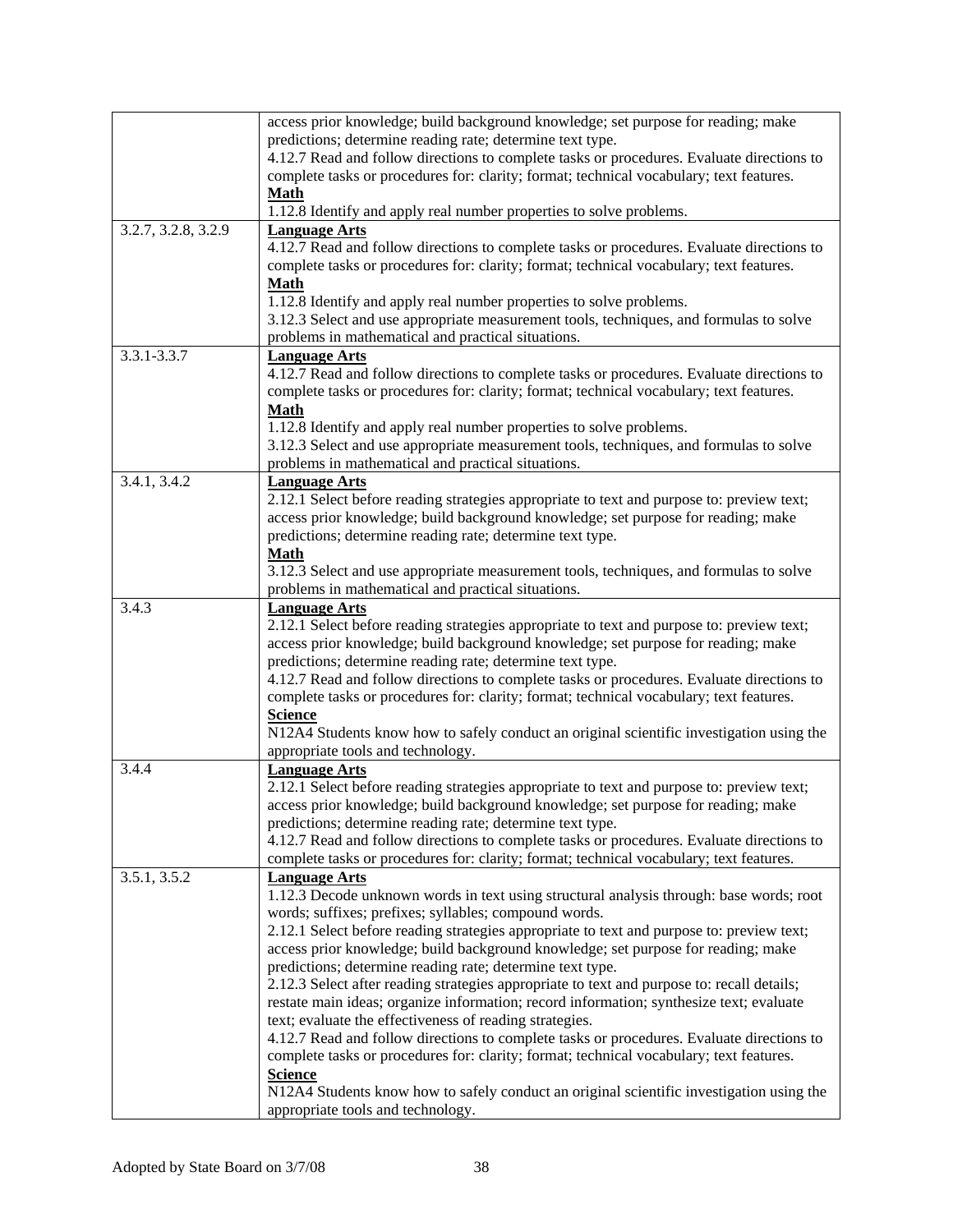#### **Content Standard 4.0: Textiles – The student will evaluate the use, care and production of fibers, yarns and fabrics.**

| 4.1.1               | <b>Language Arts</b>                                                                      |
|---------------------|-------------------------------------------------------------------------------------------|
|                     | 2.12.1 Select before reading strategies appropriate to text and purpose to: preview text; |
|                     | access prior knowledge; build background knowledge; set purpose for reading; make         |
|                     | predictions; determine reading rate; determine text type.                                 |
|                     | <b>Science</b>                                                                            |
|                     | N12A1 Students know tables, charts, illustrations, and graphs can be used in making       |
|                     | arguments and claims in oral and written presentations.                                   |
| 4.1.2               | <b>Science</b>                                                                            |
|                     | N12A2 Students know scientists maintain a permanent record of procedures, data,           |
|                     | analyses, decisions, and understandings of scientific investigations.                     |
|                     | N12A4 Students know how to safely conduct an original scientific investigation using the  |
|                     | appropriate tools and technology.                                                         |
|                     | N12B4 Students know scientific knowledge builds on previous information.                  |
| 4.1.3               | <b>Language Arts</b>                                                                      |
|                     | 2.12.1 Select before reading strategies appropriate to text and purpose to: preview text; |
|                     | access prior knowledge; build background knowledge; set purpose for reading; make         |
|                     | predictions; determine reading rate; determine text type.                                 |
|                     | 5.12.7 Prepare a legible final draft to display or share. Select a publishing format      |
|                     | appropriate to audience and purpose.                                                      |
|                     | 8.12.2 Use precise language to describe and elicit: feelings; experiences; observations;  |
|                     | ideas. Apply Standard English to communicate ideas.                                       |
| 4.1.4               | <b>Science</b>                                                                            |
|                     | N12A4 Students know how to safely conduct an original scientific investigation using the  |
|                     | appropriate tools and technology.                                                         |
| 4.1.5               | <b>Language Arts</b>                                                                      |
|                     | 5.12.7 Prepare a legible final draft to display or share. Select a publishing format      |
|                     | appropriate to audience and purpose.                                                      |
|                     | 6.12.9 Write research papers by: choosing and narrowing a research topic; locating,       |
|                     | collecting, and analyzing information from primary and secondary sources; recording       |
|                     | information; paraphrasing and summarizing information; organizing collected               |
|                     |                                                                                           |
|                     | information; documenting and citing sources in a consistent format. Demonstrate an        |
|                     | understanding of the difference between original works and plagiarized works. Evaluate    |
|                     | credibility of resources.                                                                 |
| 4.2.1               | <b>Language Arts</b>                                                                      |
|                     | 2.12.1 Select before reading strategies appropriate to text and purpose to: preview text; |
|                     | access prior knowledge; build background knowledge; set purpose for reading; make         |
|                     | predictions; determine reading rate; determine text type.                                 |
|                     | 5.12.7 Prepare a legible final draft to display or share. Select a publishing format      |
|                     | appropriate to audience and purpose.                                                      |
|                     | 8.12.2 Use precise language to describe and elicit: feelings; experiences; observations;  |
|                     | ideas. Apply Standard English to communicate ideas.                                       |
| 4.2.2, 4.2.6        | <b>Language Arts</b>                                                                      |
|                     | 5.12.7 Prepare a legible final draft to display or share. Select a publishing format      |
|                     | appropriate to audience and purpose.                                                      |
|                     | 8.12.2 Use precise language to describe and elicit: feelings; experiences; observations;  |
|                     | ideas. Apply Standard English to communicate ideas.                                       |
| 4.2.3, 4.2.4, 4.2.5 | <b>Language Arts</b>                                                                      |
|                     | 4.12.7 Read and follow directions to complete tasks or procedures. Evaluate directions to |
|                     | complete tasks or procedures for: clarity; format; technical vocabulary; text features.   |
|                     | <b>Math</b>                                                                               |
|                     | 1.12.8 Identify and apply real number properties to solve problems.                       |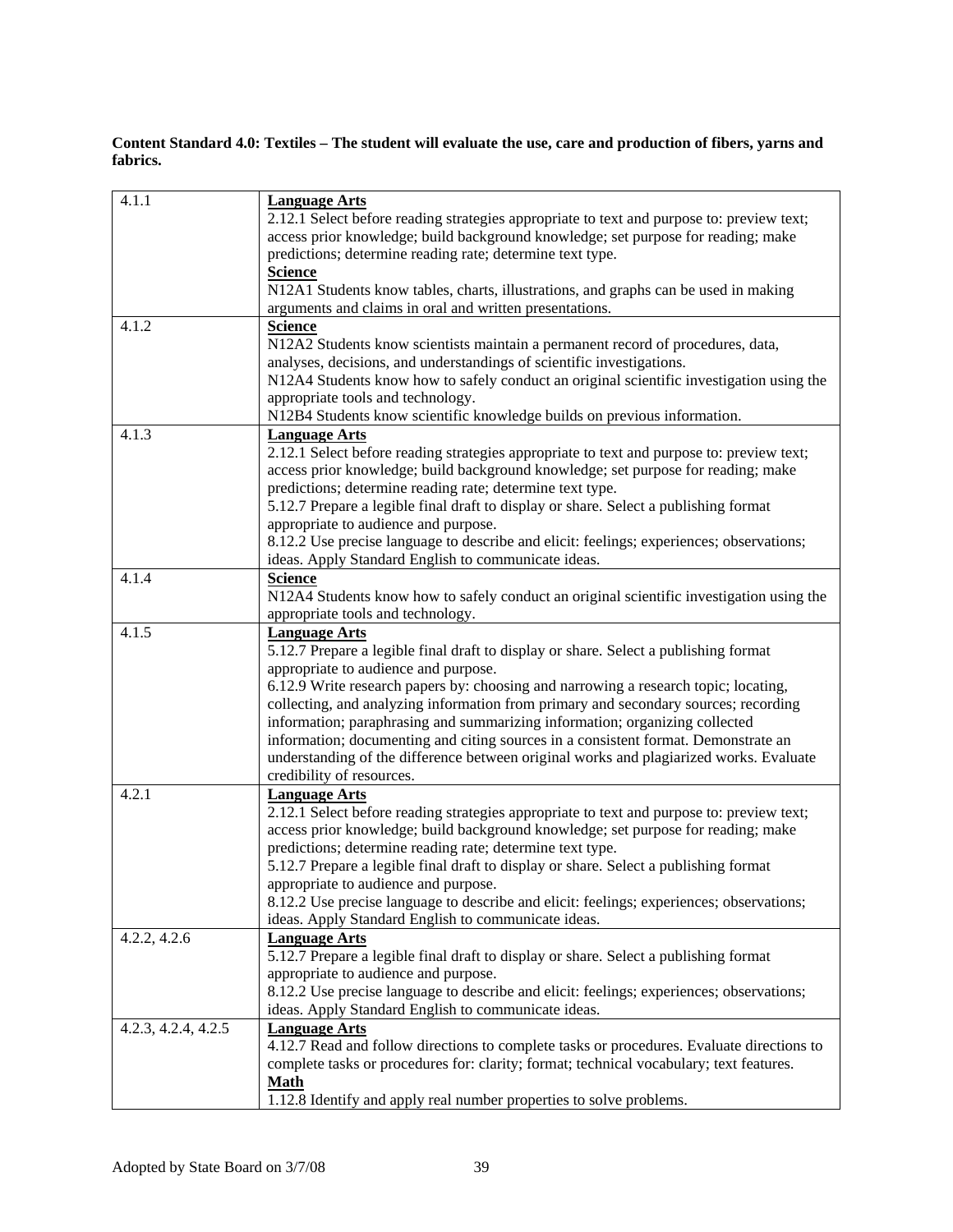|                     | 3.12.3 Select and use appropriate measurement tools, techniques, and formulas to solve<br>problems in mathematical and practical situations.                                          |
|---------------------|---------------------------------------------------------------------------------------------------------------------------------------------------------------------------------------|
|                     | <b>Science</b>                                                                                                                                                                        |
|                     | N12A4 Students know how to safely conduct an original scientific investigation using the                                                                                              |
|                     | appropriate tools and technology.                                                                                                                                                     |
| 4.3.1               | <b>Language Arts</b>                                                                                                                                                                  |
|                     | 1.12.4 Comprehend, build, and extend vocabulary using: homographs; homophones;                                                                                                        |
|                     | syntax; parts of speech; synonyms; antonyms. Comprehend, build, and extend vocabulary                                                                                                 |
|                     | using: context clues; structural analysis. Apply alphabetic order to locate words in                                                                                                  |
|                     | resources. Use resources to find and/or confirm meaning of: unknown words, word                                                                                                       |
|                     | origins, Greek word roots, Latin word roots. Evaluate authors' use of connotation and                                                                                                 |
|                     | denotation in text. Build vocabulary using: pictures, symbols.<br>2.12.1 Select before reading strategies appropriate to text and purpose to: preview text;                           |
|                     | access prior knowledge; build background knowledge; set purpose for reading; make                                                                                                     |
|                     | predictions; determine reading rate; determine text type.                                                                                                                             |
|                     | 4.12.7 Read and follow directions to complete tasks or procedures. Evaluate directions to                                                                                             |
|                     | complete tasks or procedures for: clarity; format; technical vocabulary; text features.                                                                                               |
|                     | <b>Science</b>                                                                                                                                                                        |
|                     | N12B4 Students know scientific knowledge builds on previous information.                                                                                                              |
| 4.3.2, 4.3.3, 4.3.4 | <b>Language Arts</b>                                                                                                                                                                  |
|                     | 2.12.1 Select before reading strategies appropriate to text and purpose to: preview text;                                                                                             |
|                     | access prior knowledge; build background knowledge; set purpose for reading; make                                                                                                     |
|                     | predictions; determine reading rate; determine text type.                                                                                                                             |
|                     | 2.12.3 Select after reading strategies appropriate to text and purpose to: recall details;<br>restate main ideas; organize information; record information; synthesize text; evaluate |
|                     | text; evaluate the effectiveness of reading strategies.                                                                                                                               |
|                     | 4.12.7 Read and follow directions to complete tasks or procedures. Evaluate directions to                                                                                             |
|                     | complete tasks or procedures for: clarity; format; technical vocabulary; text features.                                                                                               |
|                     | <b>Science</b>                                                                                                                                                                        |
|                     | N12A4 Students know how to safely conduct an original scientific investigation using the                                                                                              |
|                     | appropriate tools and technology.                                                                                                                                                     |
|                     | N12B2 Students know consumption patterns, conservation efforts, and cultural or social                                                                                                |
|                     | practices in countries have varying environmental impacts.<br>N12B3 Students know the influence of ethics on scientific enterprise.                                                   |
|                     | N12B4 Students know scientific knowledge builds on previous information.                                                                                                              |
| 4.3.5, 4.3.6        | <b>Language Arts</b>                                                                                                                                                                  |
|                     | 2.12.1 Select before reading strategies appropriate to text and purpose to: preview text;                                                                                             |
|                     | access prior knowledge; build background knowledge; set purpose for reading; make                                                                                                     |
|                     | predictions; determine reading rate; determine text type.                                                                                                                             |
|                     | 4.12.7 Read and follow directions to complete tasks or procedures. Evaluate directions to                                                                                             |
|                     | complete tasks or procedures for: clarity; format; technical vocabulary; text features.<br>5.12.7 Prepare a legible final draft to display or share. Select a publishing format       |
|                     | appropriate to audience and purpose.                                                                                                                                                  |
| 4.4.1, 4.4.2, 4.4.3 | <b>Language Arts</b>                                                                                                                                                                  |
|                     | 1.12.3 Decode unknown words in text using structural analysis through: base words; root                                                                                               |
|                     | words; suffixes; prefixes; syllables; compound words.                                                                                                                                 |
|                     | 2.12.1 Select before reading strategies appropriate to text and purpose to: preview text;                                                                                             |
|                     | access prior knowledge; build background knowledge; set purpose for reading; make                                                                                                     |
|                     | predictions; determine reading rate; determine text type.                                                                                                                             |
|                     | 2.12.2 Select during reading strategies appropriate to text and purpose to: use self-                                                                                                 |
|                     | correcting strategies; make, confirm, and revise predictions; understand and use key<br>vocabulary; identify main idea and supporting details; make inferences; adjust reading        |
|                     | rate; apply knowledge of text type.                                                                                                                                                   |
|                     | 2.12.3 Select after reading strategies appropriate to text and purpose to: recall details;                                                                                            |
|                     | restate main ideas; organize information; record information; synthesize text; evaluate                                                                                               |
|                     | text; evaluate the effectiveness of reading strategies.                                                                                                                               |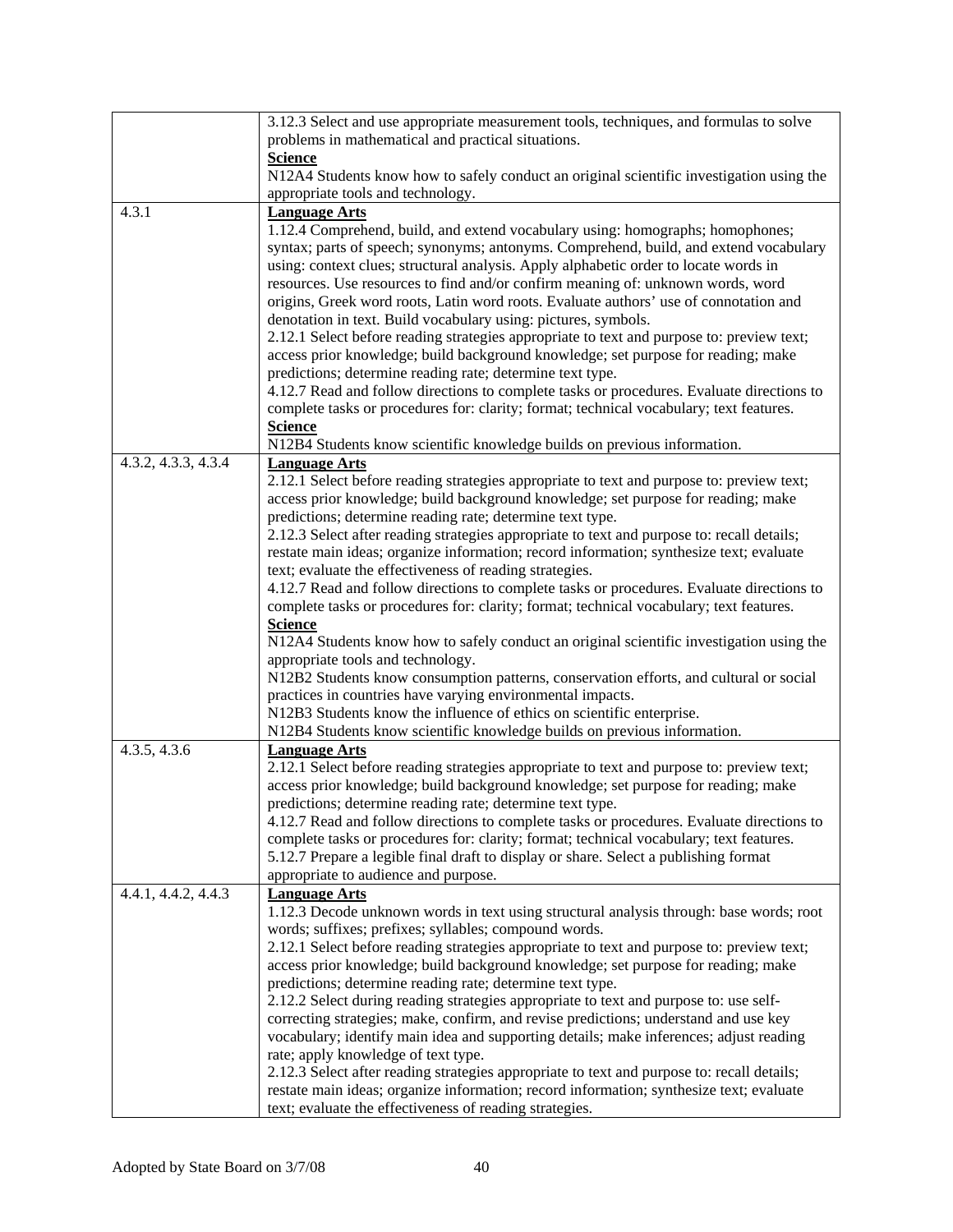|                      | 5.12.7 Prepare a legible final draft to display or share. Select a publishing format      |
|----------------------|-------------------------------------------------------------------------------------------|
|                      | appropriate to audience and purpose.                                                      |
|                      | <b>Science</b>                                                                            |
|                      | N12B1 Students know science, technology, and society influenced one another in both       |
|                      | positive and negative ways.                                                               |
|                      | N12B2 Students know consumption patterns, conservation efforts, and cultural or social    |
|                      | practices in countries have varying environmental impacts.                                |
|                      | N12B3 Students know the influence of ethics on scientific enterprise.                     |
|                      | E12C4 Students know processes of obtaining, using, and recycling of renewable and non-    |
|                      | renewable resources.                                                                      |
| 4.5.1, 4.5.2, 4.5.3, | 1.12.3 Decode unknown words in text using structural analysis through: base words; root   |
| 4.5.4                | words; suffixes; prefixes; syllables; compound words.                                     |
|                      | 2.12.1 Select before reading strategies appropriate to text and purpose to: preview text; |
|                      | access prior knowledge; build background knowledge; set purpose for reading; make         |
|                      | predictions; determine reading rate; determine text type.                                 |
|                      | 5.12.7 Prepare a legible final draft to display or share. Select a publishing format      |
|                      | appropriate to audience and purpose.                                                      |
|                      | <b>Science</b>                                                                            |
|                      | N12B1 Students know science, technology, and society influenced one another in both       |
|                      | positive and negative ways.                                                               |
|                      | N12B2 Students know consumption patterns, conservation efforts, and cultural or social    |
|                      | practices in countries have varying environmental impacts.                                |
|                      | N12B3 Students know the influence of ethics on scientific enterprise.                     |
|                      | E12C4 Students know processes of obtaining, using, and recycling of renewable and non-    |
|                      | renewable resources.                                                                      |
|                      |                                                                                           |

#### **Content Standard 5.0: Fashion Merchandising – The student will develop knowledge and skills in the field of fashion merchandising.**

| 5.1.2, 5.1.3 | <b>Language Arts</b>                                                                       |
|--------------|--------------------------------------------------------------------------------------------|
|              | 1.12.3 Decode unknown words in text using structural analysis through: base words; root    |
|              |                                                                                            |
|              | words; suffixes; prefixes; syllables; compound words.                                      |
|              | 1.12.4 Comprehend, build, and extend vocabulary using: homographs; homophones;             |
|              | syntax; parts of speech; synonyms; antonyms. Comprehend, build, and extend vocabulary      |
|              | using: context clues; structural analysis. Apply alphabetic order to locate words in       |
|              | resources. Use resources to find and/or confirm meaning of: unknown words, word            |
|              | origins, Greek word roots, Latin word roots. Evaluate authors' use of connotation and      |
|              | denotation in text. Build vocabulary using: pictures, symbols.                             |
|              | 2.12.3 Select after reading strategies appropriate to text and purpose to: recall details; |
|              | restate main ideas; organize information; record information; synthesize text; evaluate    |
|              | text; evaluate the effectiveness of reading strategies.                                    |
| 5.1.2        | <b>Science</b>                                                                             |
|              | N12B3 Students know the influence of ethics on scientific enterprise.                      |
| 5.2.1, 5.2.3 | <b>Language Arts</b>                                                                       |
|              | 1.12.3 Decode unknown words in text using structural analysis through: base words; root    |
|              | words; suffixes; prefixes; syllables; compound words.                                      |
|              | 1.12.4 Comprehend, build, and extend vocabulary using: homographs; homophones;             |
|              | syntax; parts of speech; synonyms; antonyms. Comprehend, build, and extend vocabulary      |
|              | using: context clues; structural analysis. Apply alphabetic order to locate words in       |
|              | resources. Use resources to find and/or confirm meaning of: unknown words, word            |
|              | origins, Greek word roots, Latin word roots. Evaluate authors' use of connotation and      |
|              | denotation in text. Build vocabulary using: pictures, symbols.                             |
|              | 2.12.1 Select before reading strategies appropriate to text and purpose to: preview text;  |
|              | access prior knowledge; build background knowledge; set purpose for reading; make          |
|              | predictions; determine reading rate; determine text type.                                  |
|              |                                                                                            |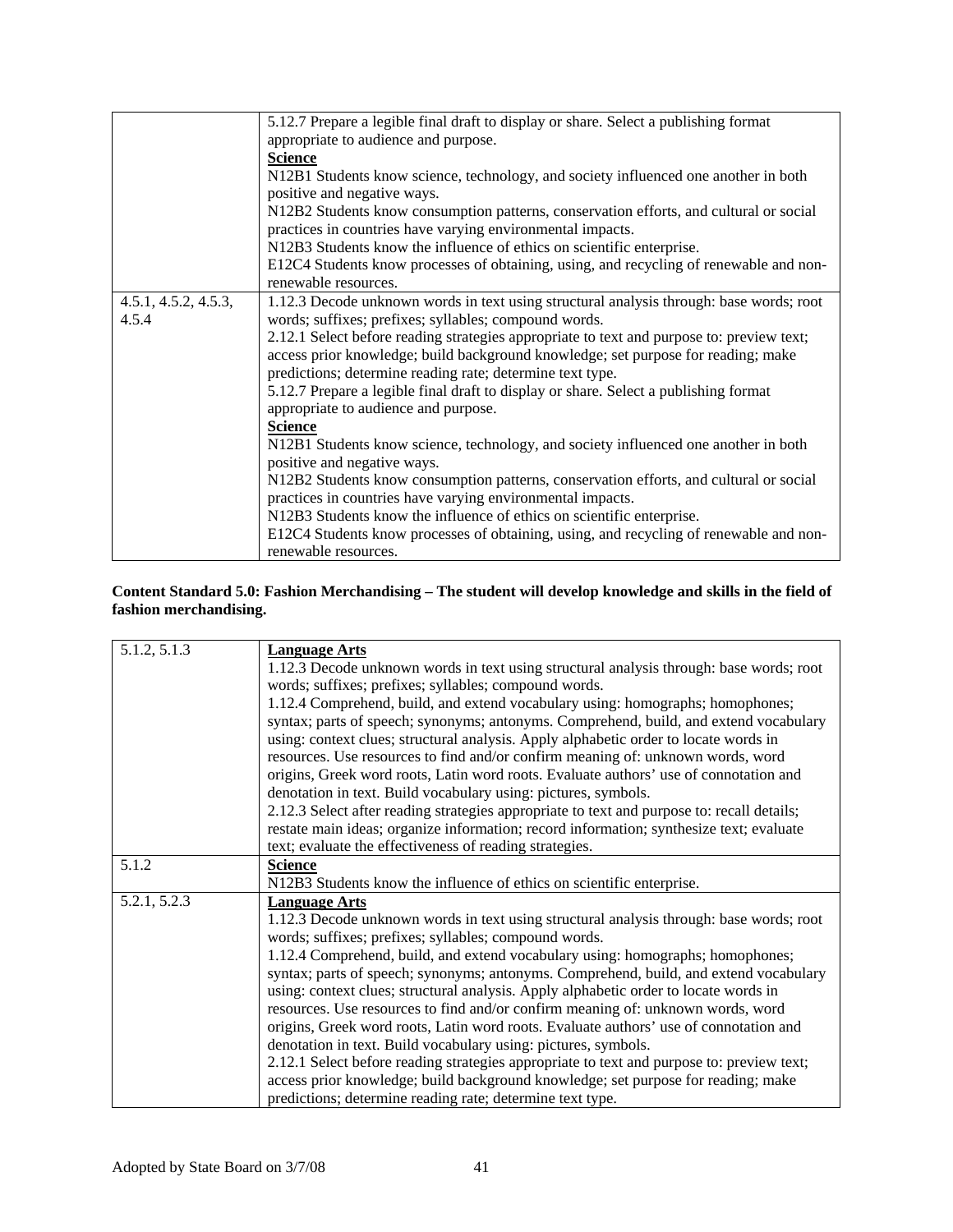|                      | 2.12.2 Select during reading strategies appropriate to text and purpose to: use self-                                                                                         |
|----------------------|-------------------------------------------------------------------------------------------------------------------------------------------------------------------------------|
|                      | correcting strategies; make, confirm, and revise predictions; understand and use key                                                                                          |
|                      | vocabulary; identify main idea and supporting details; make inferences; adjust reading                                                                                        |
|                      | rate; apply knowledge of text type.                                                                                                                                           |
|                      | 2.12.3 Select after reading strategies appropriate to text and purpose to: recall details;                                                                                    |
|                      | restate main ideas; organize information; record information; synthesize text; evaluate                                                                                       |
|                      | text; evaluate the effectiveness of reading strategies.                                                                                                                       |
|                      | 5.12.7 Prepare a legible final draft to display or share. Select a publishing format                                                                                          |
|                      | appropriate to audience and purpose.                                                                                                                                          |
|                      | 8.12.2 Use precise language to describe and elicit: feelings; experiences; observations;                                                                                      |
|                      | ideas. Apply standard English to communicate ideas.                                                                                                                           |
| 5.2.2                | <b>Language Arts</b>                                                                                                                                                          |
|                      |                                                                                                                                                                               |
|                      | 2.12.1 Select before reading strategies appropriate to text and purpose to: preview text;                                                                                     |
|                      | access prior knowledge; build background knowledge; set purpose for reading; make                                                                                             |
|                      | predictions; determine reading rate; determine text type.                                                                                                                     |
|                      | 8.12.2 Use precise language to describe and elicit: feelings; experiences; observations;                                                                                      |
|                      | ideas. Apply Standard English to communicate ideas.                                                                                                                           |
| 5.2.3                | <b>Math</b>                                                                                                                                                                   |
|                      | 5.12.1 Organize statistical data through the use of tables, graphs, and matrices (with and                                                                                    |
|                      | without technology).                                                                                                                                                          |
| 5.2.4                | <b>Language Arts</b>                                                                                                                                                          |
|                      | 2.12.1 Select before reading strategies appropriate to text and purpose to: preview text;                                                                                     |
|                      | access prior knowledge; build background knowledge; set purpose for reading; make                                                                                             |
|                      | predictions; determine reading rate; determine text type.                                                                                                                     |
| 5.3.1, 5.3.4, 5.4.2, | <b>Language Arts</b>                                                                                                                                                          |
| 5.4.4, 5.5.1, 5.5.2, | 5.12.7 Prepare a legible final draft to display or share. Select a publishing format                                                                                          |
| 5.5.3                | appropriate to audience and purpose.                                                                                                                                          |
| 5.3.2, 5.3.3, 5.3.5, | <b>Language Arts</b>                                                                                                                                                          |
| 5.3.6, 5.3.7         | 2.12.1 Select before reading strategies appropriate to text and purpose to: preview text;                                                                                     |
|                      | access prior knowledge; build background knowledge; set purpose for reading; make                                                                                             |
|                      | predictions; determine reading rate; determine text type.                                                                                                                     |
|                      | 2.12.2 Select during reading strategies appropriate to text and purpose to: use self-                                                                                         |
|                      | correcting strategies; make, confirm, and revise predictions; understand and use key                                                                                          |
|                      | vocabulary; identify main idea and supporting details; make inferences; adjust reading                                                                                        |
|                      | rate; apply knowledge of text type.                                                                                                                                           |
|                      | 2.12.3 Select after reading strategies appropriate to text and purpose to: recall details;                                                                                    |
|                      | restate main ideas; organize information; record information; synthesize text; evaluate                                                                                       |
|                      | text; evaluate the effectiveness of reading strategies.                                                                                                                       |
|                      | 4.12.7 Read and follow directions to complete tasks or procedures. Evaluate directions to                                                                                     |
|                      | complete tasks or procedures for: clarity; format; technical vocabulary; text features.                                                                                       |
| 5.4.1                | <b>Language Arts</b>                                                                                                                                                          |
|                      | 1.12.3 Decode unknown words in text using structural analysis through: base words; root                                                                                       |
|                      | words; suffixes; prefixes; syllables; compound words.                                                                                                                         |
|                      | 1.12.4 Comprehend, build, and extend vocabulary using: homographs; homophones;                                                                                                |
|                      | syntax; parts of speech; synonyms; antonyms. Comprehend, build, and extend vocabulary                                                                                         |
|                      | using: context clues; structural analysis. Apply alphabetic order to locate words in                                                                                          |
|                      | resources. Use resources to find and/or confirm meaning of: unknown words, word                                                                                               |
|                      | origins, Greek word roots, Latin word roots. Evaluate authors' use of connotation and                                                                                         |
|                      | denotation in text. Build vocabulary using: pictures, symbols.                                                                                                                |
|                      | 2.12.1 Select before reading strategies appropriate to text and purpose to: preview text;                                                                                     |
|                      | access prior knowledge; build background knowledge; set purpose for reading; make                                                                                             |
|                      | predictions; determine reading rate; determine text type.                                                                                                                     |
|                      |                                                                                                                                                                               |
|                      | 2.12.2 Select during reading strategies appropriate to text and purpose to: use self-<br>correcting strategies; make, confirm, and revise predictions; understand and use key |
|                      | vocabulary; identify main idea and supporting details; make inferences; adjust reading                                                                                        |
|                      |                                                                                                                                                                               |
|                      | rate; apply knowledge of text type.                                                                                                                                           |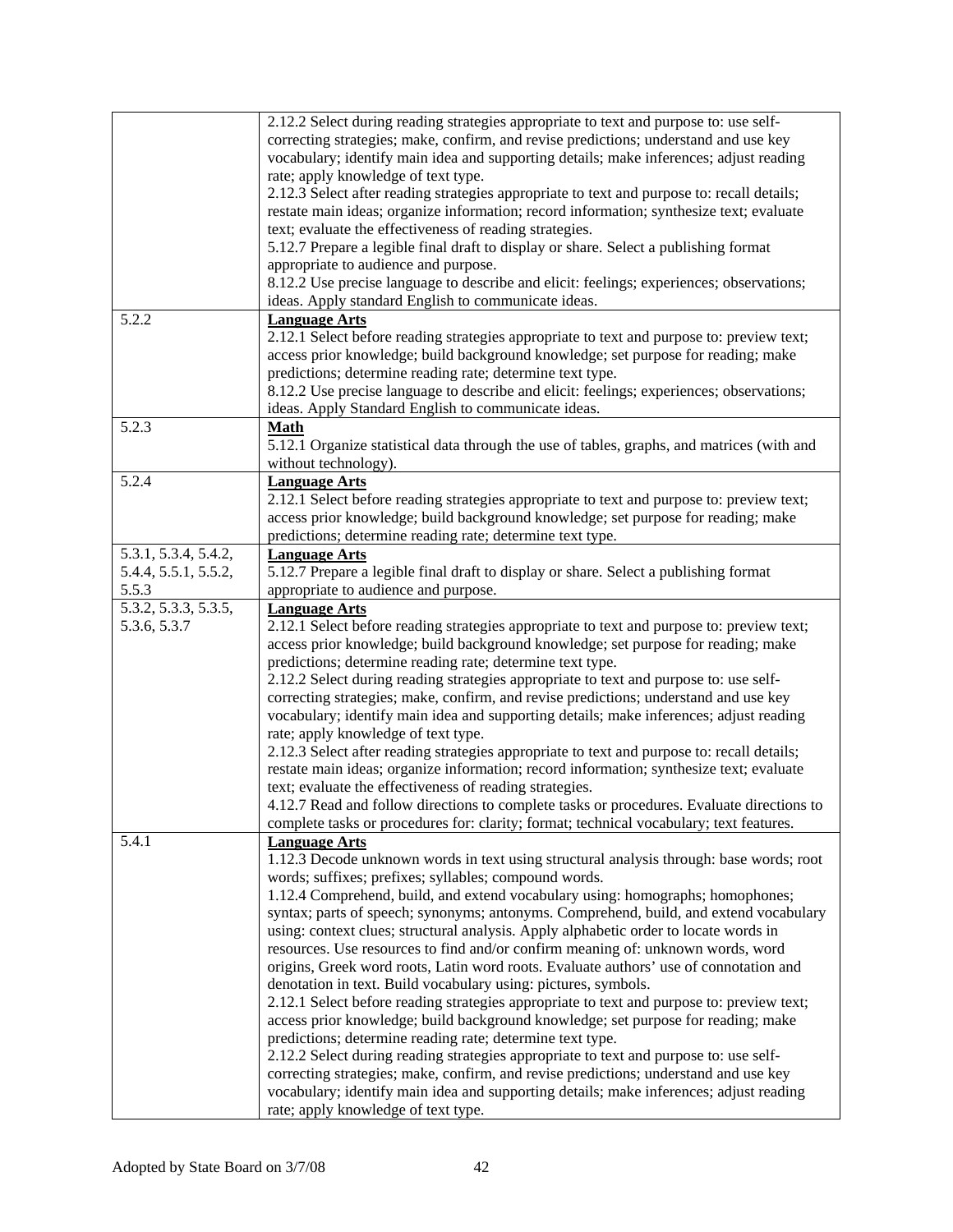|                     | 2.12.3 Select after reading strategies appropriate to text and purpose to: recall details;<br>restate main ideas; organize information; record information; synthesize text; evaluate<br>text; evaluate the effectiveness of reading strategies.<br>5.12.7 Prepare a legible final draft to display or share. Select a publishing format |
|---------------------|------------------------------------------------------------------------------------------------------------------------------------------------------------------------------------------------------------------------------------------------------------------------------------------------------------------------------------------|
|                     | appropriate to audience and purpose.                                                                                                                                                                                                                                                                                                     |
| 5.4.3               | <b>Math</b>                                                                                                                                                                                                                                                                                                                              |
|                     | 1.12.8 Identify and apply real number properties to solve problems.                                                                                                                                                                                                                                                                      |
|                     | 5.12.1 Organize statistical data through the use of tables, graphs, matrices (with and                                                                                                                                                                                                                                                   |
|                     | without technology).                                                                                                                                                                                                                                                                                                                     |
| 5.5.1, 5.5.2, 5.5.3 | 4.12.7 Read and follow directions to complete tasks or procedures. Evaluate directions to                                                                                                                                                                                                                                                |
|                     | complete tasks or procedures for: clarity; format; technical vocabulary; text features.                                                                                                                                                                                                                                                  |
|                     | 5.12.7 Prepare a legible final draft to display or share. Select a publishing format                                                                                                                                                                                                                                                     |
|                     | appropriate to audience and purpose.                                                                                                                                                                                                                                                                                                     |
| 5.5.3               | 6.12.9 Write research papers by: choosing and narrowing a research topic; locating,                                                                                                                                                                                                                                                      |
|                     | collecting, and analyzing information from primary and secondary sources; recording                                                                                                                                                                                                                                                      |
|                     | information; paraphrasing and summarizing information; organizing collected                                                                                                                                                                                                                                                              |
|                     | information; documenting and citing sources in a consistent format. Demonstrate an                                                                                                                                                                                                                                                       |
|                     | understanding of the difference between original works and plagiarized works. Evaluate                                                                                                                                                                                                                                                   |
|                     | credibility of resources.                                                                                                                                                                                                                                                                                                                |

#### **Content Standard 6.0: Employability – Students will achieve competence in workplace readiness, career development and lifelong learning.**

| 6.1.1, 6.1.2, 6.1.3, | <b>Language Arts</b>                                                                        |
|----------------------|---------------------------------------------------------------------------------------------|
| 6.1.4, 6.2.2, 6.5.2, | 5.12.7 Prepare a legible final draft to display or share. Select a publishing format        |
| 6.5.3, 6.5.4, 6.5.5, | appropriate to audience and purpose.                                                        |
| 6.5.6                | 8.7.4 Provide constructive feedback when participating in conversations and discussions.    |
|                      | Respond to questions to generate possible solutions to a problem. Ask relevant questions    |
|                      | to clarify information and extend ideas. Take a leadership role in conversations and        |
|                      | discussions. Distinguish between relevant and irrelevant information. With assistance,      |
|                      | negotiate to arrive at consensus by proposing and examining possible options.               |
|                      | 8.12.4 Participate in conversations to solve problems by identifying, synthesizing, and     |
|                      | evaluating data. Respond to questions with specific evidence in support of an opinion.      |
|                      | Ask relevant questions to generate possible solutions to a problem. Take a leadership role  |
|                      | in conversations and discussions. Distinguish between relevant and irrelevant information.  |
|                      | Negotiate to arrive at consensus by proposing and examining possible options.               |
| 6.1.1, 6.2.1, 6.2.2, | <b>Science</b>                                                                              |
| 6.2.3, 6.2.4, 6.2.5, | N12A1 Students know tables, charts, illustrations, and graphs can be used in making         |
| 6.3.10               | arguments and claims in oral and written presentations.                                     |
| 6.1.4                | <b>Language Arts</b>                                                                        |
|                      |                                                                                             |
|                      | 5.12.1 Use prewriting strategies to plan written work. Explore a topic to plan written      |
|                      | work. Choose and narrow a topic to organize ideas.                                          |
|                      | 6.12.6 Write persuasive essays and compositions that include: a thesis statement;           |
|                      | supporting evidence; relevant evidence; cause/effect structure; problem/solution structure; |
|                      | rhetorical strategies.                                                                      |
| 6.1.5, 6.3.1, 6.3.2, | <b>Language Arts</b>                                                                        |
| 6.5.7, 6.5.8, 6.6.7, | 2.12.1 Select before reading strategies appropriate to text and purpose to: preview text;   |
| 6.8.3, 6.8.4, 6.8.5, | access prior knowledge; build background knowledge; set purpose for reading; make           |
| 6.8.10, 6.9.5        | predictions; determine reading rate; determine text type.                                   |
|                      | 2.12.2 Select during reading strategies appropriate to text and purpose to: use self-       |
|                      | correcting strategies; make, confirm, and revise predictions; understand and use key        |
|                      | vocabulary; identify main idea and supporting details; make inferences; adjust reading      |
|                      | rate; apply knowledge of text type.                                                         |
|                      | 8.12.2 Use precise language to describe and elicit: feelings; experiences; observations;    |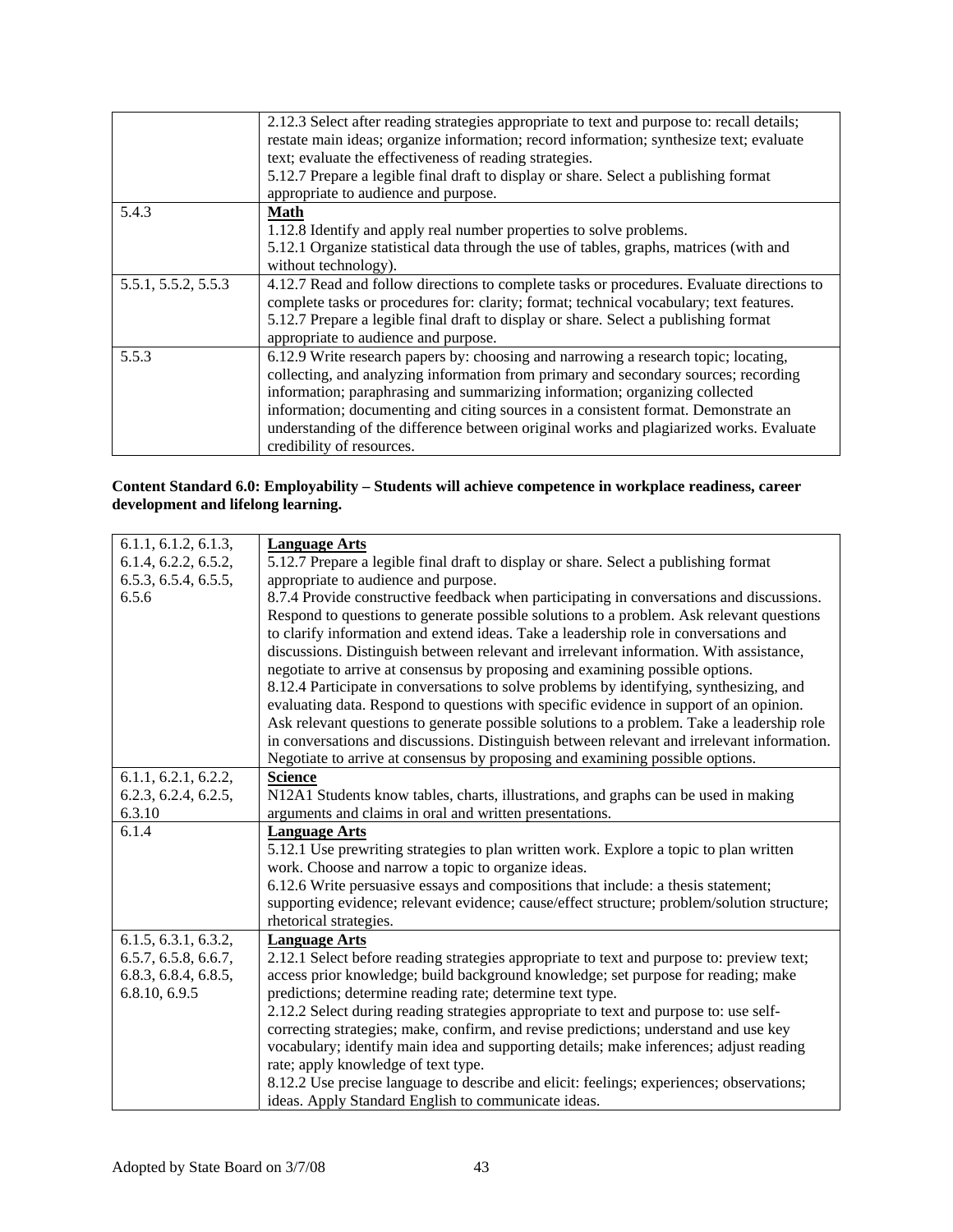|                      | 8.12.3 Use public speaking techniques to deliver presentations with appropriate: prosody;   |
|----------------------|---------------------------------------------------------------------------------------------|
|                      | volume; eye contact; enunciation; posture; expressions; audience; purpose. Communicate      |
|                      | information by: maintaining a clear focus; following a logical sequence; illustrating       |
|                      | information with media aids. Communicate statements that express an opinion. Defend a       |
|                      |                                                                                             |
|                      | position applying logic and citing evidence.                                                |
|                      | 8.12.4 Participate in conversations to solve problems by identifying, synthesizing, and     |
|                      | evaluating data. Respond to questions with specific evidence in support of an opinion.      |
|                      | Ask relevant questions to generate possible solutions to a problem. Take a leadership role  |
|                      | in conversations and discussions. Distinguish between relevant and irrelevant information.  |
|                      | Negotiate to arrive at consensus by proposing and examining possible options.               |
|                      | <b>Math</b>                                                                                 |
|                      | 1.12.8 Identify and apply real number properties to solve problems.                         |
|                      | 3.12.3 Select and use appropriate measurement tools, techniques, and formulas to solve      |
|                      | problems in mathematical and practical situations.                                          |
|                      | 3.12.4 Interpret and apply consumer data presented in charts, tables, and graphs to make    |
|                      | informed financial decisions related to practical applications.                             |
|                      |                                                                                             |
|                      | 3.12.5 Determine the measure of unknown dimensions, angles, areas, and volumes using        |
|                      | relationships and formulas to solve problems.                                               |
|                      | 5.12.1 Organize statistical data through the use of tables, graphs, and matrices (with and  |
|                      | without technology).                                                                        |
| 6.1.6                | <b>Language Arts</b>                                                                        |
|                      | 8.7.4 Provide constructive feedback when participating in conversations and discussions.    |
|                      | Respond to questions to generate possible solutions to a problem. Ask relevant questions    |
|                      | to clarify information and extend ideas. Take a leadership role in conversations and        |
|                      | discussions. Distinguish between relevant and irrelevant information. With assistance,      |
|                      | negotiate to arrive at consensus by proposing and examining possible options.               |
| 6.2.1, 6.2.2, 6.2.3, | <b>Science</b>                                                                              |
| 6.2.4, 6.2.5         | N12A3 Students know repeated experimentation allows for statistical analysis and            |
|                      | unbiased conclusions.                                                                       |
|                      | N12A4 Students know how to safely conduct an original scientific investigation using the    |
|                      | appropriate tools and technology.                                                           |
|                      | N12A5 Students know models and modeling can be used to identify and predict cause-          |
|                      | effect relationships.                                                                       |
| 6.2.3, 6.2.4, 6.3.9, | <b>Language Arts</b>                                                                        |
| 6.5.2, 6.8.6         | 8.12.2 Use precise language to describe and elicit: feelings; experiences; observations;    |
|                      | ideas. Apply Standard English to communicate ideas.                                         |
|                      | 8.12.3 Use public speaking techniques to deliver presentations with appropriate: prosody;   |
|                      | volume; eye contact; enunciation; posture; expressions; audience; purpose. Communicate      |
|                      | information by: maintaining a clear focus; following a logical sequence; illustrating       |
|                      | information with media aids. Communicate statements that express an opinion. Defend a       |
|                      | position applying logic and citing evidence.                                                |
| 6.2.3, 6.2.4, 6.3.3, | <b>Language Arts</b>                                                                        |
| 6.5.2, 6.5.7, 6.9.1  | 7.12.1 Listen for a variety of purposes including: gaining information; being entertained;  |
|                      | understanding directions. Listen for and identify: main idea; mood; purpose; messages;      |
|                      | tone; persuasive techniques. Listen for and distinguish fact from opinion. Listen for and   |
|                      | summarize ideas and supporting details. Listen for and evaluate the effect of the speaker's |
|                      | attitude on audience.                                                                       |
|                      | 7.12.2 Listen to and evaluate oral communications for: content; delivery; point of view;    |
|                      | ideas; purpose; value. Listen for and evaluate the use of public speaking techniques.       |
|                      | Listen to and evaluate the logic of a speaker's argument(s). Listen to and provide          |
|                      | constructive feedback on oral communications.                                               |
|                      | 8.7.4 Provide constructive feedback when participating in conversations and discussions.    |
|                      | Respond to questions to generate possible solutions to a problem. Ask relevant questions    |
|                      | to clarify information and extend ideas. Take a leadership role in conversations and        |
|                      |                                                                                             |
|                      | discussions. Distinguish between relevant and irrelevant information. With assistance,      |
|                      | negotiate to arrive at consensus by proposing and examining possible options.               |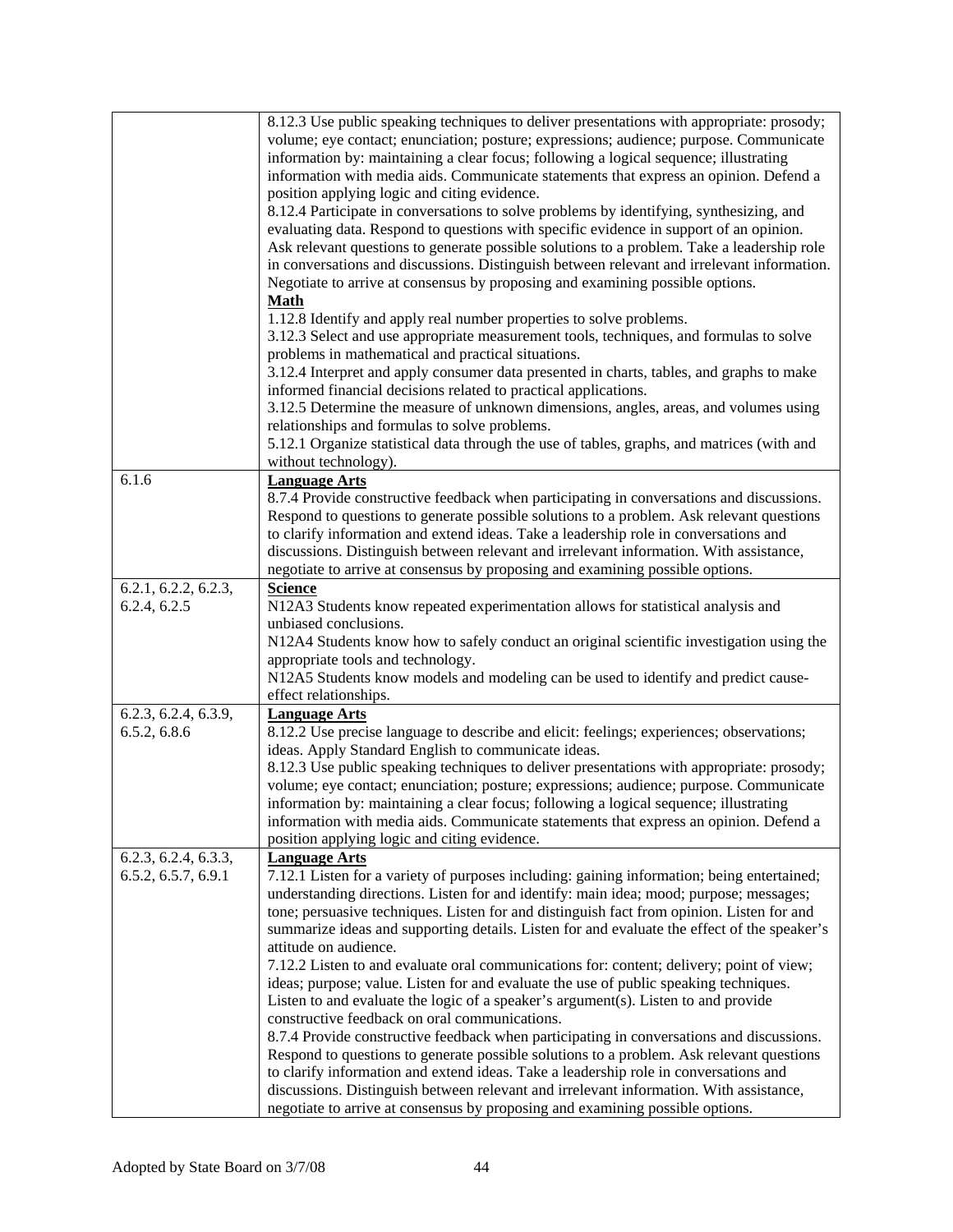| 6.3.4, 6.3.7, 6.9.1 | <b>Language Arts</b>                                                                          |
|---------------------|-----------------------------------------------------------------------------------------------|
|                     | 1.12.3 Decode unknown words in text using structural analysis through: base words; root       |
|                     | words; suffixes; prefixes; syllables; compound words.                                         |
|                     | 5.12.1 Use prewriting strategies to plan written work. Explore a topic to plan written        |
|                     | work. Choose and narrow a topic to organize ideas.                                            |
|                     |                                                                                               |
|                     | 5.12.2 Draft multiple paragraph papers about a single topic that address: audience;           |
|                     | purpose; supporting details; introduction; conclusion; transitions.                           |
|                     | 5.12.3 Revise drafts for: voice; organization; focused ideas; audience; purpose; relevant     |
|                     | details; word choice; sentence fluency.                                                       |
|                     | 5.12.4 Edit essays and compositions to ensure correct spelling of: high frequency words;      |
|                     | content words. Edit for correct capitalization. Edit for correct use of internal and external |
|                     | punctuation.                                                                                  |
|                     | 5.12.7 Prepare a legible final draft to display or share. Select a publishing format          |
|                     | appropriate to audience and purpose.                                                          |
|                     | 6.12.6 Write persuasive essays and compositions that include: a thesis statement;             |
|                     | supporting evidence; relevant evidence; cause/effect structure; problem/solution structure;   |
|                     | rhetorical strategies.                                                                        |
| 6.3.10, 6.8.1       | <b>Language Arts</b>                                                                          |
|                     | 2.12.1 Select before reading strategies appropriate to text and purpose to: preview text;     |
|                     | access prior knowledge; build background knowledge; set purpose for reading; make             |
|                     | predictions; determine reading rate; determine text type.                                     |
|                     | 2.12.2 Select during reading strategies appropriate to text and purpose to: use self-         |
|                     | correcting strategies; make, confirm, and revise predictions; understand and use key          |
|                     | vocabulary; identify main idea and supporting details; make inferences; adjust reading        |
|                     | rate; apply knowledge of text type.                                                           |
|                     | 2.12.3 Select after reading strategies appropriate to text and purpose to: recall details;    |
|                     | restate main ideas; organize information; record information; synthesize text; evaluate       |
|                     | text; evaluate the effectiveness of reading strategies.                                       |
|                     | 4.12.4 Make inferences about an author's culture and historical viewpoints. Evaluate the      |
|                     |                                                                                               |
|                     | influence of historical events and culture. Evaluate the influence of historical events and   |
|                     | culture on author's works.                                                                    |
|                     | 4.12.7 Read and follow directions to complete tasks or procedures. Evaluate directions to     |
|                     | complete tasks or procedures for: clarity; format; technical vocabulary; text features.       |
| 6.3.10              | <b>Math</b>                                                                                   |
|                     | 3.12.4 Interpret and apply consumer data presented in charts, tables, and graphs to make      |
|                     | informed financial decisions related to practical applications.                               |
| 6.4.2               | <b>Math</b>                                                                                   |
|                     | 5.12.1 Use calculators and computers to create and manipulate tables, graphs, and             |
|                     | matrices to communicate statistical information; use the shape of graphs of normal            |
|                     | distributions to compare and analyze information.                                             |
| 6.4.3               | <b>Language Arts</b>                                                                          |
|                     | 5.12.7 Prepare a legible final draft to display or share. Select a publishing format          |
|                     | appropriate to audience and purpose.                                                          |
|                     | 6.12.9 Write research papers by: choosing and narrowing a research topic; locating,           |
|                     | collecting, and analyzing information from primary and secondary sources; recording           |
|                     | information; paraphrasing and summarizing information; organizing collected                   |
|                     | information; documenting and citing sources in a consistent format. Demonstrate an            |
|                     | understanding of the difference between original works and plagiarized works. Evaluate        |
|                     | credibility of resources.                                                                     |
| 6.7.4, 6.7.5, 6.8.2 | <b>Language Arts</b>                                                                          |
|                     | 5.12.4 Edit essays and compositions to ensure correct spelling of: high frequency words;      |
|                     | content words. Edit for correct capitalization. Edit for correct use of internal and external |
|                     | punctuation.                                                                                  |
| 6.7.5               | <b>Math</b>                                                                                   |
|                     | 3.12.5 Determine the measure of unknown dimensions, angles, areas, and volumes using          |
|                     | relationships and formulas to solve problems.                                                 |
|                     |                                                                                               |